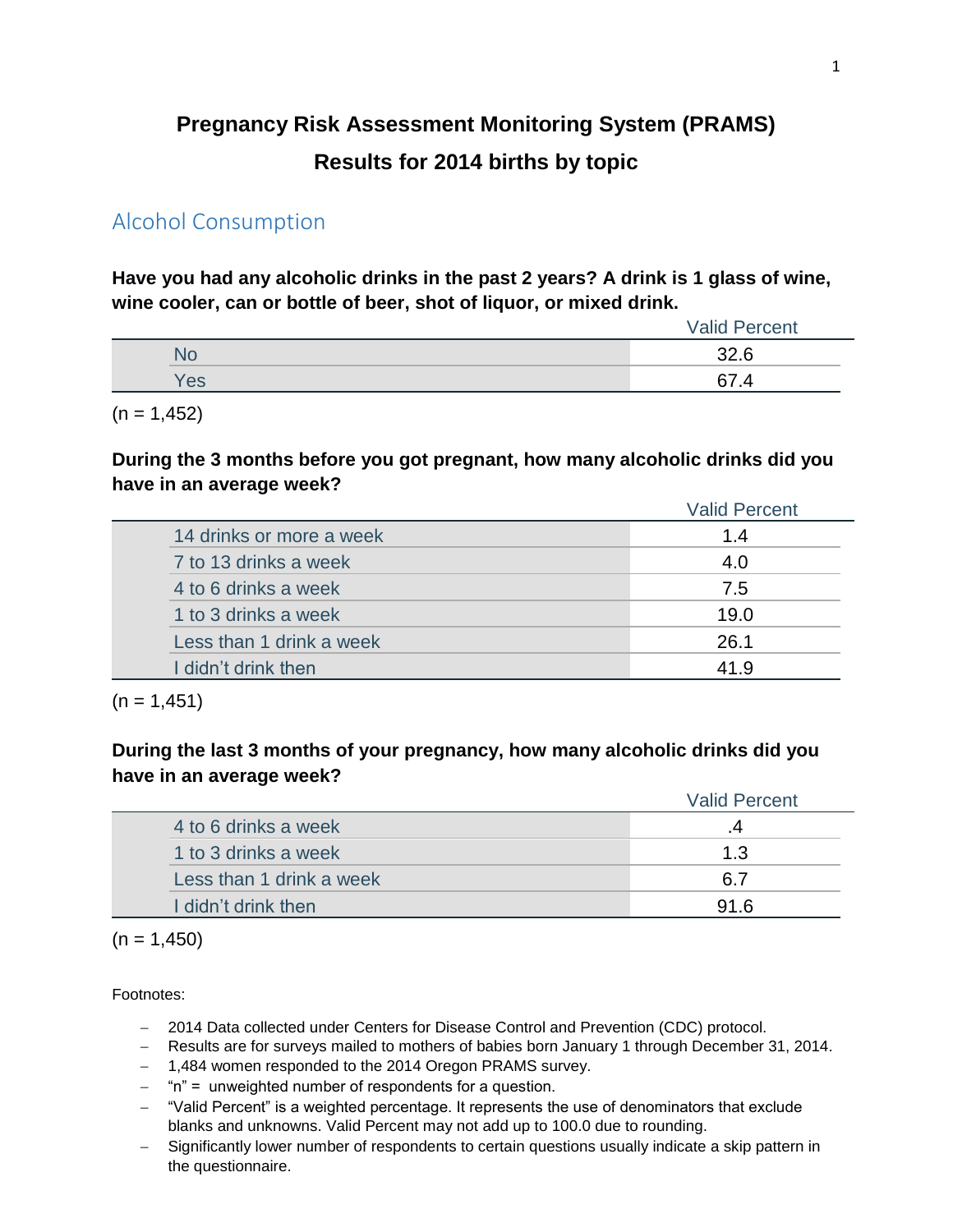# Birth Certificate Variables

## **Combined mother's race and ethnicity**

|                                             | <b>Valid Percent</b> |
|---------------------------------------------|----------------------|
| Non-Hispanic White                          | 69.0                 |
| <b>Hispanic</b>                             | 18.7                 |
| Non-Hispanic African American               | 2.0                  |
| Non-Hispanic American Indian/Alaskan Native | 1.0                  |
| Non-Hispanic Asian                          | 4.7                  |
| Non-Hispanic Hawaiian/Pacific Islander      |                      |
| Non-Hispanic Multiple race                  | 3.5                  |
| Non-Hispanic Unk/Other/Blank                |                      |

 $(n = 1,484)$ 

## **Marital status**

|                | <b>Valid Percent</b> |
|----------------|----------------------|
| All else       | 37.6                 |
| <b>Married</b> | 62.                  |
|                |                      |

 $(n = 1,483)$ 

## **Type of County of Mother's Residence: Urban or Rural**

|       | <b>Valid Percent</b> |
|-------|----------------------|
| Rural | 25.3                 |
| Jrban | 74.7                 |

 $(n = 1,484)$ 

## **Mother Age Groups**

|           | <b>Valid Percent</b> |
|-----------|----------------------|
| < 18      | .9                   |
| 18 to 19  | 2.9                  |
| 20 to 24  | 21.7                 |
| $25 - 34$ | 53.9                 |
| $>= 35$   | 20.5                 |

 $(n = 1,484)$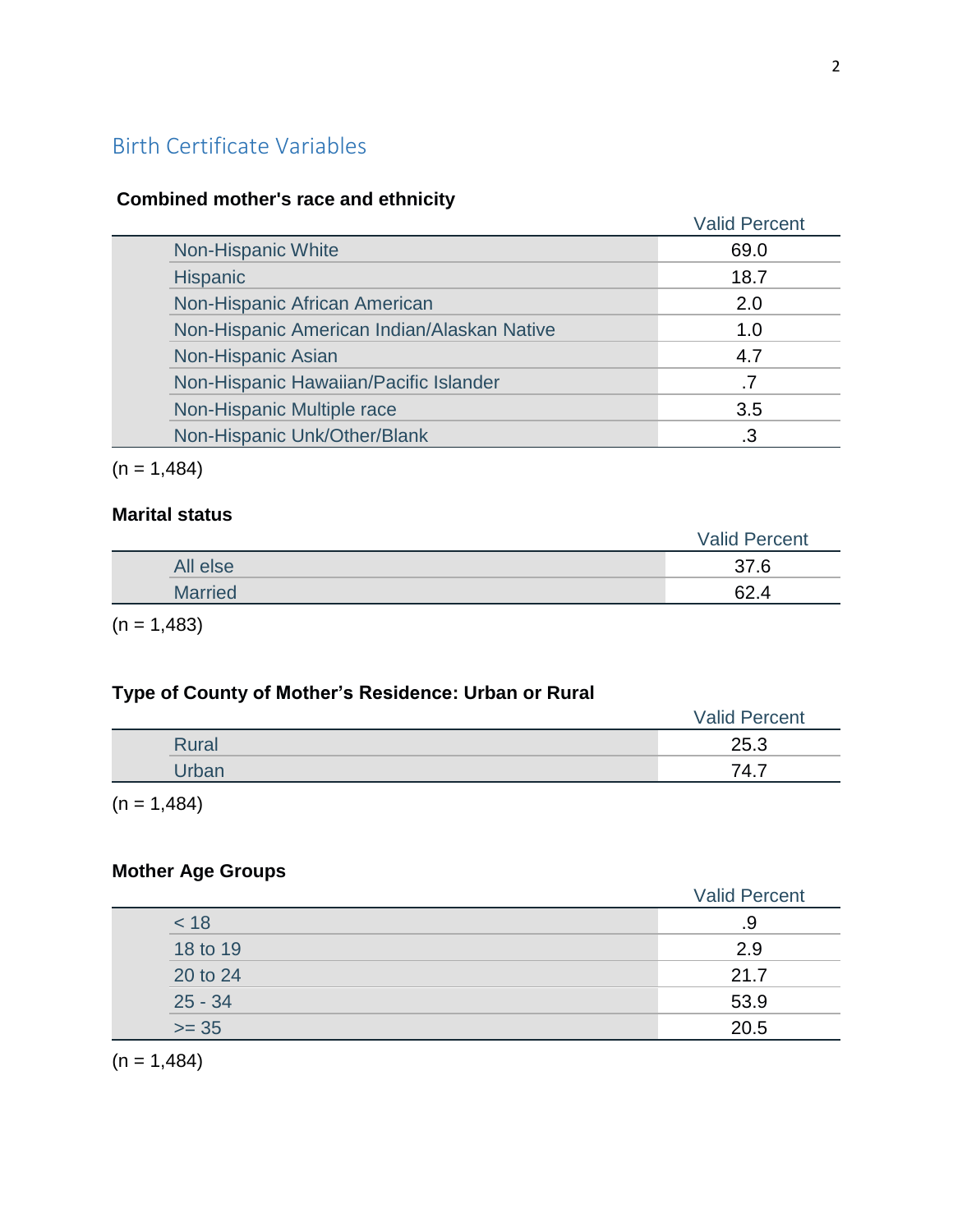- 2014 Data collected under Centers for Disease Control and Prevention (CDC) protocol.
- Results are for surveys mailed to mothers of babies born January 1 through December 31, 2014.
- 1,484 women responded to the 2014 Oregon PRAMS survey.
- $-$  "n" = unweighted number of respondents for a question.
- "Valid Percent" is a weighted percentage. It represents the use of denominators that exclude blanks and unknowns. Valid Percent may not add up to 100.0 due to rounding.
- Significantly lower number of respondents to certain questions usually indicate a skip pattern in the questionnaire.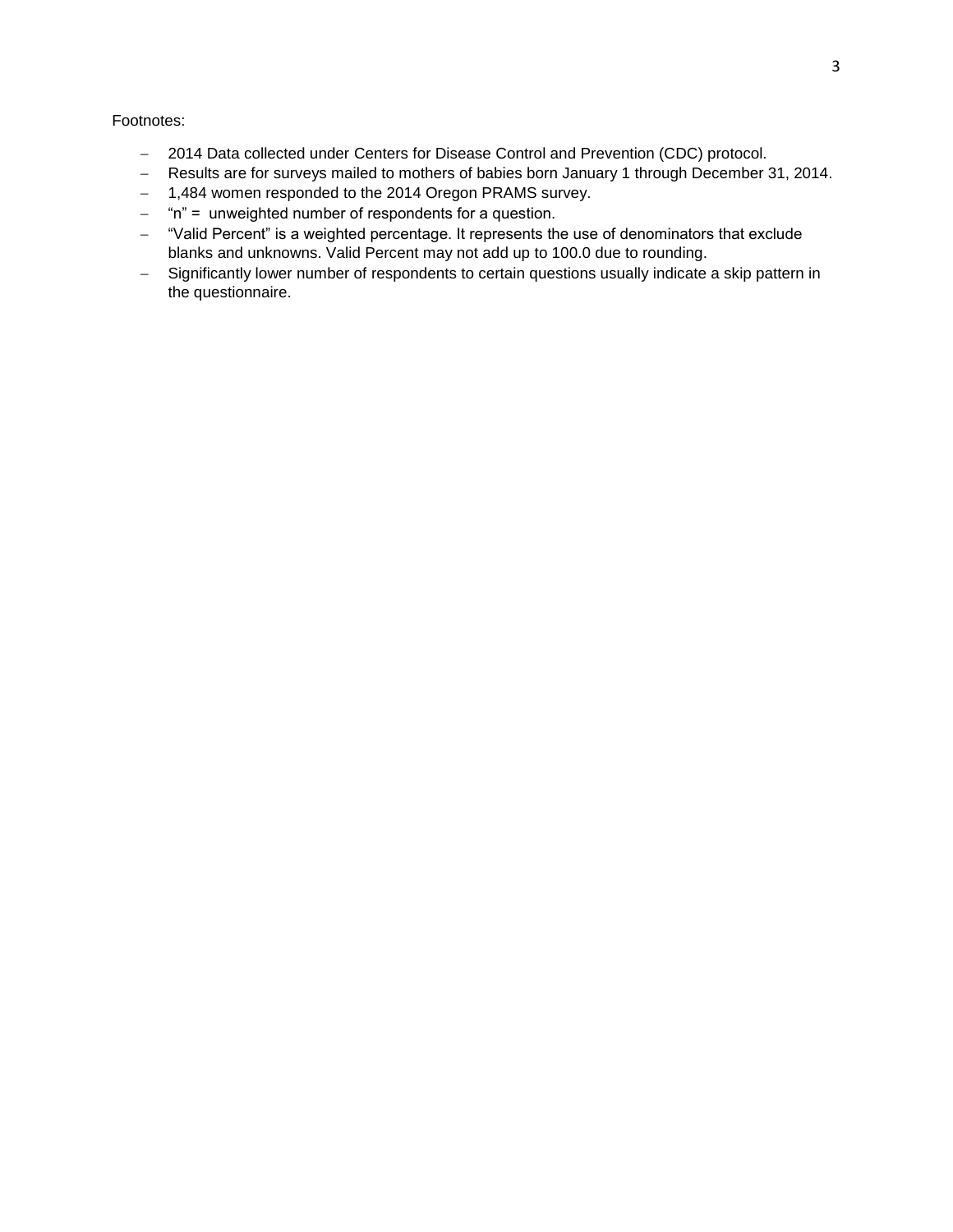## **Did you ever breastfeed or pump breast milk to feed your new baby, even for a short period of time?**

|     | <b>Valid Percent</b> |
|-----|----------------------|
| NС  | ◡.◡                  |
| 'es | 96.1                 |

 $(n = 1, 425)$ 

## **Are you currently breastfeeding or feeding pumped milk to your new baby?**

|     | <b>Valid Percent</b> |
|-----|----------------------|
| NO  | 26.8                 |
| Yes | 73.2                 |

 $(n = 1,369)$ 

## **How many weeks or months did you breastfeed or pump breast mile to feed your baby? (weeks)**

|                              | <b>Valid Percent</b> |
|------------------------------|----------------------|
| I did not breastfeed my baby | 4.0                  |
| Less than 4 weeks            | 8.0                  |
| 4 to 7.9 weeks               | 7.6                  |
| At least 8.0 weeks           | 80.4                 |

 $(n = 1,423)$ 

**This question asks about things that may have happened at the hospital where your new baby was born.**

## **a. Hospital staff gave me information about breastfeeding**

|                       | <b>Valid Percent</b> |
|-----------------------|----------------------|
| N٥                    | 5.5                  |
| Yes                   | 94.5                 |
| $\sqrt{2}$ $\sqrt{2}$ |                      |

 $(n = 1,337)$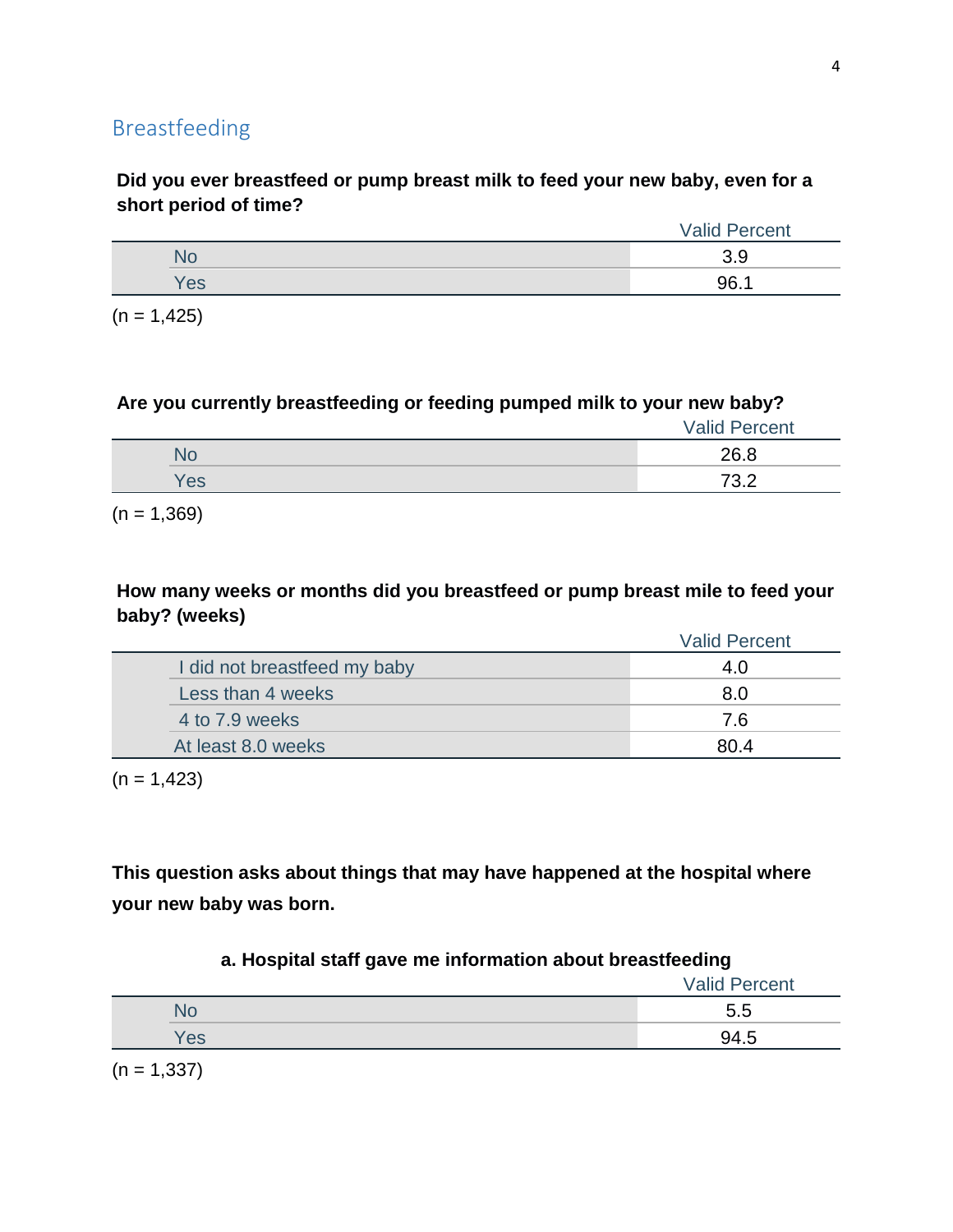**This question asks about things that may have happened at the hospital where your new baby was born.**

|     | <b>Valid Percent</b> |
|-----|----------------------|
| No  | 5.6                  |
| Yes | 94.4                 |

**b. My baby stayed in the same room with me at the hospital**

 $(n = 1,338)$ 

**This question asks about things that may have happened at the hospital where your new baby was born.**

#### **c. Hospital staff helped me learn how to breastfeed**

|     | <b>Valid Percent</b> |
|-----|----------------------|
| NC  | 18.9                 |
| Yes | О 1<br>-4            |

 $(n = 1,337)$ 

**This question asks about things that may have happened at the hospital where your new baby was born.**

## **d. I breastfed in the first hour after my baby was born**

|           | <b>Valid Percent</b> |
|-----------|----------------------|
| <b>NC</b> | 14.2                 |
| Yes       | 85.8                 |

 $(n = 1, 331)$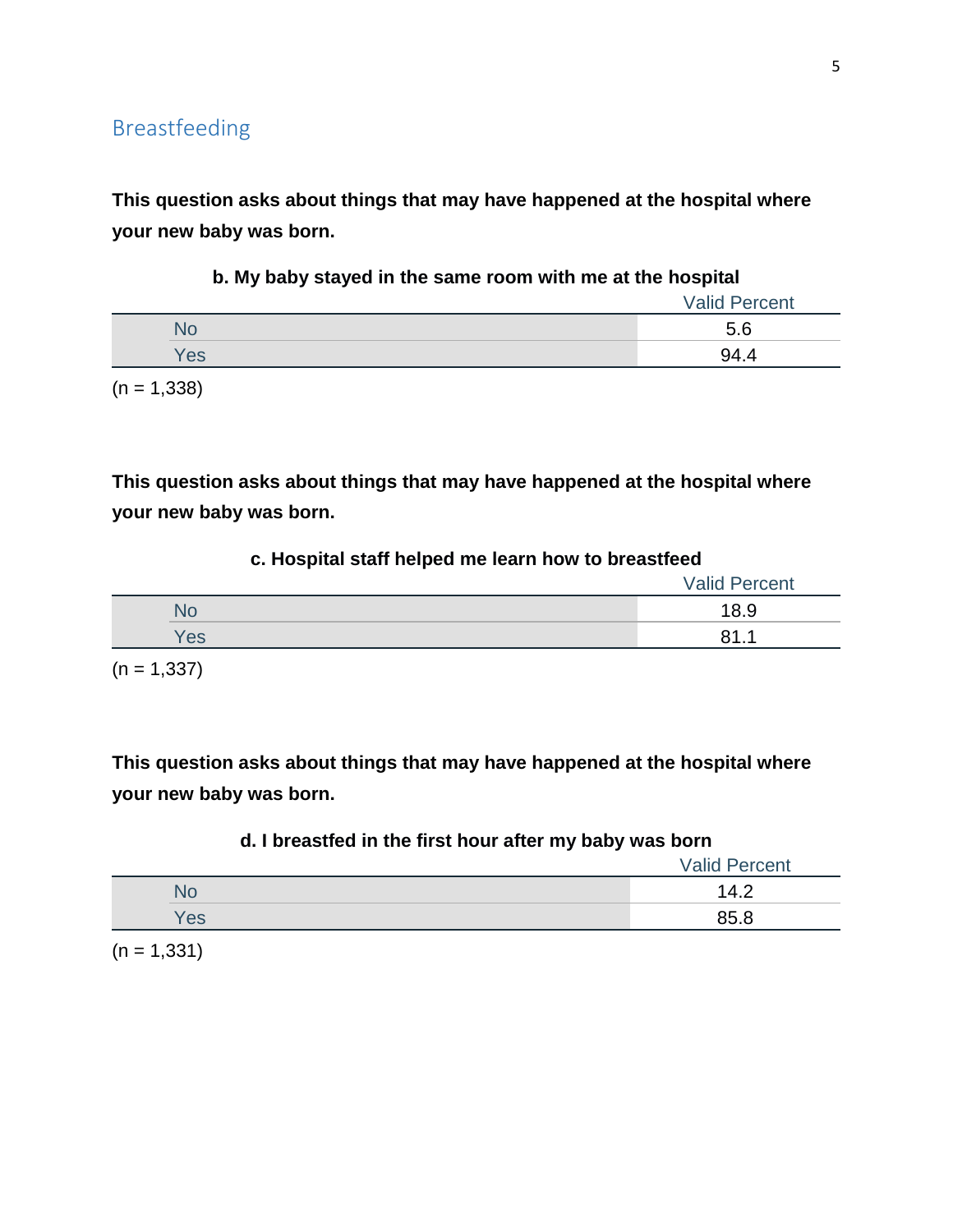**This question asks about things that may have happened at the hospital where your new baby was born.**

|     | <b>Valid Percent</b> |
|-----|----------------------|
|     | 4.U                  |
| Yes | 96.0                 |
|     |                      |

**e. I breastfed my baby in the hospital**

 $(n = 1,333)$ 

**This question asks about things that may have happened at the hospital where your new baby was born.**

|     | $\overline{\phantom{a}}$<br>$\overline{\phantom{a}}$ | - | . .<br><b>Valid Percent</b> |
|-----|------------------------------------------------------|---|-----------------------------|
|     |                                                      |   | 22.8                        |
| Yes |                                                      |   | 77 0                        |

#### **f. My baby was fed only breast milk at the hospital**

 $(n = 1, 334)$ 

**This question asks about things that may have happened at the hospital where your new baby was born.**

| g. Hospital staff told me to breastfeed whenever my baby wanted |                      |
|-----------------------------------------------------------------|----------------------|
|                                                                 | <b>Valid Percent</b> |

|     | Valla I GIUGHI |
|-----|----------------|
|     | ບ.ບ            |
| 'es |                |

 $(n = 1,332)$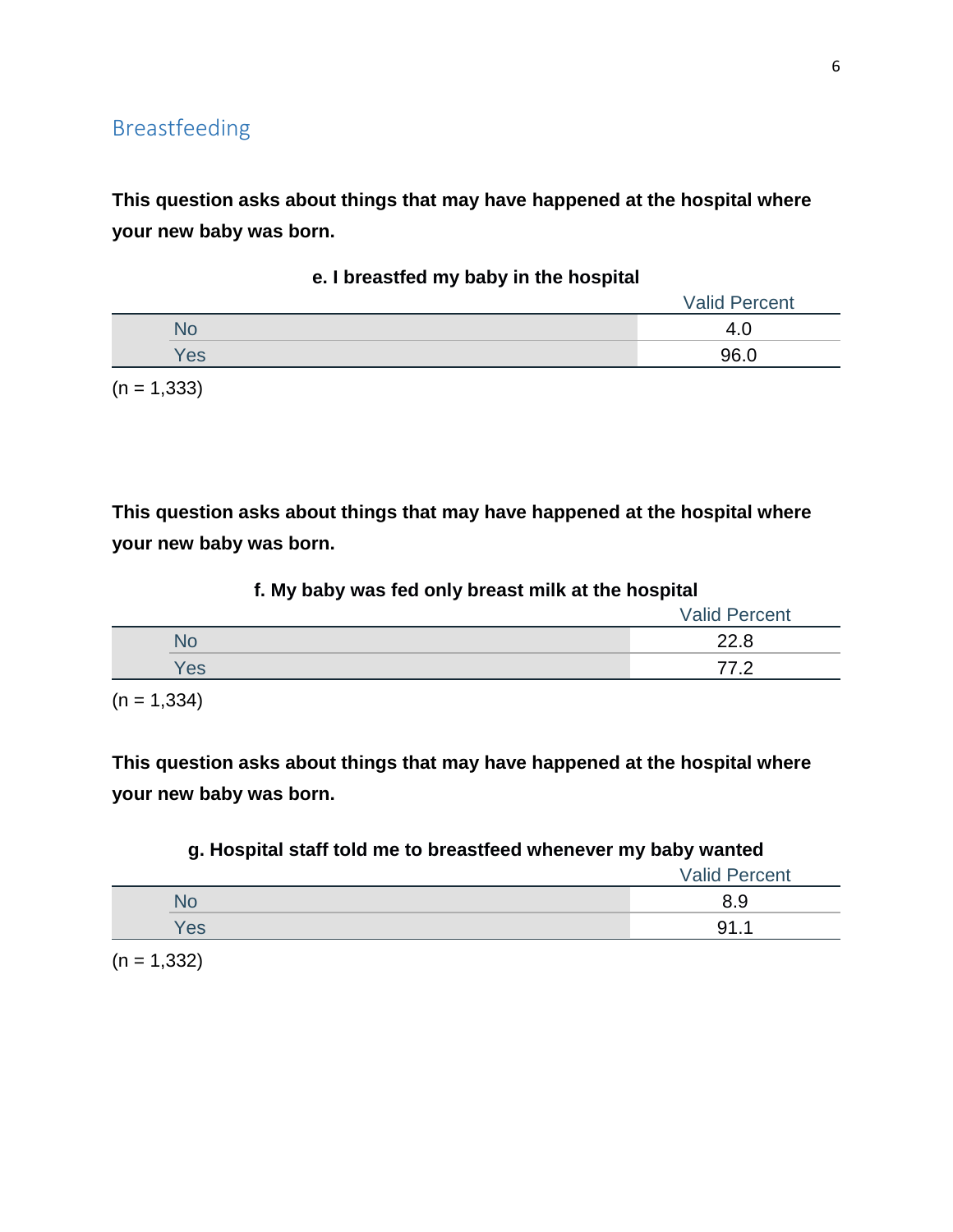**This question asks about things that may have happened at the hospital where your new baby was born.**

|           | <b>Valid Percent</b> |
|-----------|----------------------|
| <b>No</b> | 63.6                 |
| Yes       | 36.4                 |

**h. The hospital gave me a breast pump to use**

 $(n = 1,336)$ 

**This question asks about things that may have happened at the hospital where your new baby was born.**

#### **i. The hospital gave me a gift pack with formula**

|     | <b>Valid Percent</b> |
|-----|----------------------|
|     | 78.9                 |
| Yes | ົາ<br>.<br>_         |
|     |                      |

 $(n = 1, 335)$ 

**This question asks about things that may have happened at the hospital where your new baby was born.**

**j. The hospital gave me a telephone number to call for help with breastfeeding**

Valid Percent

|    | ╭<br>$\ddotsc$ |
|----|----------------|
| ರಾ | מכ             |

 $(n = 1,336)$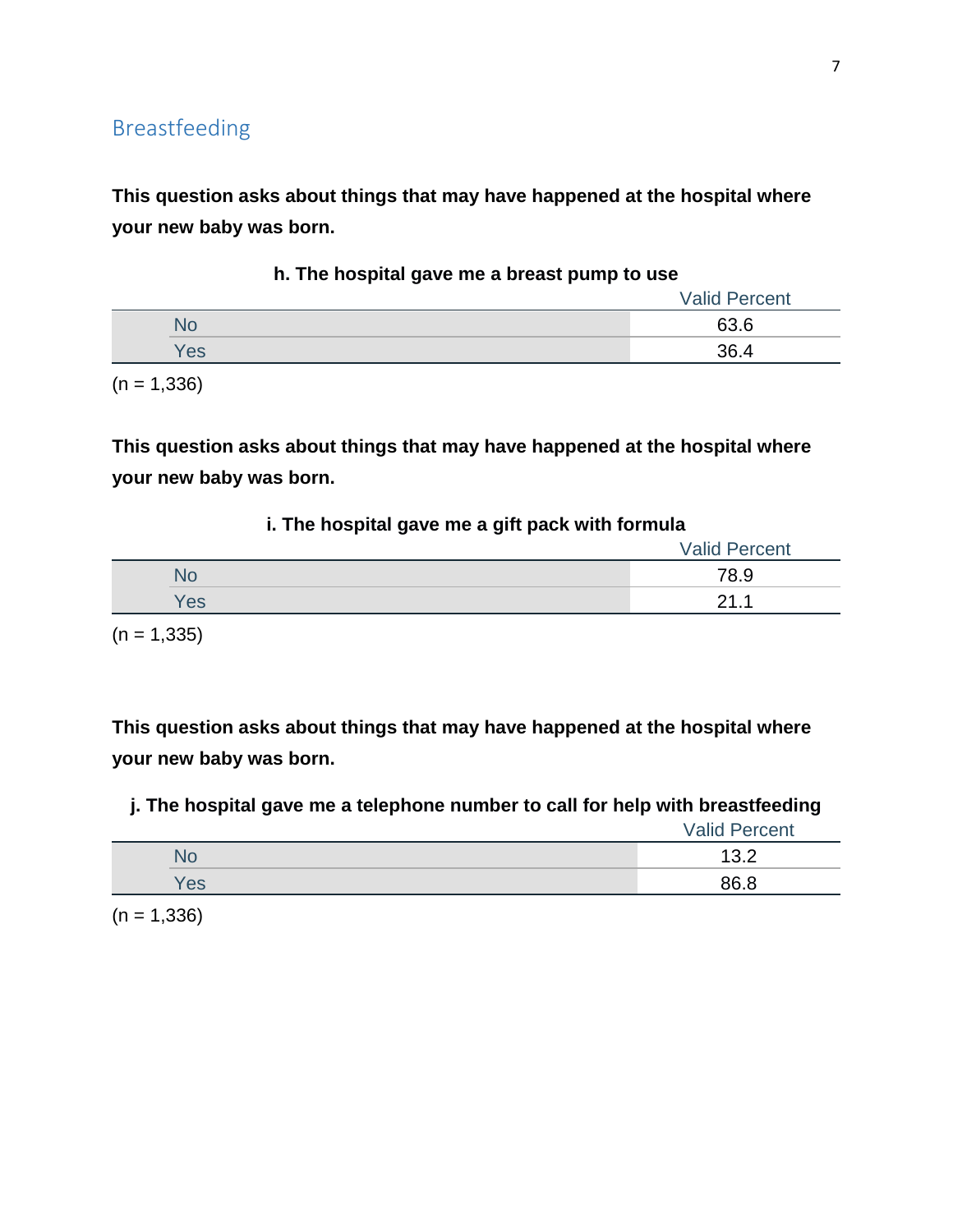**This question asks about things that may have happened at the hospital where your new baby was born.**

|     | <b>Valid Percent</b> |
|-----|----------------------|
| N٥  | 62.3                 |
| Yes |                      |

**k. Hospital staff gave my baby a pacifier**

 $(n = 1,332)$ 

### **How old was your new baby the first time he or she drank liquids other than breast milk (such as formula, water, juice, tea, or cow's milk?**

|                                                        | <b>Valid Percent</b> |
|--------------------------------------------------------|----------------------|
| My baby was less than 1 week old                       | 21.2                 |
| 1.0 to 2.9 weeks                                       | 7.1                  |
| 3.0 to 4.9 weeks                                       | 7.2                  |
| 5.0 to 6.9 weeks                                       | 2.0                  |
| 7.0 to 8.9 weeks                                       | 7.7                  |
| 9.0 to 10.9 weeks                                      | 1.3                  |
| 11.0 or more weeks                                     | 8.7                  |
| My baby has not had any liquids other than breast milk | 44.8                 |

 $(n = 1,362)$ 

- 2014 Data collected under Centers for Disease Control and Prevention (CDC) protocol.
- Results are for surveys mailed to mothers of babies born January 1 through December 31, 2014.
- 1,484 women responded to the 2014 Oregon PRAMS survey.
- $-$  "n" = unweighted number of respondents for a question.
- "Valid Percent" is a weighted percentage. It represents the use of denominators that exclude blanks and unknowns. Valid Percent may not add up to 100.0 due to rounding.
- Significantly lower number of respondents to certain questions usually indicate a skip pattern in the questionnaire.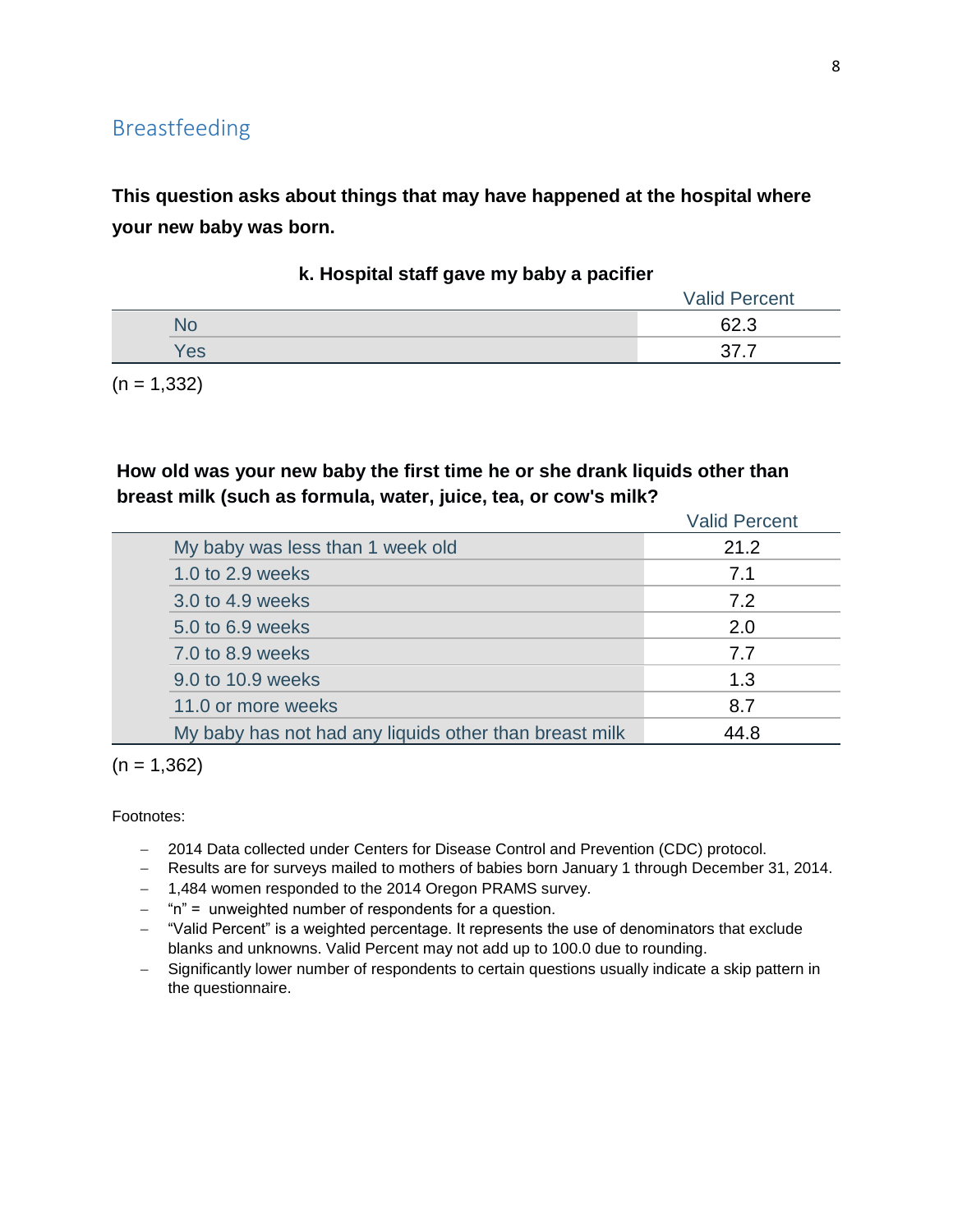# **Demographics**

## **Is your baby alive now?**

|     | <b>Valid Percent</b> |
|-----|----------------------|
|     |                      |
| Yes | 99.6                 |
|     |                      |

 $(n = 1,450)$ 

### **Is your baby living with you now?**

|  |           | <b>Valid Percent</b> |
|--|-----------|----------------------|
|  | <b>NC</b> | ت.                   |
|  | Yes       | 99.                  |

 $(n = 1,440)$ 

**During the 12 months before your new baby was born, what was your yearly total household income before taxes? Include your income, your husband's or partner's income, and any other income you may have received.**

|                      | <b>Valid Percent</b> |
|----------------------|----------------------|
| \$0 to \$15,000      | 24.8                 |
| \$15,001 to \$19,000 | 7.6                  |
| \$19,001 to \$22,000 | 4.1                  |
| \$22,001 to \$26,000 | 7.0                  |
| \$26,001 to \$29,000 | 2.8                  |
| \$29,001 to \$37,000 | 9.1                  |
| \$37,001 to \$44,000 | 6.0                  |
| \$44,001 to \$52,000 | 3.2                  |
| \$52,001 to \$56,000 | 2.8                  |
| \$56,001 to \$67,000 | 5.1                  |
| \$67,001 to \$79,000 | 7.1                  |
| \$79,001 or more     | 20.3                 |

 $(n = 1,402)$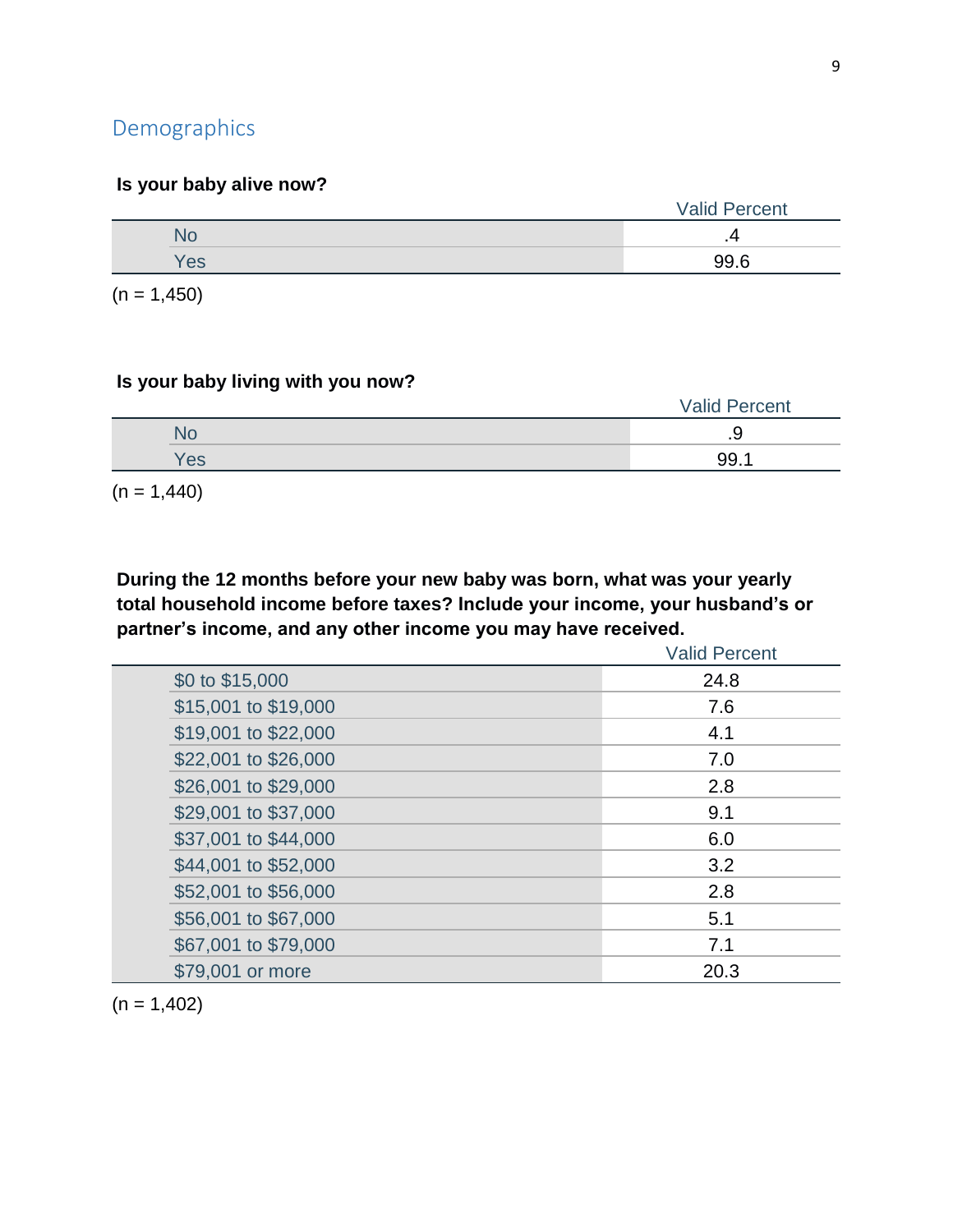# Demographics

## **During the 12 months before your new baby was born, how many people, including yourself, depended on this income?**

|          | <b>Valid Percent</b> |
|----------|----------------------|
| ◠        | 37.5                 |
| $\Omega$ | 30.9                 |
| 4        | 17.7                 |
| 5        | 7.8                  |
| 6        | 2.5                  |
|          | 1.5                  |
| 8        | 1.9                  |
| 9        |                      |
| 10       | .0                   |
| 11       | .C                   |

 $(n = 1, 415)$ 

## **Post-survey calculated variable: Federal Poverty Level**

|                      | <b>Valid Percent</b> |
|----------------------|----------------------|
| At or below 100% FPL | 31.9                 |
| More than 100% FPL   | 68.1                 |

 $(n = 1,380)$ 

## **Post-survey calculated variable: Federal Poverty Level Groups (4)**

|                      | <b>Valid Percent</b> |
|----------------------|----------------------|
| At or below 100% FPL | 31.9                 |
| 100.1% - 200.0% FPL  | 24.1                 |
| 200.1% - 400.0% FPL  | 26.3                 |
| $>= 400\%$ FPL       | 177                  |

 $(n = 1,380)$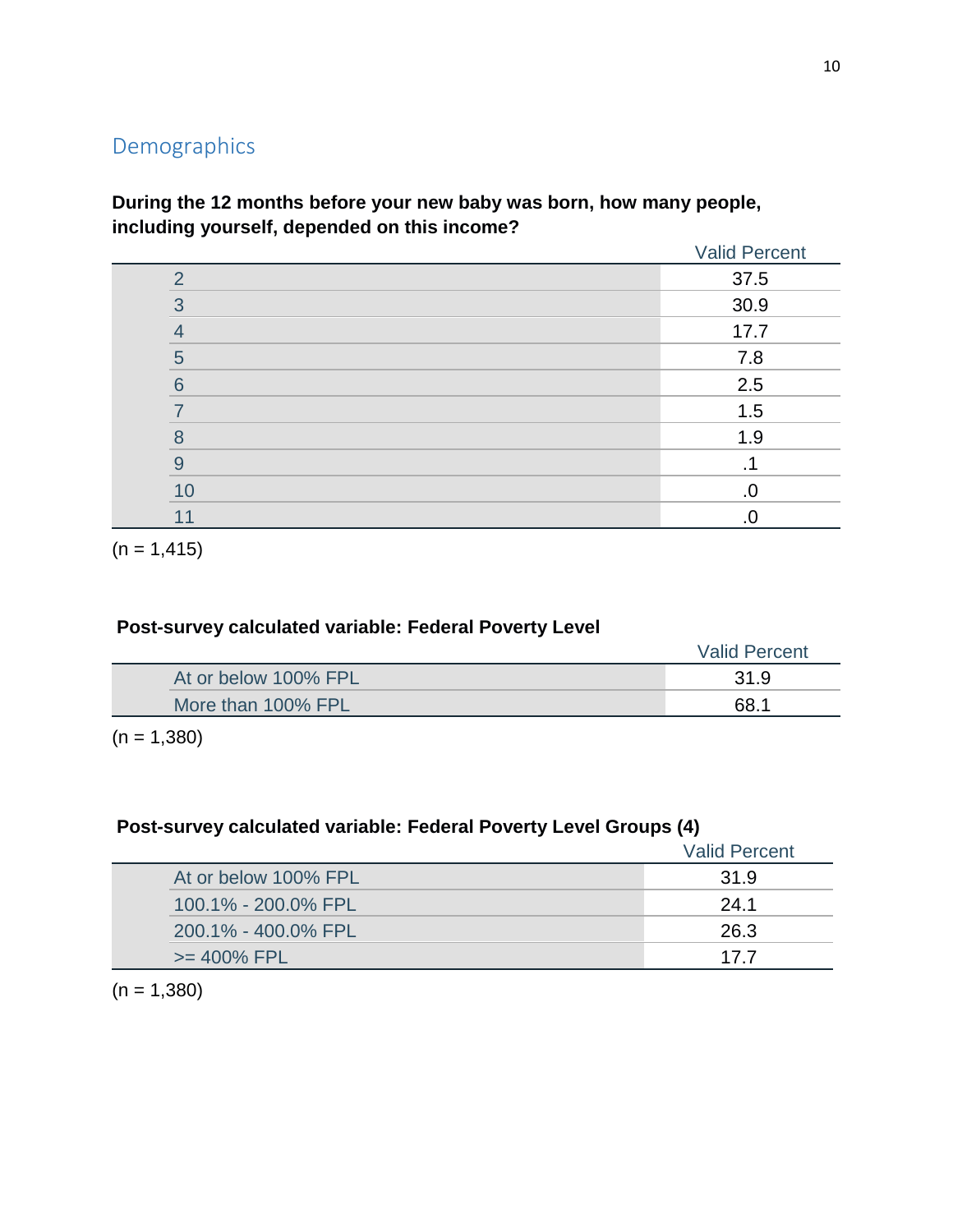# Demographics

|                      | <b>Valid Percent</b> |
|----------------------|----------------------|
| At or below 100% FPL | 31.9                 |
| 100.1% - 200.0% FPL  | 24.1                 |
| > 200% FPL           | 44 N                 |

## **Post-survey calculated variable: Federal Poverty Level Groups (3)**

 $(n = 1,380)$ 

- 2014 Data collected under Centers for Disease Control and Prevention (CDC) protocol.
- Results are for surveys mailed to mothers of babies born January 1 through December 31, 2014.
- 1,484 women responded to the 2014 Oregon PRAMS survey.
- "n" = unweighted number of respondents for a question.
- "Valid Percent" is a weighted percentage. It represents the use of denominators that exclude blanks and unknowns. Valid Percent may not add up to 100.0 due to rounding.
- Significantly lower number of respondents to certain questions usually indicate a skip pattern in the questionnaire.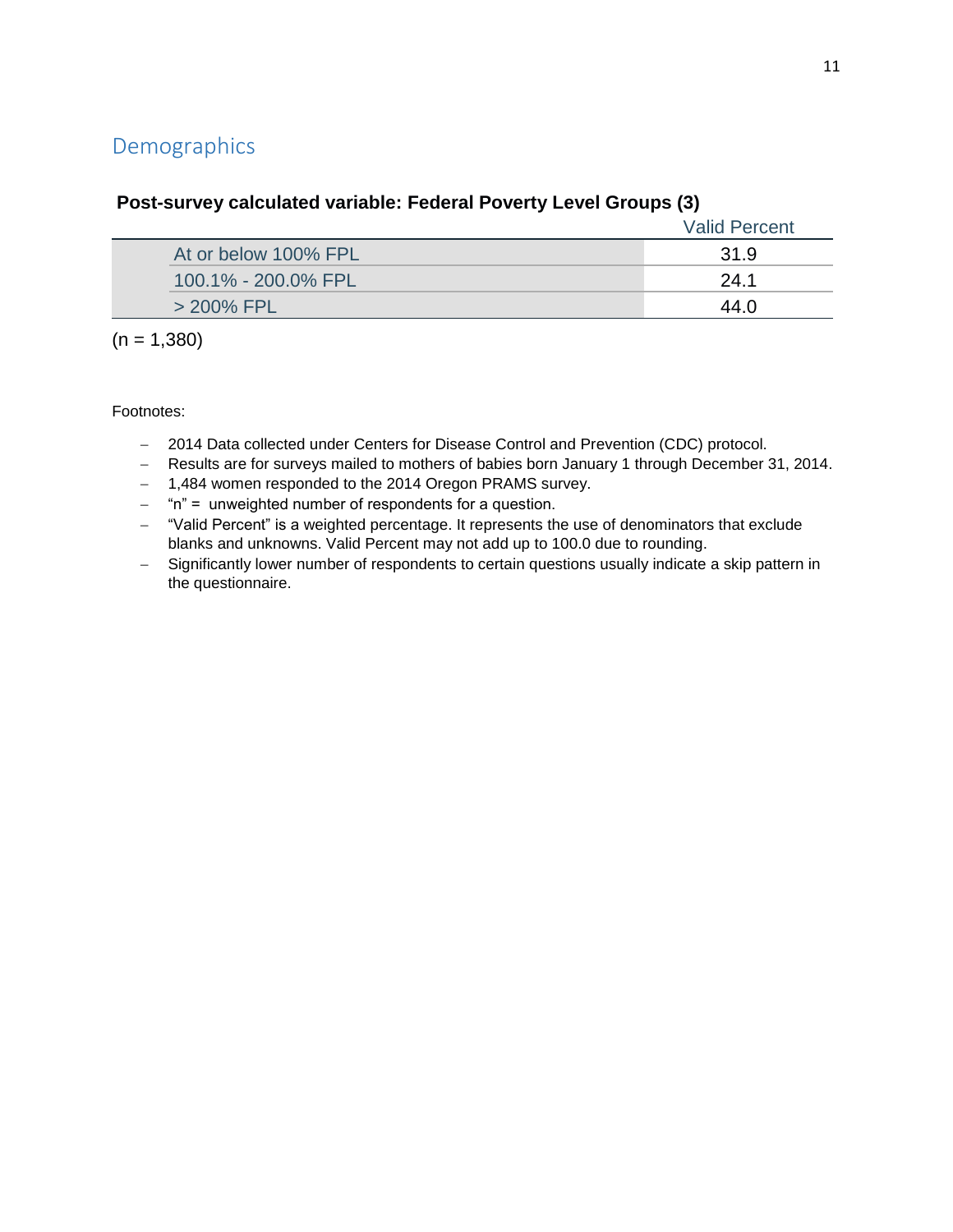# Depression

## **During your most recent pregnancy, how often did you feel down, depressed, or hopeless?**

|              | <b>Valid Percent</b> |
|--------------|----------------------|
| Always       | 1.7                  |
| Often        | 6.3                  |
| Sometimes    | 19.2                 |
| Rarely       | 34.1                 |
| <b>Never</b> | 38.6                 |

 $(n = 1,445)$ 

**During your most recent pregnancy, how often did you have little interest or little pleasure in doing things?**

|                  | <b>Valid Percent</b> |
|------------------|----------------------|
| Always           | 1.8                  |
| <b>Often</b>     | 6.1                  |
| <b>Sometimes</b> | 15.1                 |
| Rarely           | 37.1                 |
| <b>Never</b>     | 39.9                 |

 $(n = 1, 452)$ 

## **Post-survey calculated variable: Depression during pregnancy?**

|           | <b>Valid Percent</b> |
|-----------|----------------------|
| <b>No</b> | 80.6                 |
| Yes       | 19.4                 |

 $(n = 1,437)$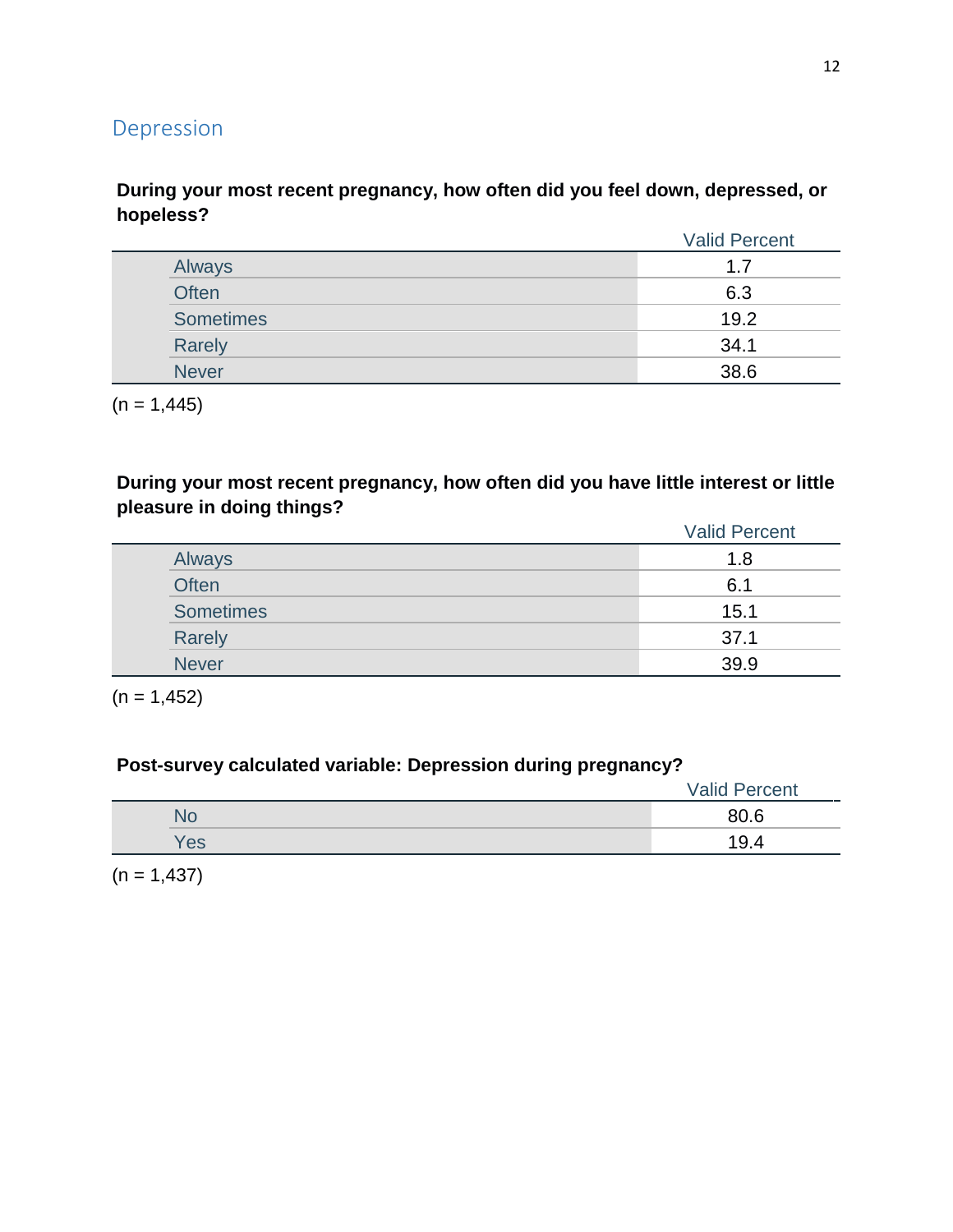## Depression

### **Since your new baby was born, how often have you felt down, depressed, or hopeless?**

|              | <b>Valid Percent</b> |
|--------------|----------------------|
| Always       | 1.5                  |
| Often        | 6.7                  |
| Sometimes    | 22.0                 |
| Rarely       | 36.3                 |
| <b>Never</b> | 33.4                 |

 $(n = 1,450)$ 

### **Since your new baby was born, how often have you had little interest or little pleasure in doing things?**

|                  | <b>Valid Percent</b> |
|------------------|----------------------|
| Always           | 2.7                  |
| <b>Often</b>     | 5.9                  |
| <b>Sometimes</b> | 16.5                 |
| Rarely           | 32.6                 |
| <b>Never</b>     | 42.3                 |

 $(n = 1,446)$ 

#### **Post-survey calculated variable: Post-Partum Depression?**

|           | <b>Valid Percent</b> |
|-----------|----------------------|
| <b>No</b> | 77.5                 |
| Yes       | つつ に                 |

 $(n = 1,443)$ 

- 2014 Data collected under Centers for Disease Control and Prevention (CDC) protocol.
- Results are for surveys mailed to mothers of babies born January 1 through December 31, 2014.
- 1,484 women responded to the 2014 Oregon PRAMS survey.
- $-$  "n" = unweighted number of respondents for a question.
- "Valid Percent" is a weighted percentage. It represents the use of denominators that exclude blanks and unknowns. Valid Percent may not add up to 100.0 due to rounding.
- Significantly lower number of respondents to certain questions usually indicate a skip pattern in the questionnaire.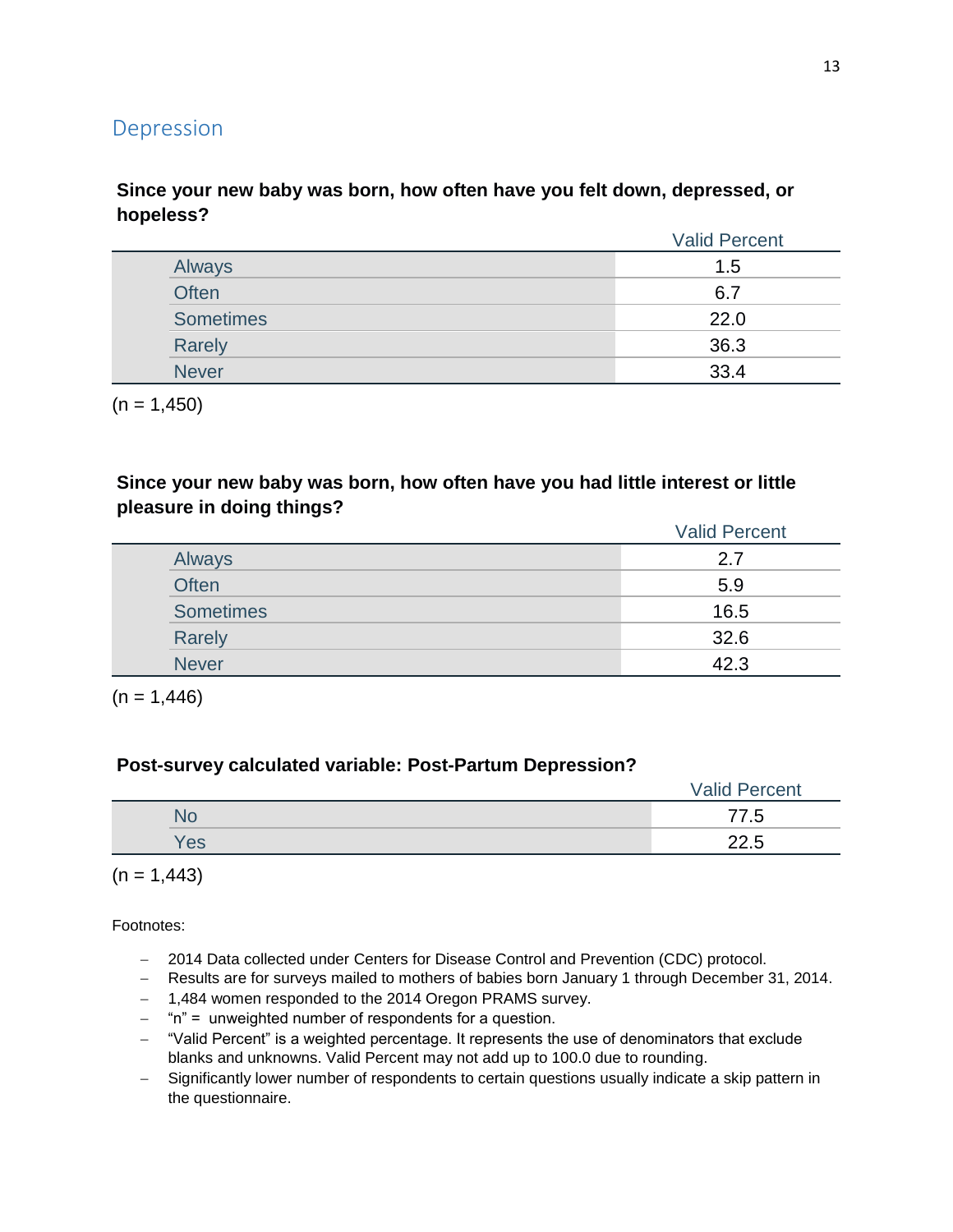#### **Have you** *ever* **experienced discrimination (felt like you were treated worse than other people)** *while getting any type of health or medical care***?**

#### **a. My race or skin color**

| $\overline{\phantom{a}}$ | <b>Valid Percent</b> |
|--------------------------|----------------------|
| ٩o                       | 97.2                 |
| Yes                      | റ ഠ                  |

 $(n = 1,454)$ 

#### **Have you** *ever* **experienced discrimination (felt like you were treated worse than other people)** *while getting any type of health or medical care***?**

#### **b. My immigration status**

|     | <b>Valid Percent</b> |
|-----|----------------------|
| No  | 98.8                 |
| Yes | А<br>. <u>. .</u>    |

 $(n = 1,452)$ 

**Have you** *ever* **experienced discrimination (felt like you were treated worse than other people)** *while getting any type of health or medical care***?**

|  | c. My age |
|--|-----------|
|  |           |

|     | <b>Valid Percent</b> |
|-----|----------------------|
| N٥  | 89.9                 |
| Yes | 10.                  |

 $(n = 1,454)$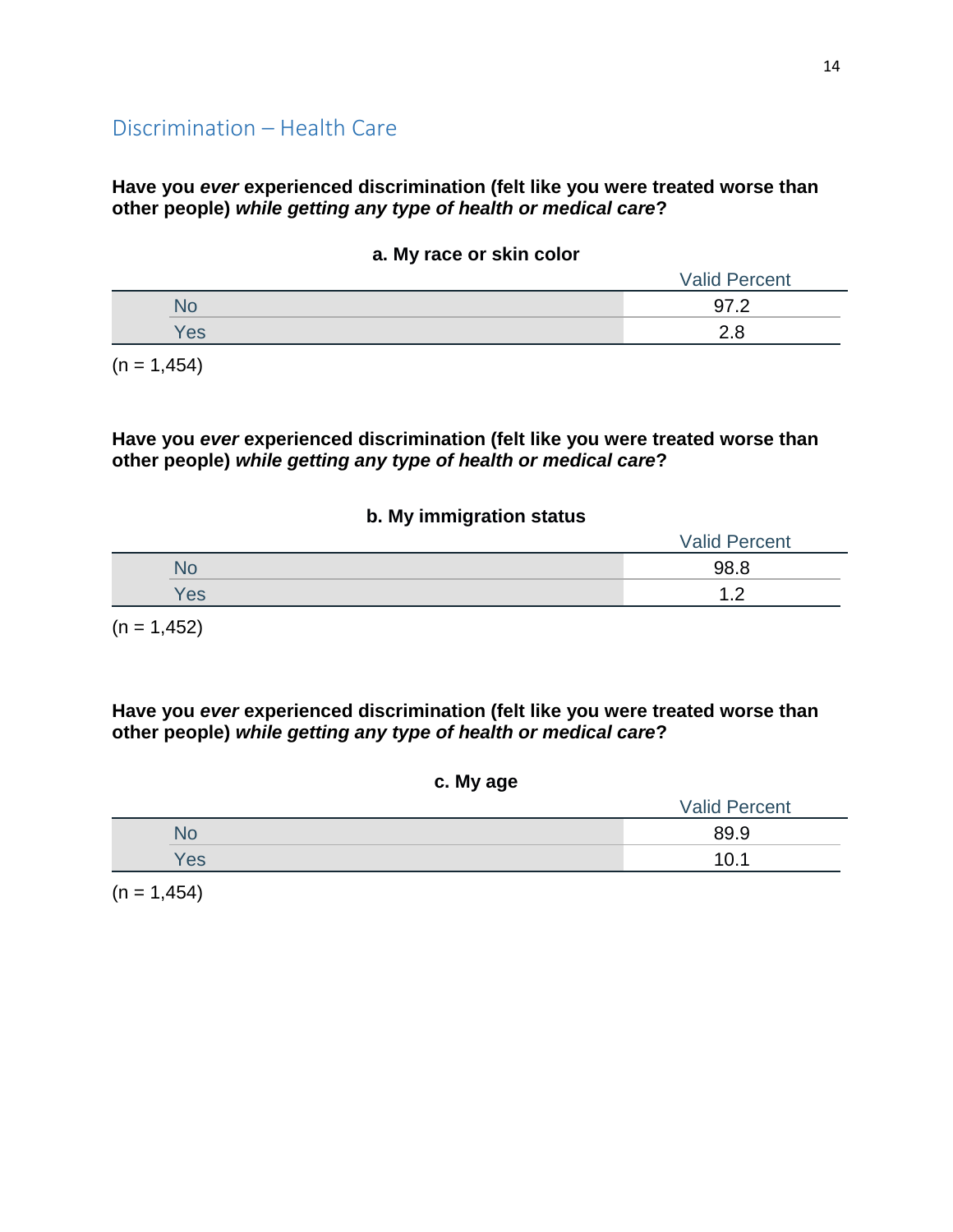### **Have you** *ever* **experienced discrimination (felt like you were treated worse than other people)** *while getting any type of health or medical care***?**

#### **d. My income**

| -   | <b>Valid Percent</b> |
|-----|----------------------|
| NO  | 91.2                 |
| Yes | o o                  |

 $(n = 1,449)$ 

### **Have you** *ever* **experienced discrimination (felt like you were treated worse than other people)** *while getting any type of health or medical care***?**

#### **e. My sex/gender**

|     | <b>Valid Percent</b> |
|-----|----------------------|
| ٧С  | ה דה<br>ັ<br>$-$     |
| Yes | റ റ                  |

 $(n = 1,453)$ 

**Have you** *ever* **experienced discrimination (felt like you were treated worse than other people)** *while getting any type of health or medical care***?**

#### **f. My sexual orientation**

|     | <b>Valid Percent</b> |
|-----|----------------------|
| NO. | 99.0                 |
| Yes |                      |

 $(n = 1,451)$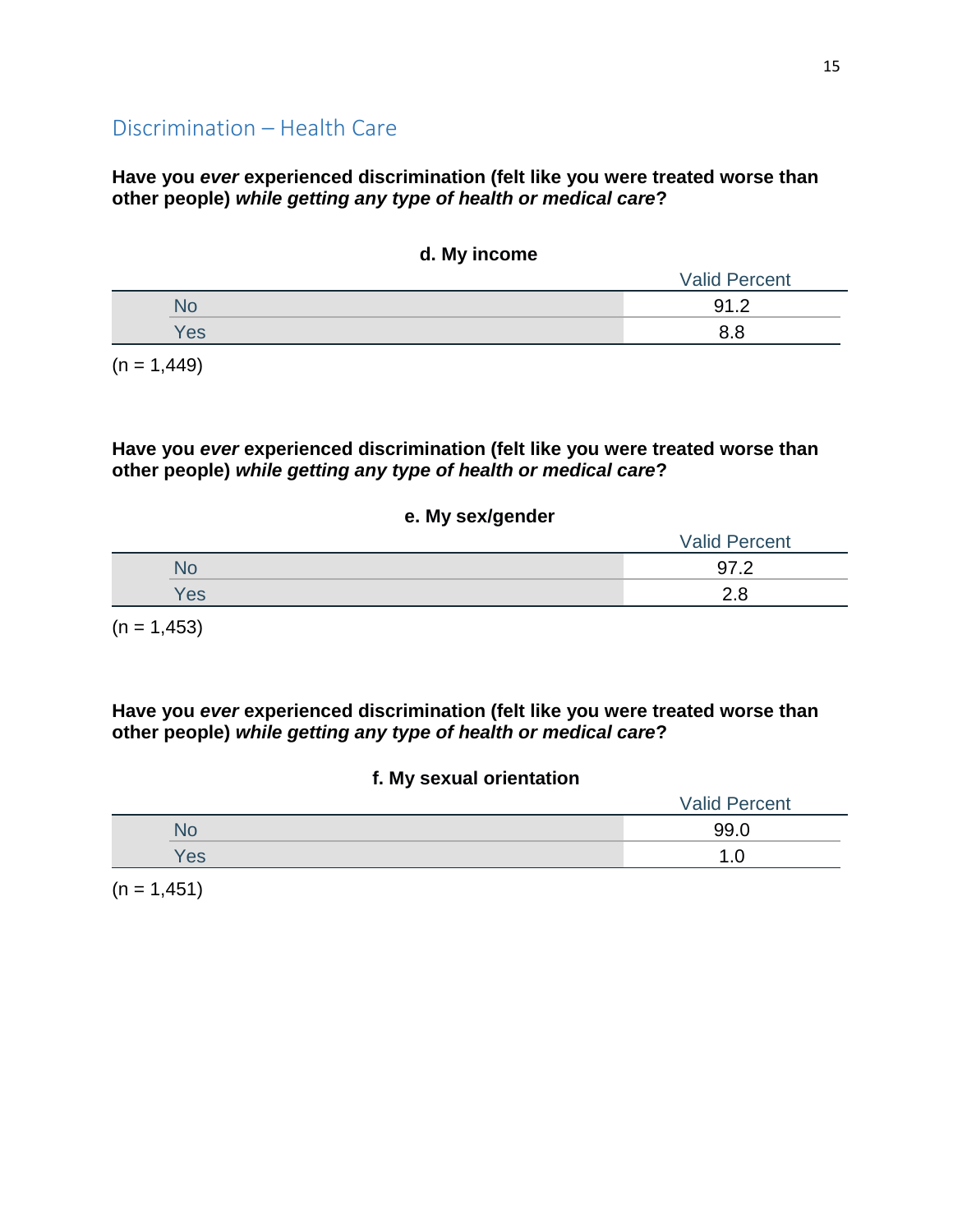### **Have you** *ever* **experienced discrimination (felt like you were treated worse than other people)** *while getting any type of health or medical care***?**

| ສ. …, . …ສ. … |                      |
|---------------|----------------------|
|               | <b>Valid Percent</b> |
|               | 98.2                 |
| Yes           | 1.8                  |
|               |                      |

**g. My religion**

 $(n = 1,451)$ 

**Have you** *ever* **experienced discrimination (felt like you were treated worse than other people)** *while getting any type of health or medical care***?**

#### **h. Because I was pregnant**

|     | <b>Valid Percent</b>        |
|-----|-----------------------------|
| NO  | 91 <sub>2</sub><br>1.0<br>ັ |
| 'es | ററ<br>◡.←                   |

 $9N = 1,451$ 

**Have you** *ever* **experienced discrimination (felt like you were treated worse than other people)** *while getting any type of health or medical care***?**

### **i. The language I speak**

|      | <b>Valid Percent</b> |
|------|----------------------|
| 'NG. | 98.4                 |
| es/  | .6                   |

 $(n = 1,452)$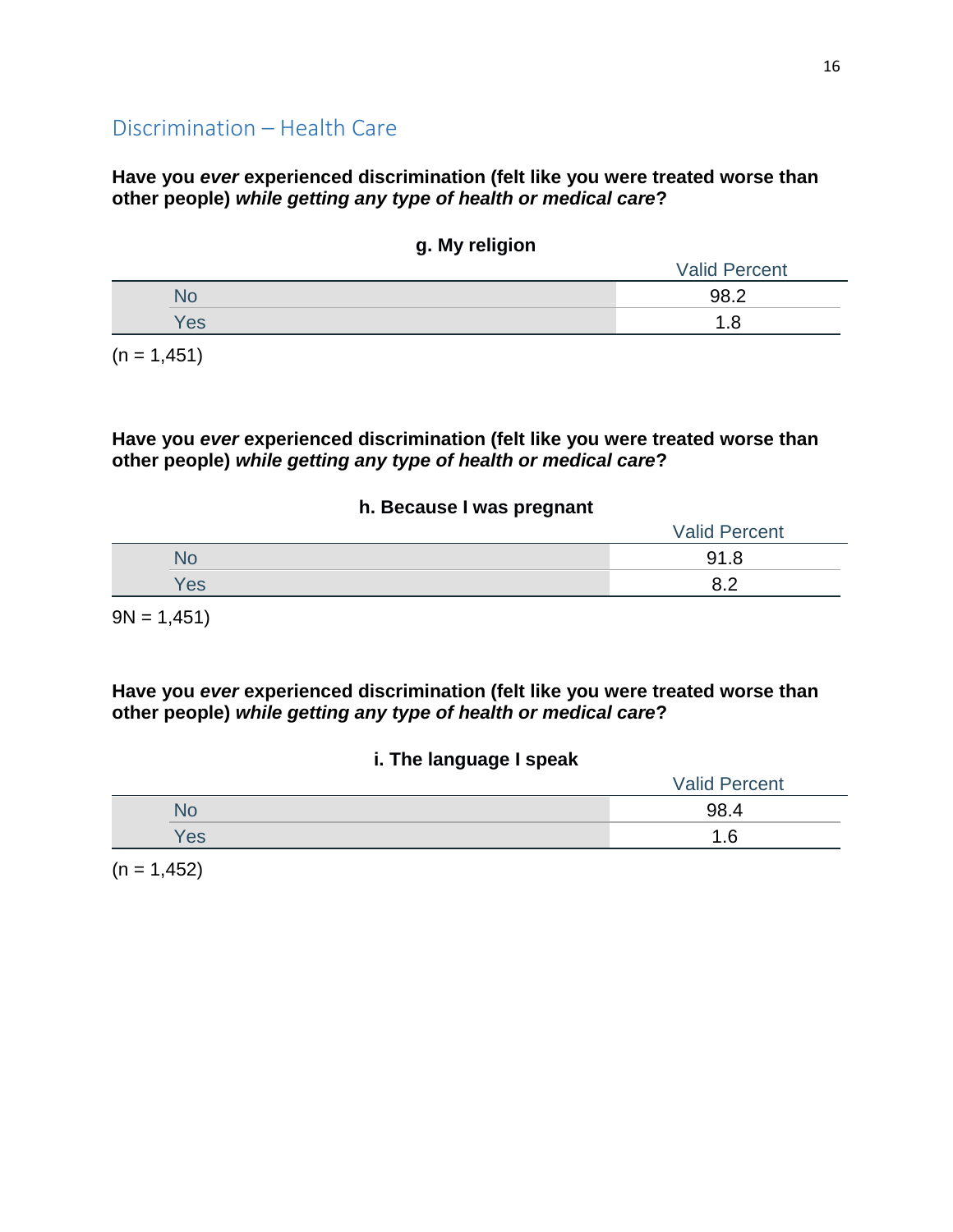### **Have you** *ever* **experienced discrimination (felt like you were treated worse than other people)** *while getting any type of health or medical care***?**

### **j. My type of health insurance or my lack of health insurance**

|     | <b>Valid Percent</b> |
|-----|----------------------|
| NO  | 88.4                 |
| Yes | 11.6                 |

 $(n = 1,448)$ 

- 2014 Data collected under Centers for Disease Control and Prevention (CDC) protocol.
- Results are for surveys mailed to mothers of babies born January 1 through December 31, 2014.
- 1,484 women responded to the 2014 Oregon PRAMS survey.
- $-$  "n" = unweighted number of respondents for a question.
- "Valid Percent" is a weighted percentage. It represents the use of denominators that exclude blanks and unknowns. Valid Percent may not add up to 100.0 due to rounding.
- Significantly lower number of respondents to certain questions usually indicate a skip pattern in the questionnaire.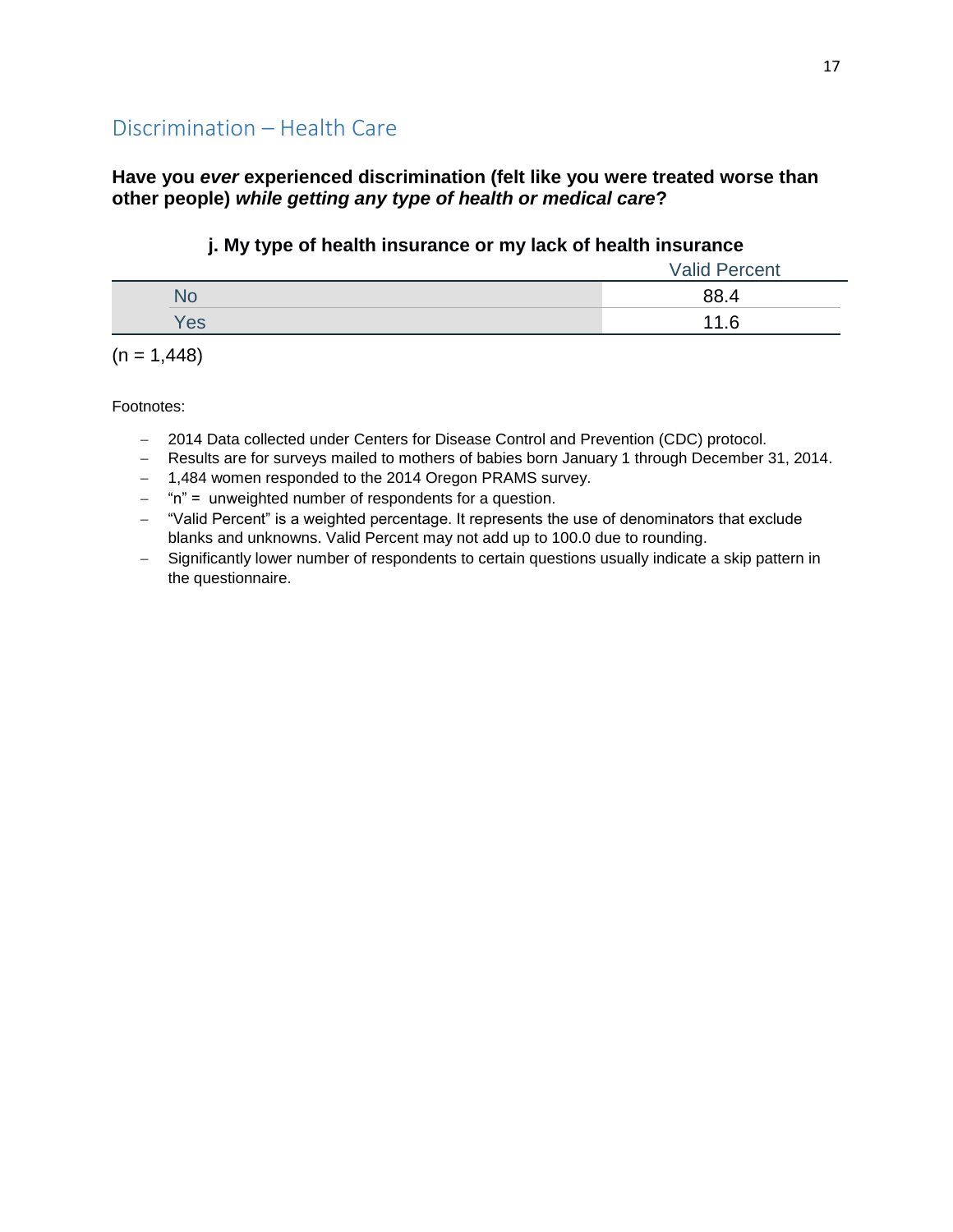**Have you** *ever* **experienced discrimination (felt like you were treated worse than other people) in a situation** *other than* **getting any type of health or medical care (for example, in housing, work or school)?**

#### **a. My race or skin color**

|                 | <b>Valid Percent</b> |
|-----------------|----------------------|
| NU              | 94.0                 |
| 'e <sub>s</sub> | e o                  |

 $(n = 1,452)$ 

**Have you** *ever* **experienced discrimination (felt like you were treated worse than other people) in a situation** *other than* **getting any type of health or medical care (for example, in housing, work or school)?**

#### **b. My immigration status**

|     | <b>Valid Percent</b> |
|-----|----------------------|
| No  | 98.3                 |
| Yes | ⇁                    |

 $(n = 1,449)$ 

**Have you** *ever* **experienced discrimination (felt like you were treated worse than other people) in a situation** *other than* **getting any type of health or medical care (for example, in housing, work or school)?**

#### **c. My age**

|     | <b>Valid Percent</b> |  |
|-----|----------------------|--|
|     | 85.4                 |  |
| Yes | 14.6                 |  |

 $(n = 1,450)$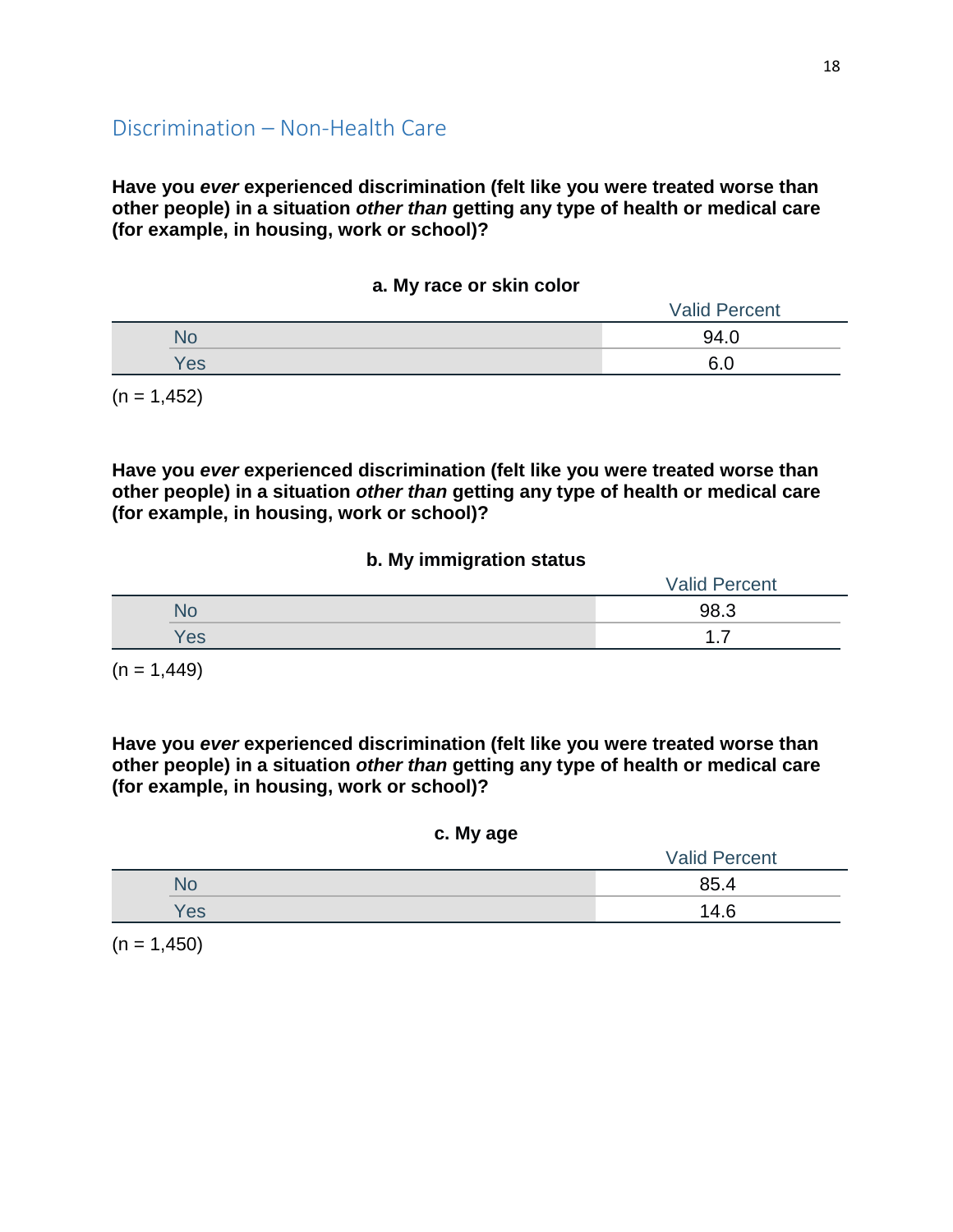**Have you** *ever* **experienced discrimination (felt like you were treated worse than other people) in a situation** *other than* **getting any type of health or medical care (for example, in housing, work or school)?**

|            | <b>Valid Percent</b> |
|------------|----------------------|
| <b>No</b>  | <b>887</b>           |
| <b>Yes</b> | 11.3                 |

**d. My income**

 $(n = 1,449)$ 

**Have you** *ever* **experienced discrimination (felt like you were treated worse than other people) in a situation** *other than* **getting any type of health or medical care (for example, in housing, work or school)?**

#### **e. My sex/gender**

|     | <b>Valid Percent</b> |  |
|-----|----------------------|--|
| NO  | 86.9                 |  |
| Yes | 13.1                 |  |

 $(n = 1,450)$ 

**Have you** *ever* **experienced discrimination (felt like you were treated worse than other people) in a situation** *other than* **getting any type of health or medical care (for example, in housing, work or school)?**

### **f. My sexual orientation**

|      | <b>Valid Percent</b> |  |
|------|----------------------|--|
| 'NG. | 98.7                 |  |
| es   | ╭<br>ט               |  |

 $(n = 1,449)$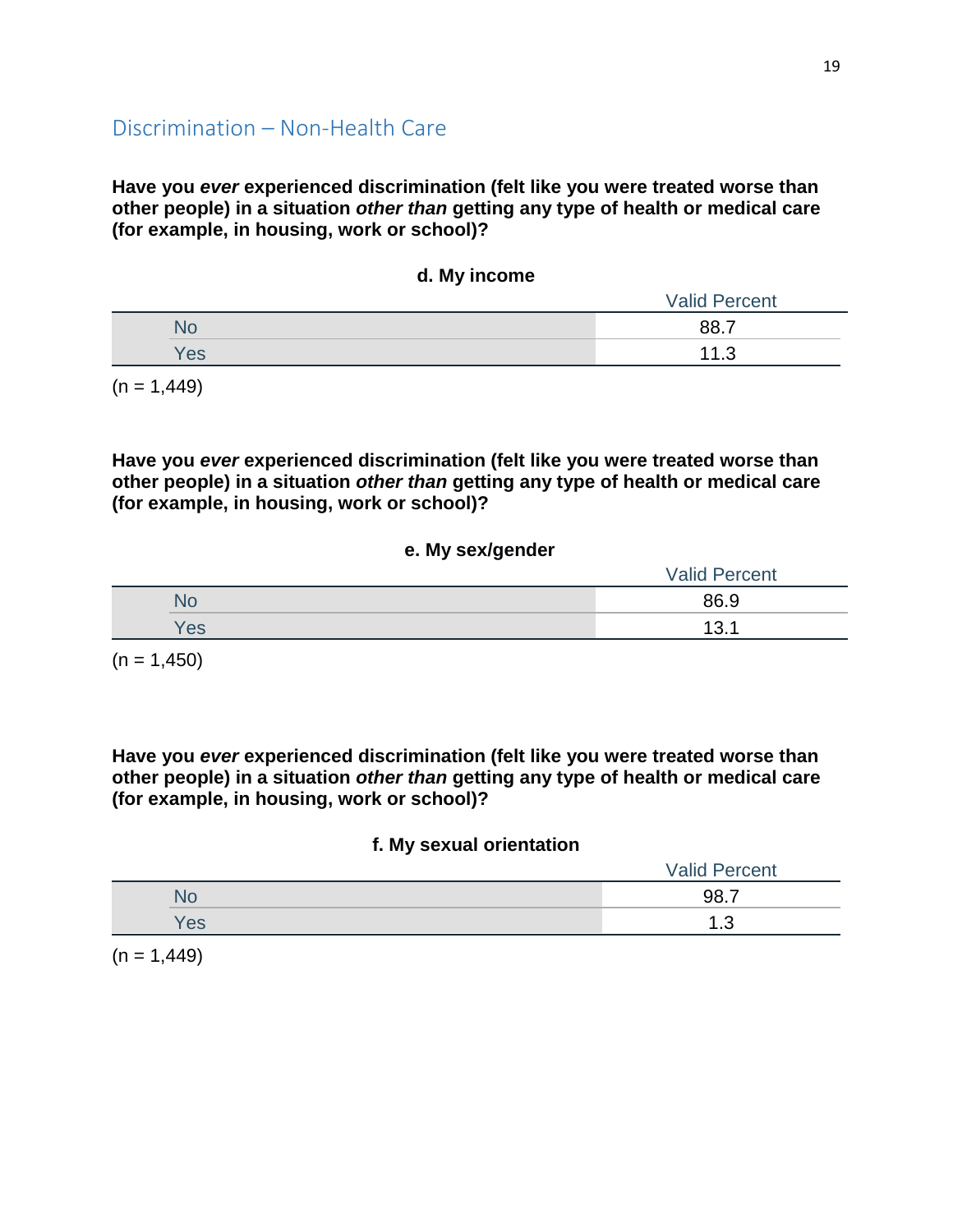**Have you** *ever* **experienced discrimination (felt like you were treated worse than other people) in a situation** *other than* **getting any type of health or medical care (for example, in housing, work or school)?**

|  | g. My religion |
|--|----------------|
|  |                |

|     | <b>Valid Percent</b> |
|-----|----------------------|
|     | 94.9                 |
| Yes | π<br>◡.              |

 $(n = 1,450)$ 

**Have you** *ever* **experienced discrimination (felt like you were treated worse than other people) in a situation** *other than* **getting any type of health or medical care (for example, in housing, work or school)?**

#### **h. Because I was pregnant**

|     | <b>Valid Percent</b> |
|-----|----------------------|
| NС  | 83.4                 |
| 'es | 16.6                 |

 $(n = 1,450)$ 

**Have you** *ever* **experienced discrimination (felt like you were treated worse than other people) in a situation** *other than* **getting any type of health or medical care (for example, in housing, work or school)?**

#### **i. The language I speak**

|    | <b>Valid Percent</b> |
|----|----------------------|
|    | 96.9                 |
| es |                      |

 $(n = 1,447)$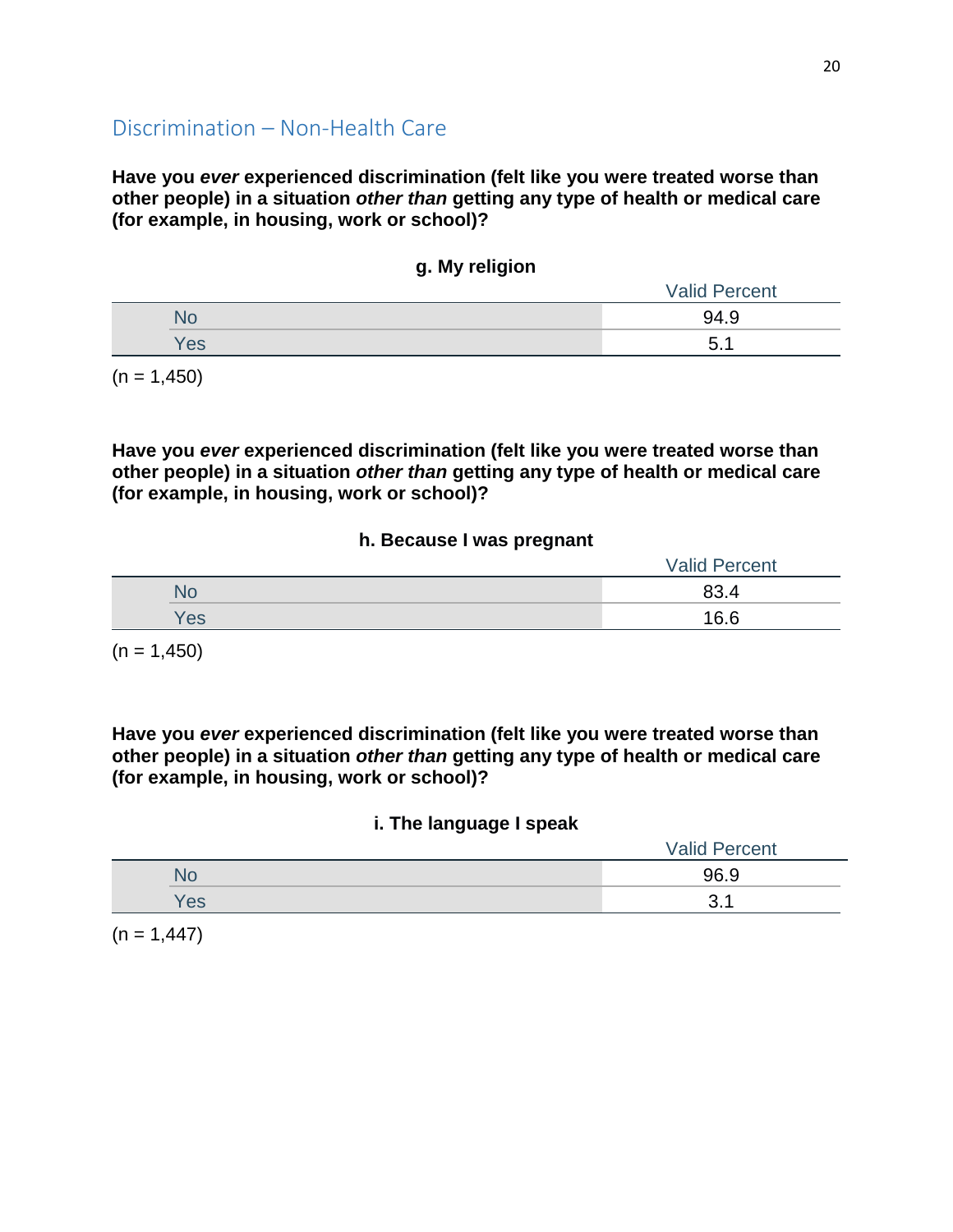**Have you** *ever* **experienced discrimination (felt like you were treated worse than other people) in a situation** *other than* **getting any type of health or medical care (for example, in housing, work or school)?**

## **j. My type of health insurance or my lack of health insurance**

|     | <b>Valid Percent</b> |
|-----|----------------------|
|     | 93.6                 |
| Yes | 6.4                  |

 $(n = 1,439)$ 

- 2014 Data collected under Centers for Disease Control and Prevention (CDC) protocol.
- Results are for surveys mailed to mothers of babies born January 1 through December 31, 2014.
- 1,484 women responded to the 2014 Oregon PRAMS survey.
- $-$  "n" = unweighted number of respondents for a question.
- "Valid Percent" is a weighted percentage. It represents the use of denominators that exclude blanks and unknowns. Valid Percent may not add up to 100.0 due to rounding.
- Significantly lower number of respondents to certain questions usually indicate a skip pattern in the questionnaire.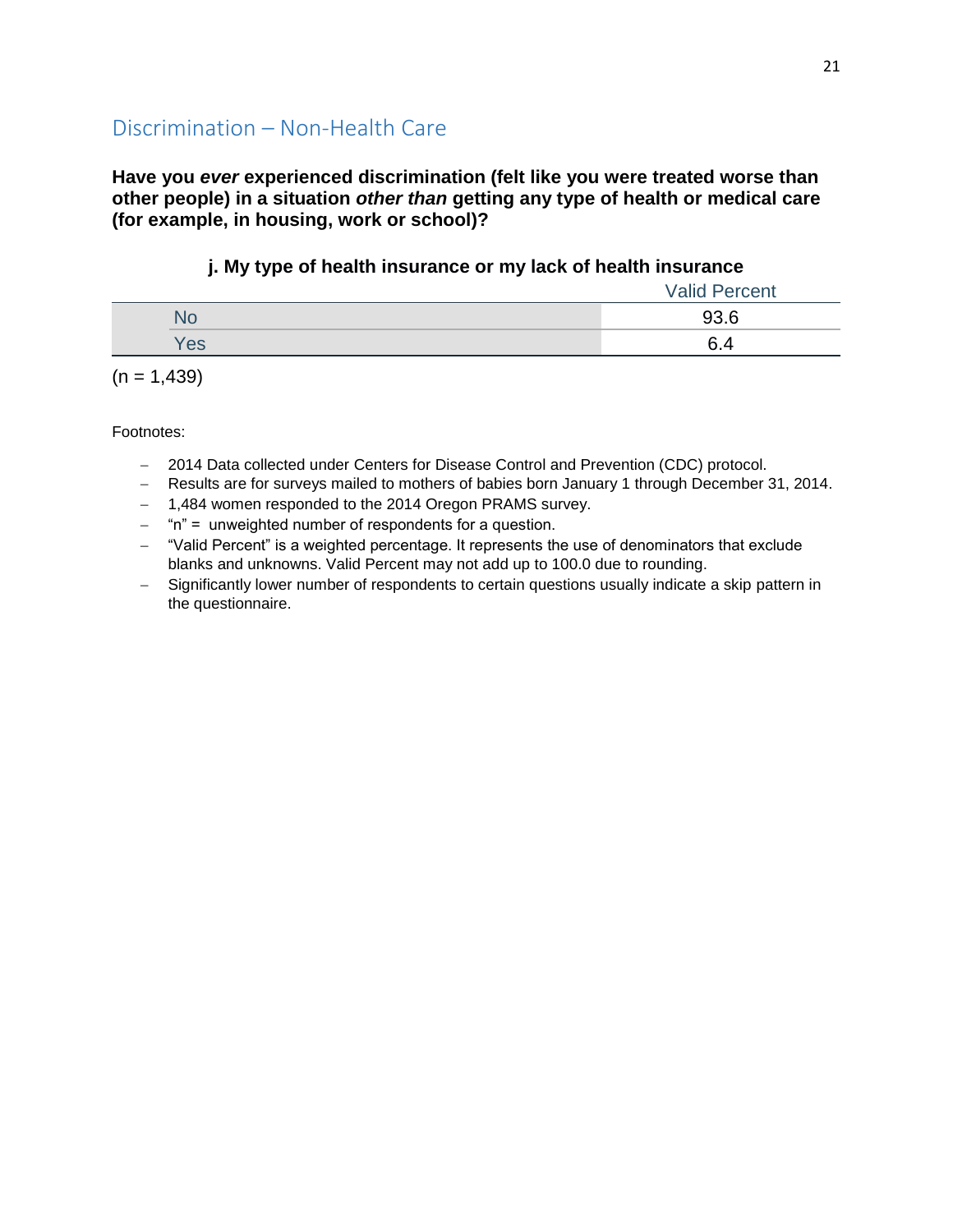# Employment and Leave

# **At any time during your most recent pregnancy, did you work at a job for pay?**

|     | <b>Valid Percent</b> |
|-----|----------------------|
|     | 27.2<br>ن. ان        |
| Yes | ດລ<br>-<br><u>v </u> |

 $(n = 1, 452)$ 

## **How many weeks or months of leave did you take or will you take after the birth of your new baby? (weeks)**

|                    | <b>Valid Percent</b> |
|--------------------|----------------------|
| 0 to 6.0 weeks     | 19.3                 |
| 6.1 to 12.0 weeks  | 30.8                 |
| 12.1 to 24.0 weeks | 39.8                 |
| 24.1 to 52.0 weeks | 5.9                  |
| 52.1 weeks or more | ィっ                   |

 $(n = 776)$ 

- 2014 Data collected under Centers for Disease Control and Prevention (CDC) protocol.
- Results are for surveys mailed to mothers of babies born January 1 through December 31, 2014.
- 1,484 women responded to the 2014 Oregon PRAMS survey.
- $-$  "n" = unweighted number of respondents for a question.
- "Valid Percent" is a weighted percentage. It represents the use of denominators that exclude blanks and unknowns. Valid Percent may not add up to 100.0 due to rounding.
- Significantly lower number of respondents to certain questions usually indicate a skip pattern in the questionnaire.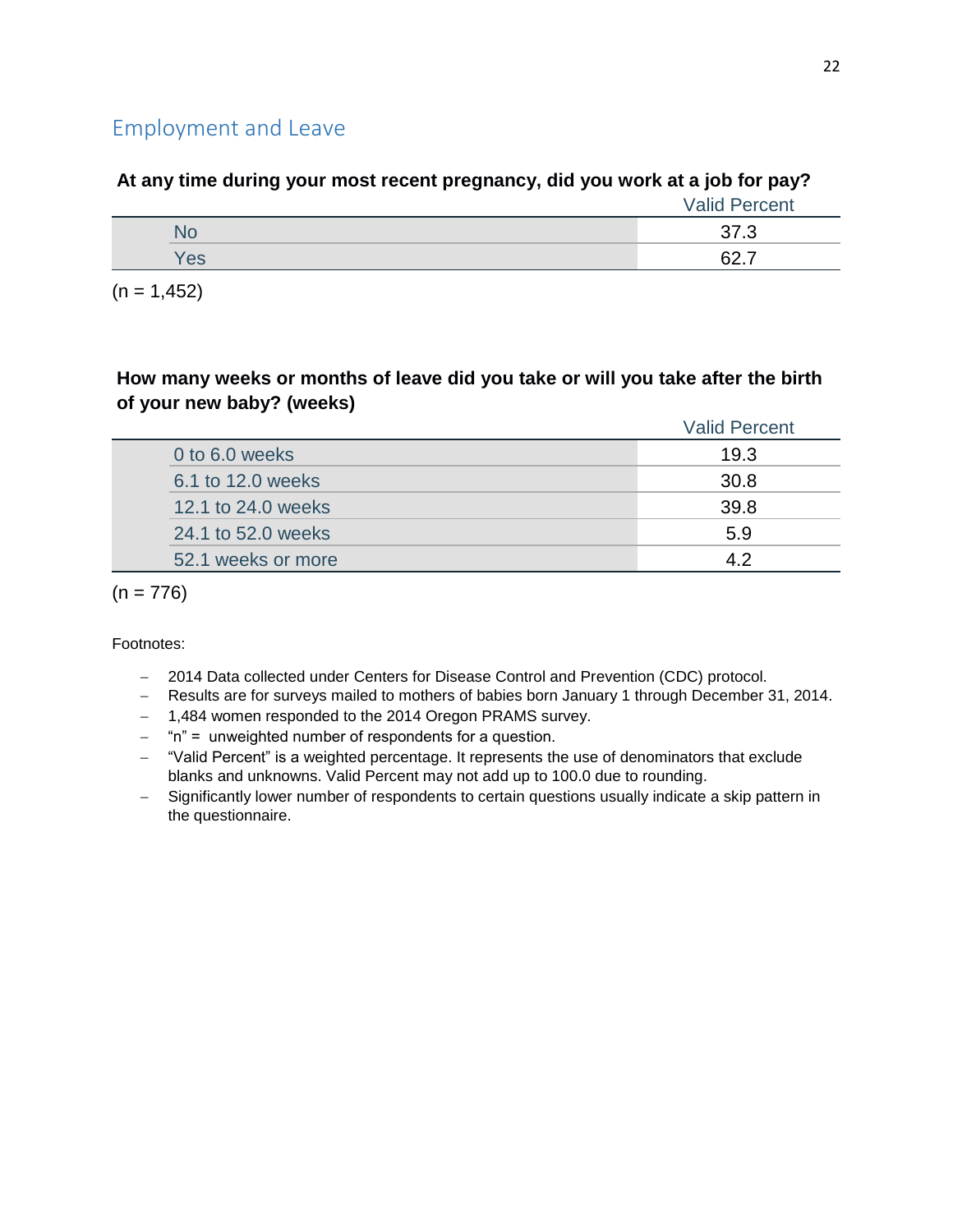# Family Planning

**Are you or your husband or partner doing anything now to keep from getting pregnant? Some things people do to keep from getting pregnant include using birth control pills, condoms, withdrawal, or natural family planning.**

|     | <b>Valid Percent</b> |
|-----|----------------------|
|     |                      |
| Yes | 82.3                 |

 $(n = 1,441)$ 

**What are your reasons or your husband's or partner's reasons for not doing anything to keep from getting pregnant** *now***? Check all that apply.**

|                                                      | <b>Percent of Cases*</b> |
|------------------------------------------------------|--------------------------|
| I am not having sex                                  | 31.9%                    |
| I want to get pregnant                               | 17.3%                    |
| I don't want to use birth control                    | 28.5%                    |
| I am worried about side effects from birth control   | 33.3%                    |
| My husband or partner doesn't want to use anything   | 12.1%                    |
| I have problems getting birth control when I need it | 1.5%                     |
| I had my tubes tied or blocked                       | 7.3%                     |
| My husband or partner had a vasectomy                | 0.3%                     |
| I am pregnant now                                    | 3.1%                     |
| Other                                                | 27.9%                    |

 $(n = 261)$ 

\* "Percent of Cases" appears when the question instructs respondents to "Check all [answers] that apply." There can be multiple responses from each person; therefore, the total percent will  $be$  >= 100.0%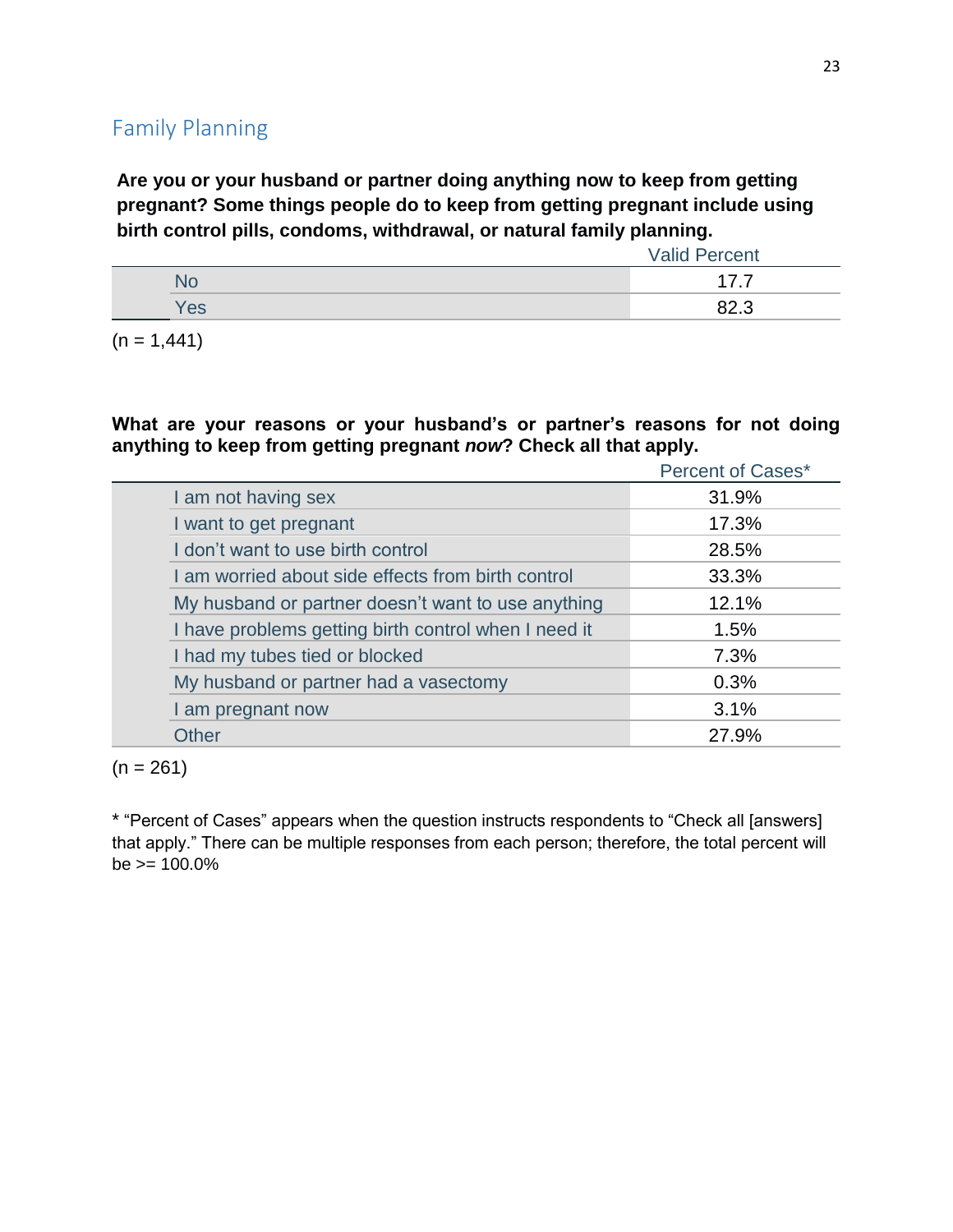# Family Planning

**What kind of birth control are you or your husband or partner using** *now* **to keep from getting pregnant? Check all that apply.**

|                                                                                             | Percent of Cases* |
|---------------------------------------------------------------------------------------------|-------------------|
| Tubes tied or blocked (female sterilization, Essure <sup>®</sup> ,<br>Adiana <sup>®</sup> ) | 7.1%              |
| Vasectomy (male sterilization)                                                              | 5.3%              |
| Birth control pill                                                                          | 23.5%             |
| Condoms                                                                                     | 32.4%             |
| Injection (Depo-Provera <sup>®</sup> )                                                      | 4.4%              |
| Contraceptive implant (Implanon <sup>®)</sup>                                               | 7.6%              |
| Contraceptive patch (OrthoEvra®) or vaginal ring<br>(NuvaRing®)                             | 1.7%              |
| <b>IUD</b> (including Mirena® or ParaGard®)                                                 | 22.1%             |
| Natural family planning (including rhythm method)                                           | 3.7%              |
| Withdrawal (pulling out)                                                                    | 13.5%             |
| Not having sex (abstinence)                                                                 | 11.1%             |
| <b>Other</b>                                                                                | 3.1%              |
|                                                                                             |                   |

 $(n = 1, 172)$ 

\* "Percent of Cases" appears when the question instructs respondents to "Check all [answers] that apply." There can be multiple responses from each person; therefore, the total percent will  $be = 100.0\%$ 

- 2014 Data collected under Centers for Disease Control and Prevention (CDC) protocol.
- Results are for surveys mailed to mothers of babies born January 1 through December 31, 2014.
- 1,484 women responded to the 2014 Oregon PRAMS survey.
- $-$  "n" = unweighted number of respondents for a question.
- "Valid Percent" is a weighted percentage. It represents the use of denominators that exclude blanks and unknowns. Valid Percent may not add up to 100.0 due to rounding.
- Significantly lower number of respondents to certain questions usually indicate a skip pattern in the questionnaire.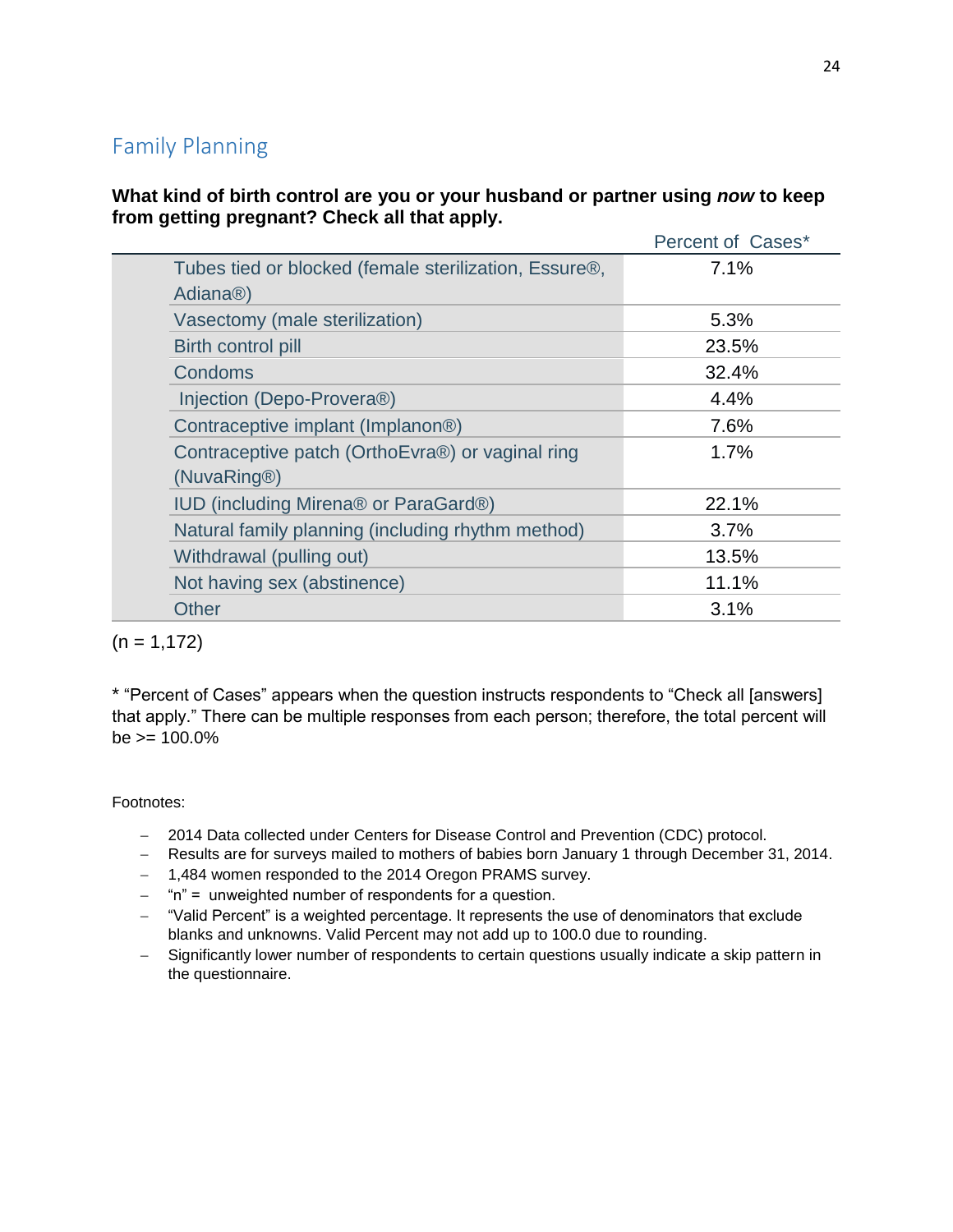# Flu Shots and Immunizations

## **During the 12 months before the delivery of your new baby, did a doctor, nurse, or other health care worker offer you a flu shot or tell you to get one?**

|           | <b>Valid Percent</b> |
|-----------|----------------------|
| <b>NU</b> | 13.6                 |
| Yes       | 86.4                 |

 $(n = 1,466)$ 

## **During the 12 months before the delivery of your new baby, did you get a flu shot?**

|                       | <b>Valid Percent</b> |
|-----------------------|----------------------|
| No                    | 34.8                 |
| Yes, before pregnancy | 11 O                 |
| Yes, during pregnancy | 54.2                 |

 $(n = 1,442)$ 

- 2014 Data collected under Centers for Disease Control and Prevention (CDC) protocol.
- Results are for surveys mailed to mothers of babies born January 1 through December 31, 2014.
- 1,484 women responded to the 2014 Oregon PRAMS survey.
- $-$  "n" = unweighted number of respondents for a question.
- "Valid Percent" is a weighted percentage. It represents the use of denominators that exclude blanks and unknowns. Valid Percent may not add up to 100.0 due to rounding.
- Significantly lower number of respondents to certain questions usually indicate a skip pattern in the questionnaire.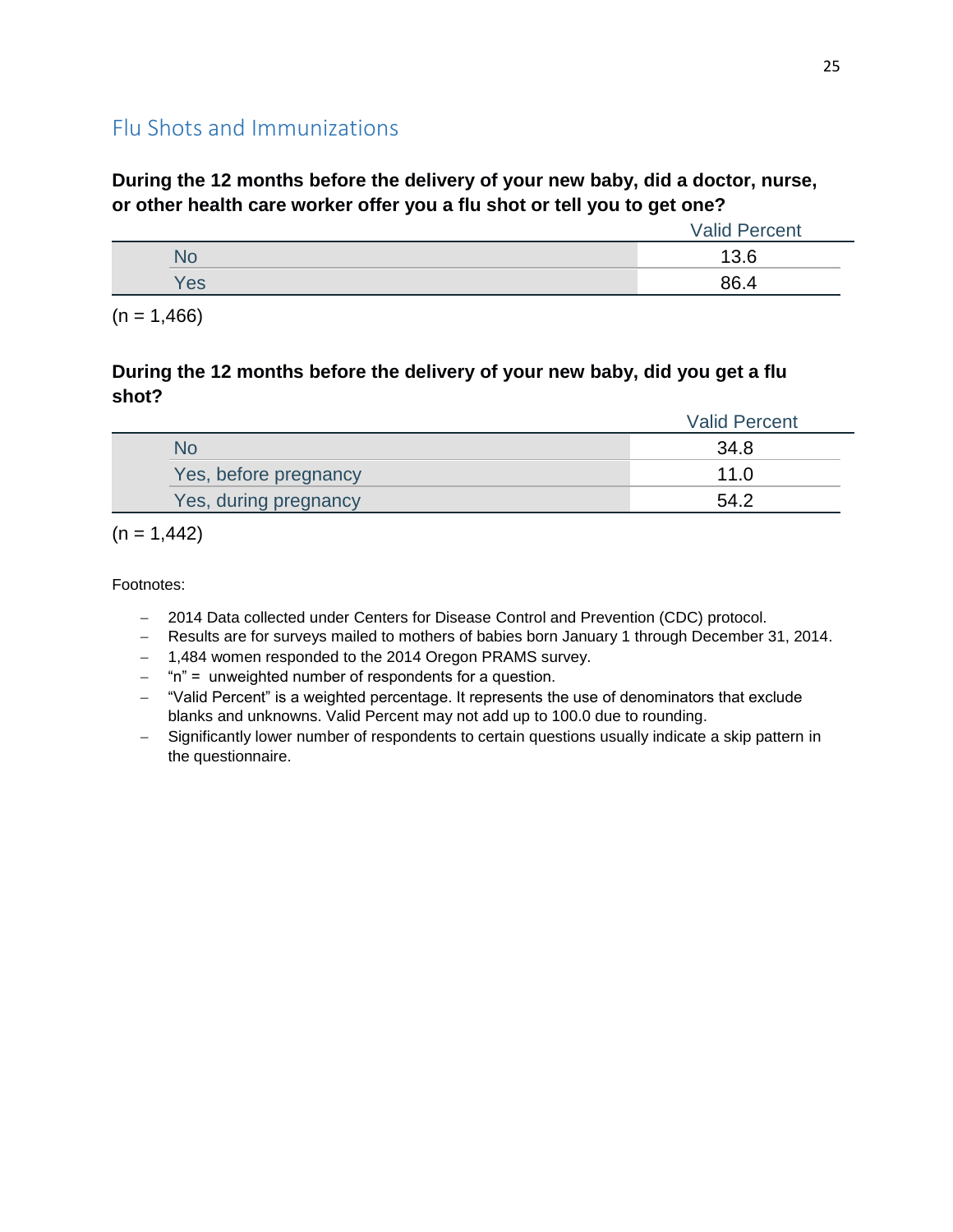# Food Security

# **During the 12 months before your new baby was born, did you ever eat less than you felt you should because there wasn't enough money to buy food?**

|     | <b>Valid Percent</b> |
|-----|----------------------|
| NO  | 93.3                 |
| Yes | –<br>6.              |

 $(n = 1,469)$ 

- 2014 Data collected under Centers for Disease Control and Prevention (CDC) protocol.
- Results are for surveys mailed to mothers of babies born January 1 through December 31, 2014.
- 1,484 women responded to the 2014 Oregon PRAMS survey.
- $-$  "n" = unweighted number of respondents for a question.
- "Valid Percent" is a weighted percentage. It represents the use of denominators that exclude blanks and unknowns. Valid Percent may not add up to 100.0 due to rounding.
- Significantly lower number of respondents to certain questions usually indicate a skip pattern in the questionnaire.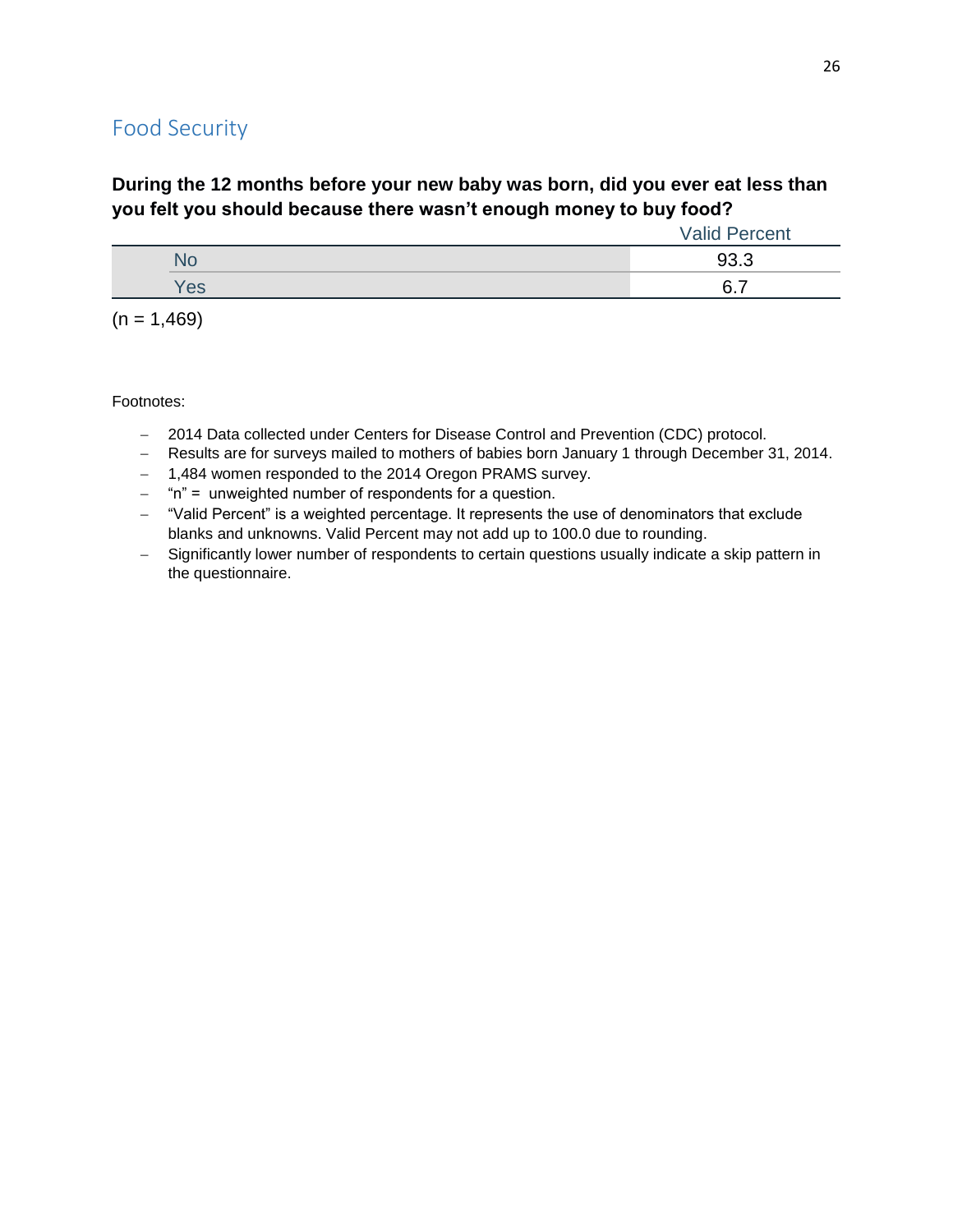## **HIV**

## **At any time during your most recent pregnancy or delivery, did you have a test for HIV (the virus that causes AIDS)?**

|     | <b>Valid Percent</b> |  |
|-----|----------------------|--|
| NО  | 40.2                 |  |
| Yes | 59.8                 |  |

 $(n = 1, 195)$ 

- 2014 Data collected under Centers for Disease Control and Prevention (CDC) protocol.
- Results are for surveys mailed to mothers of babies born January 1 through December 31, 2014.
- 1,484 women responded to the 2014 Oregon PRAMS survey.
- "n" = unweighted number of respondents for a question.
- "Valid Percent" is a weighted percentage. It represents the use of denominators that exclude blanks and unknowns. Valid Percent may not add up to 100.0 due to rounding.
- Significantly lower number of respondents to certain questions usually indicate a skip pattern in the questionnaire.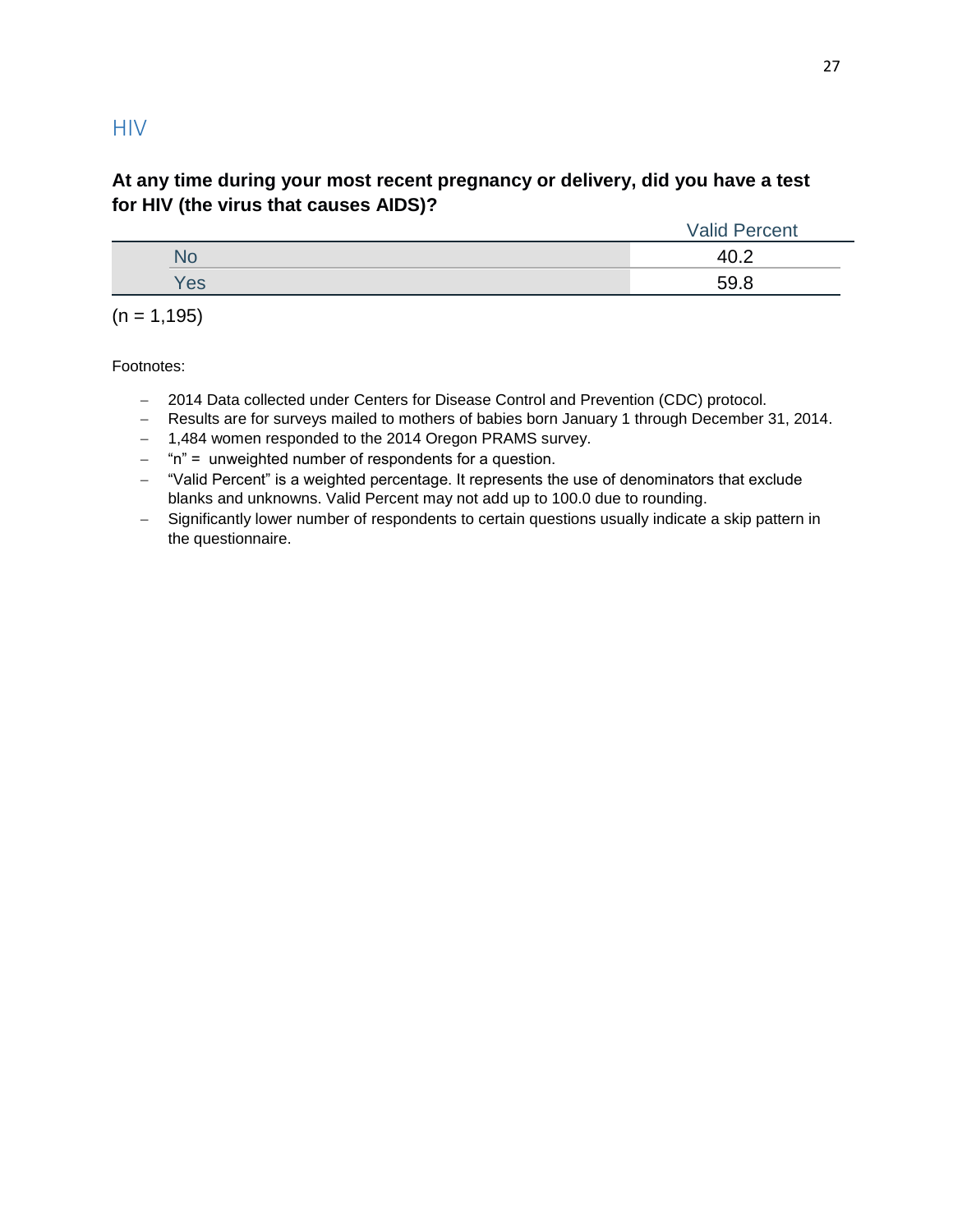# Home Visiting

**During your most recent pregnancy, were you offered home visiting services? Home visiting is when a nurse, health care worker, social worker or other person who works for a program that helps pregnant women comes to your home.**

|     | <b>Valid Percent</b> |
|-----|----------------------|
|     | 80.9                 |
| Yes | 19.1                 |

 $(n = 1, 457)$ 

#### **Did you accept the offer of home visiting services?**

|     | <b>Valid Percent</b> |
|-----|----------------------|
|     | 50.4                 |
| Yes | 10 G                 |

 $(n = 277)$ 

## **Why did you not accept the offer of home visiting services?**

|                                                   | <b>Valid Percent</b> |
|---------------------------------------------------|----------------------|
| I didn't think I needed it                        | 66.4                 |
| I didn't understand how it would help me          | 8.6                  |
| I did not want anyone in my home                  | 7.6                  |
| Household member(s) didn't want anyone in my home | 4.9                  |
| Other                                             | 12.5                 |

 $(n = 126)$ 

**During your most recent pregnancy, did a home visitor come to your home to help you prepare for your new baby? A home visitor is a nurse, a health care worker, a social worker, or other person who works for a program that helps pregnant women.**

|     | <b>Valid Percent</b> |
|-----|----------------------|
| No  | 91                   |
| Yes |                      |
|     |                      |

 $(n = 1, 457)$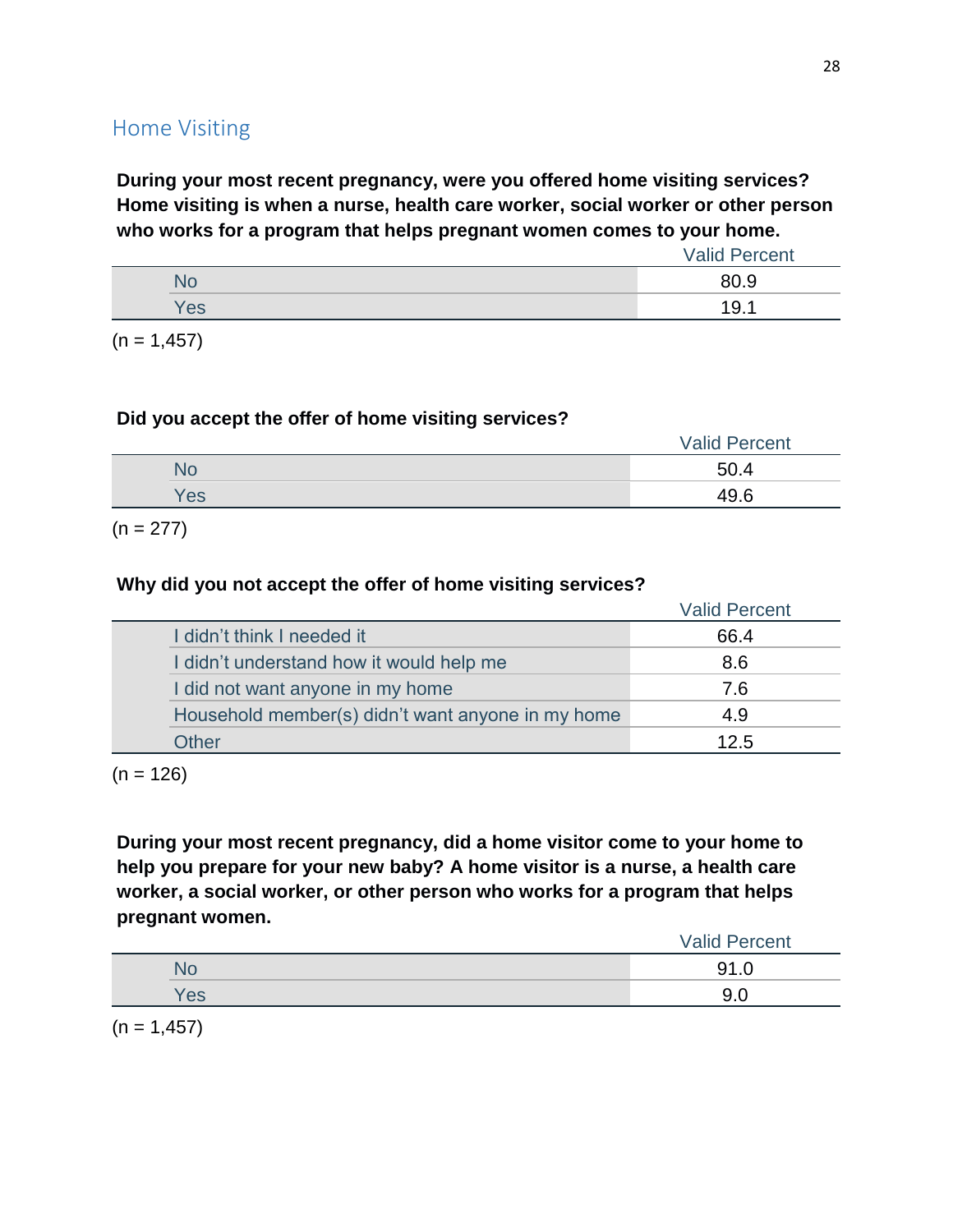# Home Visiting

## **Since your new baby was born, has a home visitor come to your home to help you learn how to take care of yourself or your new baby?**

|     | <b>Valid Percent</b> |
|-----|----------------------|
| N۵  | 84.0                 |
| Yes | 16n                  |

|  |  | $(n = 1,442)$ |
|--|--|---------------|
|--|--|---------------|

- 2014 Data collected under Centers for Disease Control and Prevention (CDC) protocol.
- Results are for surveys mailed to mothers of babies born January 1 through December 31, 2014.
- 1,484 women responded to the 2014 Oregon PRAMS survey.
- "n" = unweighted number of respondents for a question.
- "Valid Percent" is a weighted percentage. It represents the use of denominators that exclude blanks and unknowns. Valid Percent may not add up to 100.0 due to rounding.
- Significantly lower number of respondents to certain questions usually indicate a skip pattern in the questionnaire.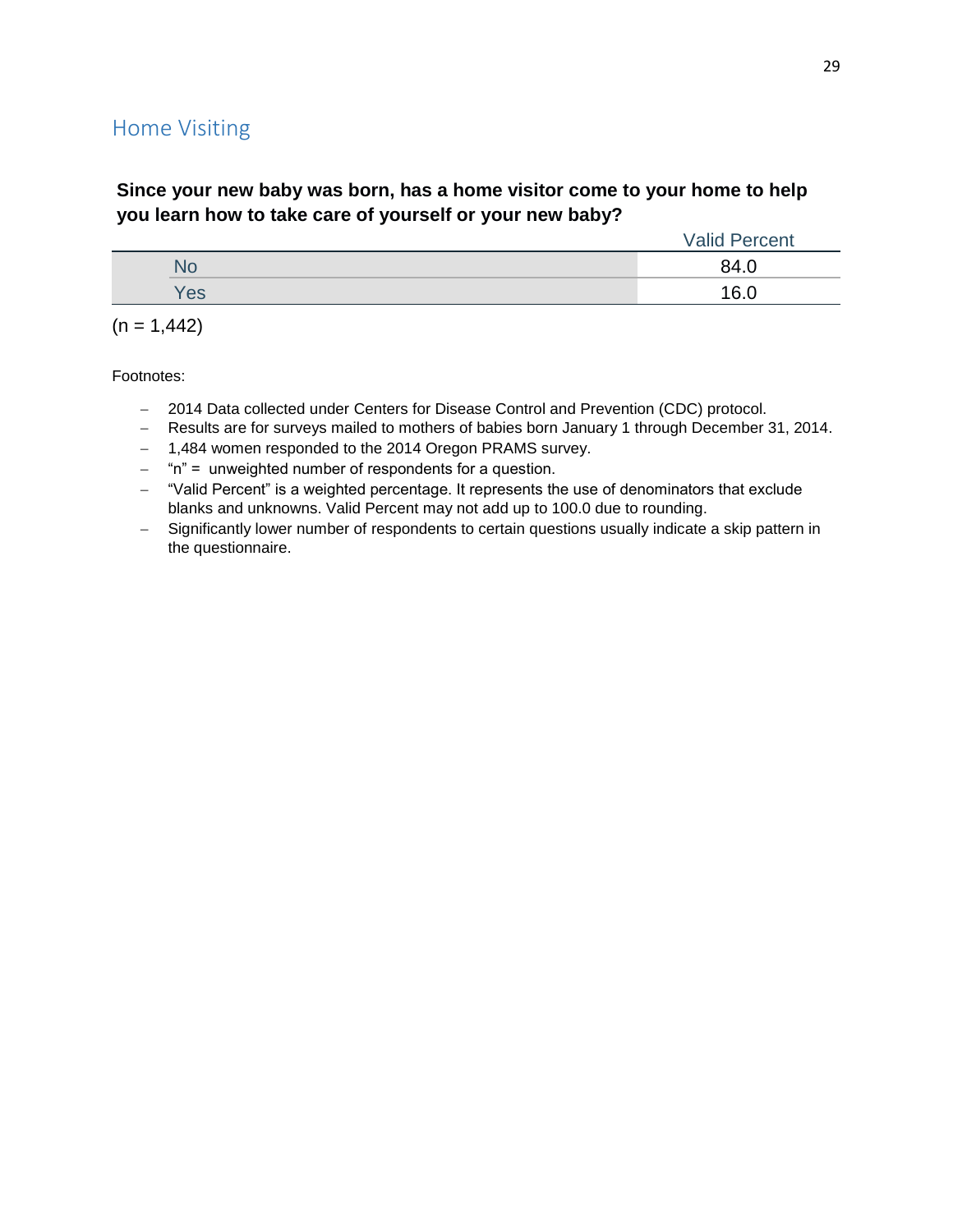# Infant Health Care

## **After your baby was delivered, was he or she put in an intensive care unit (NICU)?**

|     | Valid<br>Percent |
|-----|------------------|
|     | Q2<br>–<br>JZ.I  |
| Yes | ⇁<br>ں.          |

 $(n = 1, 452)$ 

## **After your baby was delivered, how long did he or she stay in the hospital?**

|                                      | <b>Valid Percent</b> |
|--------------------------------------|----------------------|
| Less than 24 hours (less than 1 day) | 4.1                  |
| 24 to 48 hours (1 to 2 days)         | 58.0                 |
| 3 to 5 days                          | 27.9                 |
| 6 to 14 days                         | 2.5                  |
| More than 14 days                    | 2.8                  |
| My baby was not born in a hospital   |                      |
|                                      |                      |

 $(n = 1, 455)$ 

- 2014 Data collected under Centers for Disease Control and Prevention (CDC) protocol.
- Results are for surveys mailed to mothers of babies born January 1 through December 31, 2014.
- 1,484 women responded to the 2014 Oregon PRAMS survey.
- $-$  "n" = unweighted number of respondents for a question.
- "Valid Percent" is a weighted percentage. It represents the use of denominators that exclude blanks and unknowns. Valid Percent may not add up to 100.0 due to rounding.
- Significantly lower number of respondents to certain questions usually indicate a skip pattern in the questionnaire.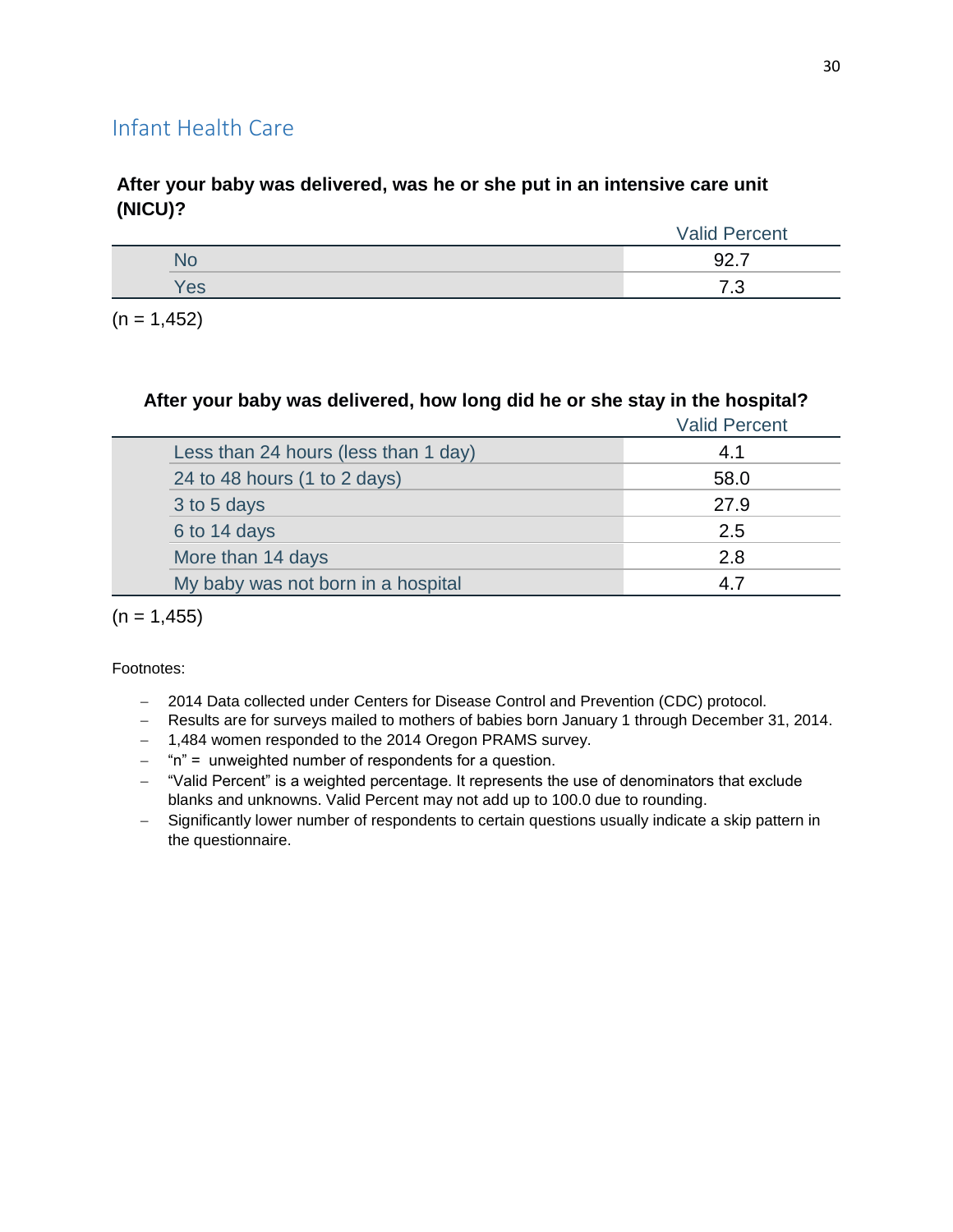# Infant Sleep Position

|                       | <b>Valid Percent</b> |
|-----------------------|----------------------|
| On his or her side    | 12.2                 |
| On his or her back    | 82.9                 |
| On his or her stomach |                      |

#### **In which one position do you most often lay your baby down to sleep now?**

 $(n = 1,392)$ 

- 2014 Data collected under Centers for Disease Control and Prevention (CDC) protocol.
- Results are for surveys mailed to mothers of babies born January 1 through December 31, 2014.
- 1,484 women responded to the 2014 Oregon PRAMS survey.
- $-$  "n" = unweighted number of respondents for a question.
- "Valid Percent" is a weighted percentage. It represents the use of denominators that exclude blanks and unknowns. Valid Percent may not add up to 100.0 due to rounding.
- Significantly lower number of respondents to certain questions usually indicate a skip pattern in the questionnaire.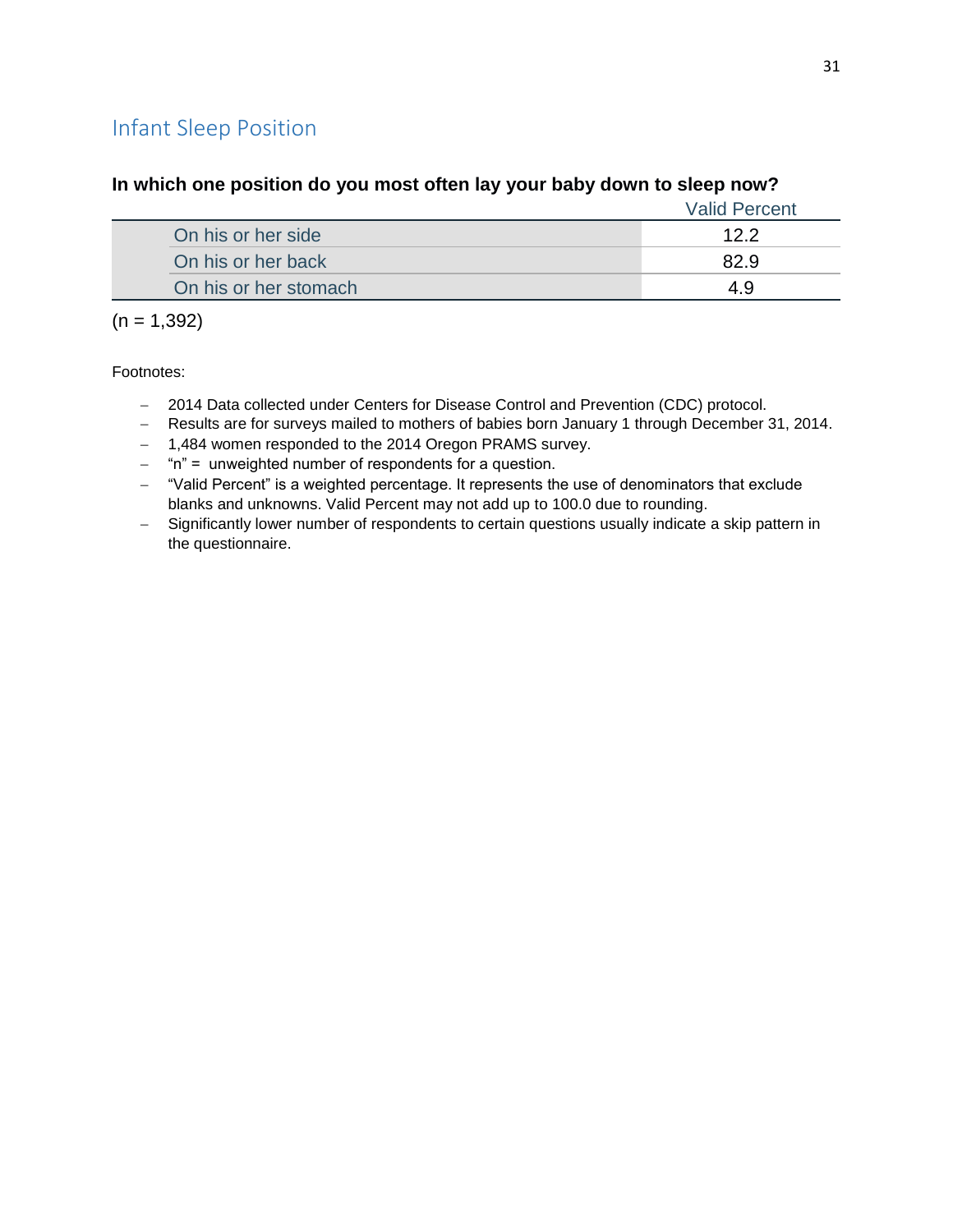# Insurance Coverage

# **During the** *month before* **you got pregnant with your new baby, what kind of**  *health insurance* **did you have?**

|                                                       | Percent of Cases* |
|-------------------------------------------------------|-------------------|
| Private health insurance from my job or the job of my | 51.7%             |
| husband, partner, or parents                          |                   |
| Private health insurance purchased directly from an   | 5.0%              |
| insurance company                                     |                   |
| Oregon Health Plan or Medicaid                        | 24.8%             |
| TRICARE or other military health care                 | 1.4%              |
| <b>Indian Health Service</b>                          | 0.8%              |
| Some other kind of health insurance                   | 3.3%              |
| I did not have any health insurance during the month  | 19.7%             |
| before I got pregnant                                 |                   |

 $(n = 1,460)$ 

\* "Percent of Cases" appears when the question instructs respondents to "Check all [answers] that apply." There can be multiple responses from each person; therefore, the total percent will  $be = 100.0\%$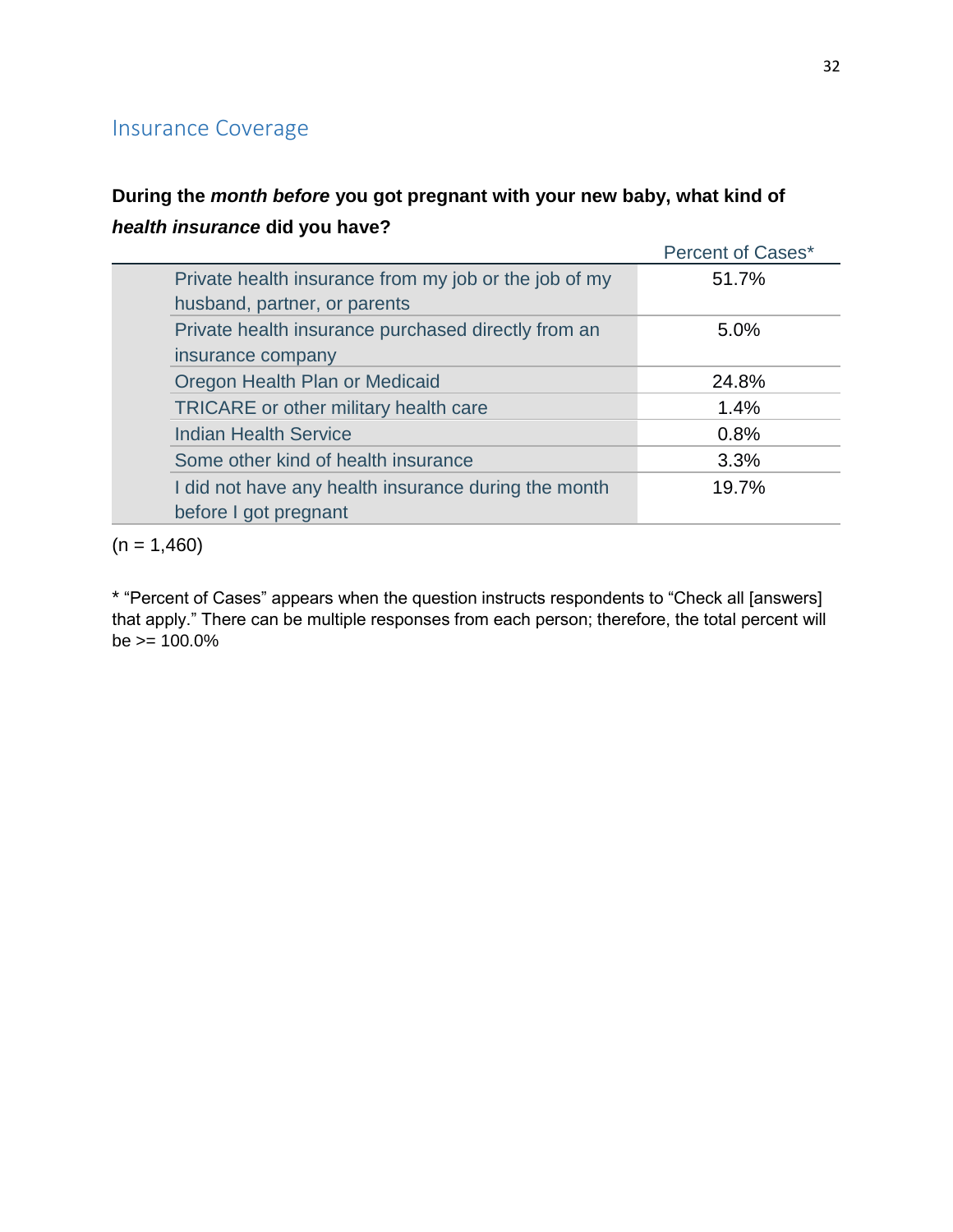# Insurance Coverage

## **During your most recent pregnancy, what kind of health insurance did you have to pay for your prenatal care? Check all that apply.**

|                                                       | <b>Percent of Cases*</b> |
|-------------------------------------------------------|--------------------------|
| Private health insurance from my job or the job of my | 51.0%                    |
| husband, partner, or parents                          |                          |
| Private health insurance purchased directly from an   | 5.5%                     |
| insurance company                                     |                          |
| Oregon Health Plan or Medicaid                        | 49.6%                    |
| Some other kind of health insurance Please tell us:   | 3.4%                     |
| I did not have any health insurance to pay for my     | 1.8%                     |
| prenatal care                                         |                          |
| <b>TRICARE</b> or other military health care          | 1.7%                     |
| <b>Indian Health Service</b>                          | 0.9%                     |

 $(n = 1,447)$ 

\* "Percent of Cases" appears when the question instructs respondents to "Check all [answers] that apply." There can be multiple responses from each person; therefore, the total percent will  $be \ge 100.0\%$ 

### **What kind of** *health insurance* **do you have** *now***? Check all that apply.**

|                                       |                                                       | <b>Percent of Cases*</b> |
|---------------------------------------|-------------------------------------------------------|--------------------------|
|                                       | Private health insurance from my job or the job of my | 47.4%                    |
| husband, partner, or parents          |                                                       |                          |
|                                       | Private health insurance purchased directly from an   | $5.2\%$                  |
| insurance company                     |                                                       |                          |
| Oregon Health Plan or Medicaid        |                                                       | 45.9%                    |
| TRICARE or other military health care |                                                       | 0.9%                     |
| <b>Indian Health Service</b>          |                                                       | 0.8%                     |
| Some other kind of health insurance   |                                                       | 3.4%                     |
| I do not have health insurance now    |                                                       | 6.8%                     |
|                                       |                                                       |                          |

 $(n = 1,443)$ 

\* "Percent of Cases" appears when the question instructs respondents to "Check all [answers] that apply." There can be multiple responses from each person; therefore, the total percent will  $be = 100.0\%$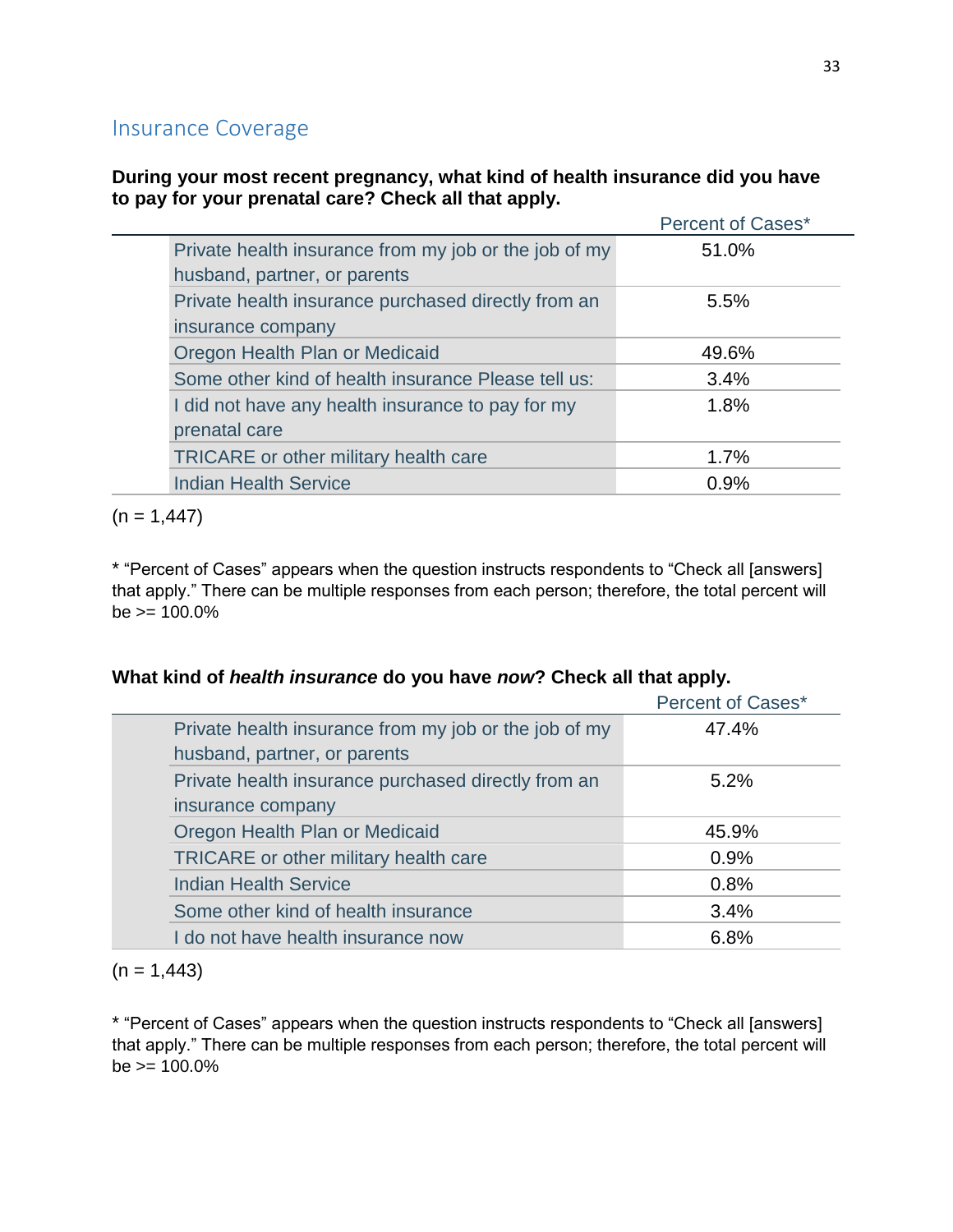- 2014 Data collected under Centers for Disease Control and Prevention (CDC) protocol.
- Results are for surveys mailed to mothers of babies born January 1 through December 31, 2014.
- 1,484 women responded to the 2014 Oregon PRAMS survey.
- $-$  "n" = unweighted number of respondents for a question.
- "Valid Percent" is a weighted percentage. It represents the use of denominators that exclude blanks and unknowns. Valid Percent may not add up to 100.0 due to rounding.
- Significantly lower number of respondents to certain questions usually indicate a skip pattern in the questionnaire.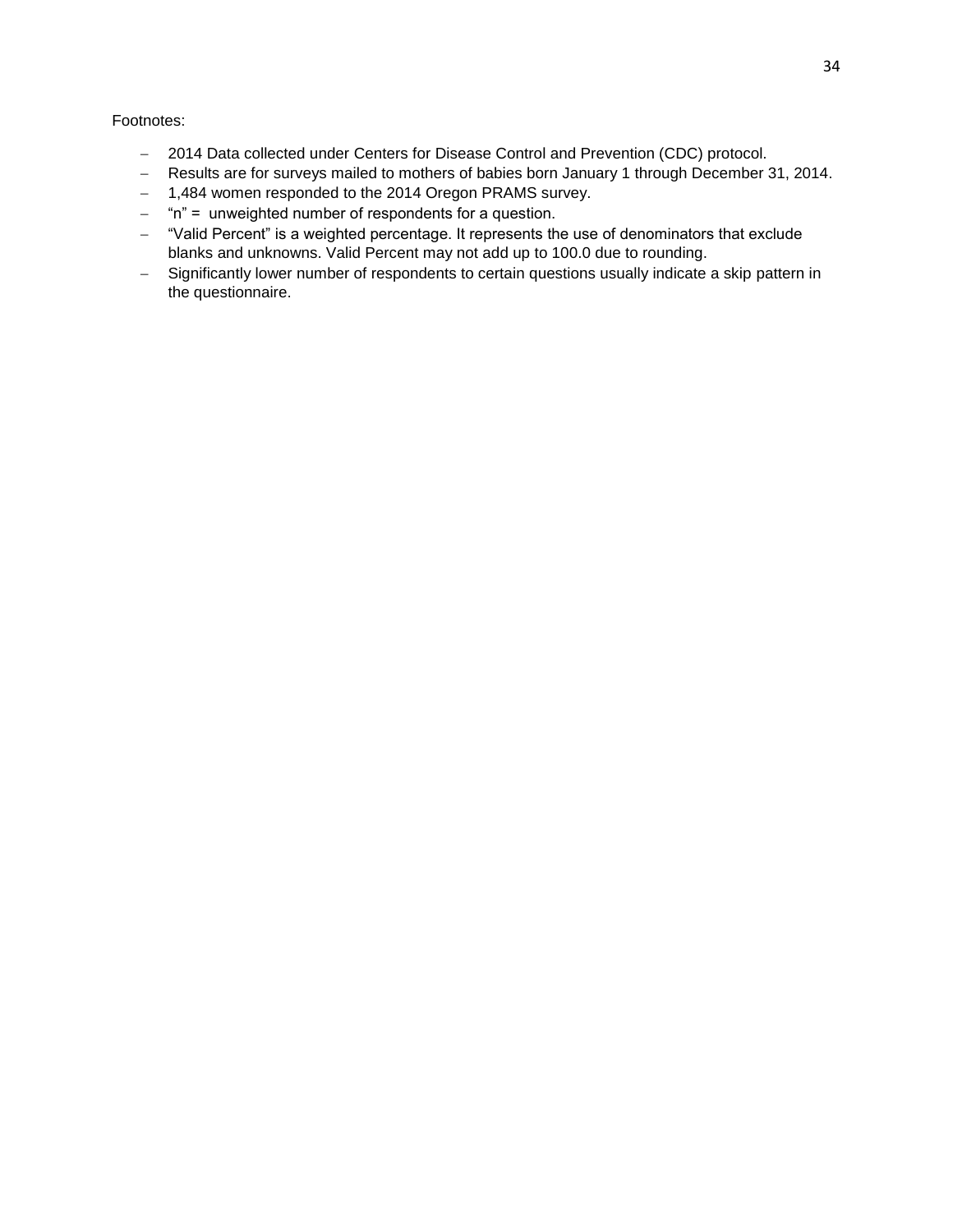# Intimate Partner Violence

**During the 12 months before you got pregnant with your new baby, did your husband or partner push, hit, slap, kick, choke, or physically hurt you in any other way?**

|     | <b>Valid Percent</b> |
|-----|----------------------|
|     | 96.4                 |
| Yes | 3.6                  |

 $(n = 1,384)$ 

## **During your most recent pregnancy, did your husband or partner push, hit, slap, kick, choke, or physically hurt you in any other way?**

|     | <b>Valid Percent</b> |
|-----|----------------------|
| ЧU  | ר דה<br>$-$          |
| Yes |                      |

 $(n = 1,384)$ 

- 2014 Data collected under Centers for Disease Control and Prevention (CDC) protocol.
- Results are for surveys mailed to mothers of babies born January 1 through December 31, 2014.
- 1,484 women responded to the 2014 Oregon PRAMS survey.
- "n" = unweighted number of respondents for a question.
- "Valid Percent" is a weighted percentage. It represents the use of denominators that exclude blanks and unknowns. Valid Percent may not add up to 100.0 due to rounding.
- Significantly lower number of respondents to certain questions usually indicate a skip pattern in the questionnaire.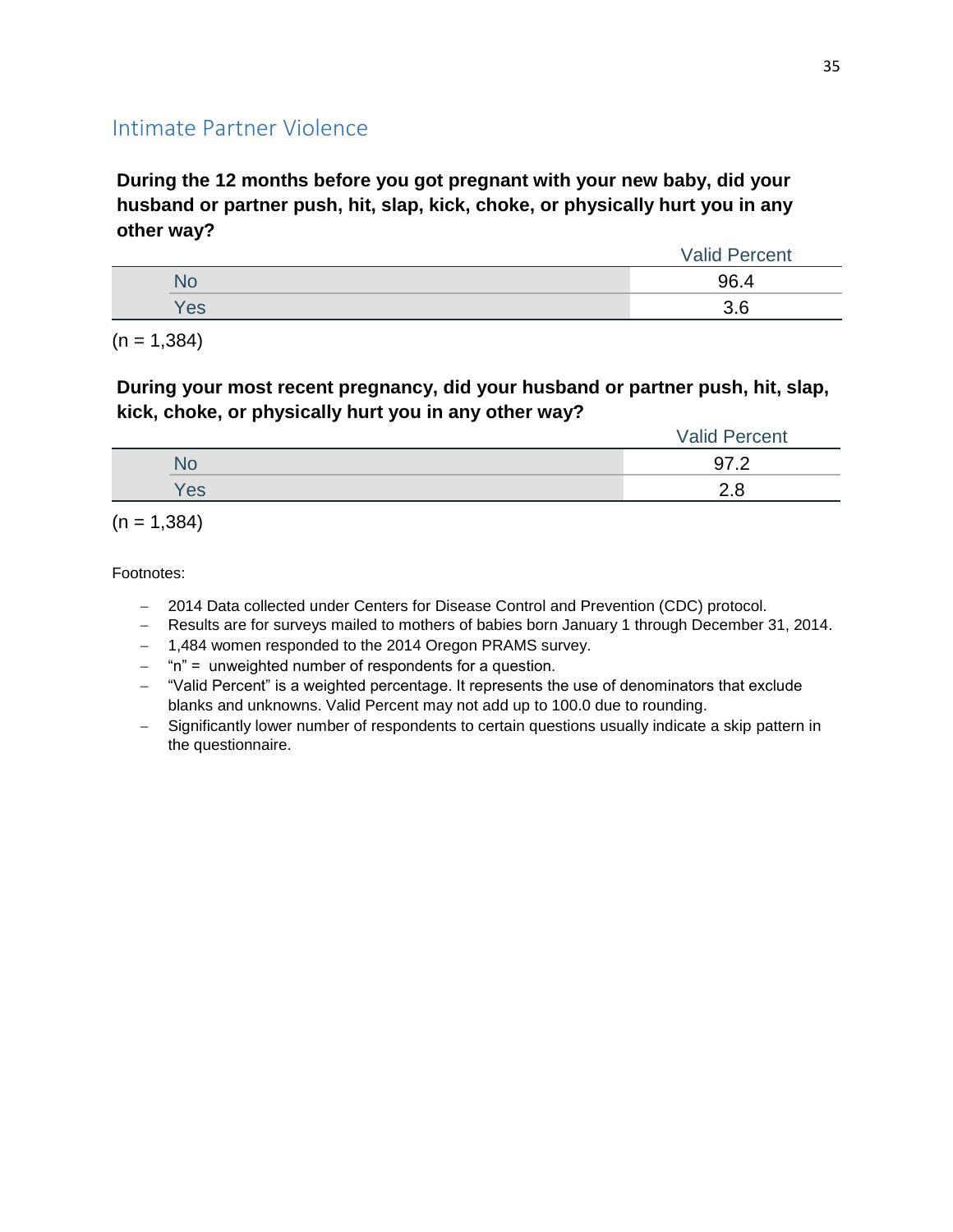# Medical Home

## **Do you have one or more persons you think of as your new baby's personal doctor or nurse?**

|     | <b>Valid Percent</b> |
|-----|----------------------|
| NU  |                      |
| 'es | ററെ റ                |

 $(n = 1,423)$ 

## **Do you have one or more persons you think of as your personal doctor or nurse?**

|     | <b>Valid Percent</b> |
|-----|----------------------|
| ٧С  | 262                  |
| Yes | 7റ റ<br>v.u          |

 $(n = 1,454)$ 

- 2014 Data collected under Centers for Disease Control and Prevention (CDC) protocol.
- Results are for surveys mailed to mothers of babies born January 1 through December 31, 2014.
- 1,484 women responded to the 2014 Oregon PRAMS survey.
- "n" = unweighted number of respondents for a question.
- "Valid Percent" is a weighted percentage. It represents the use of denominators that exclude blanks and unknowns. Valid Percent may not add up to 100.0 due to rounding.
- Significantly lower number of respondents to certain questions usually indicate a skip pattern in the questionnaire.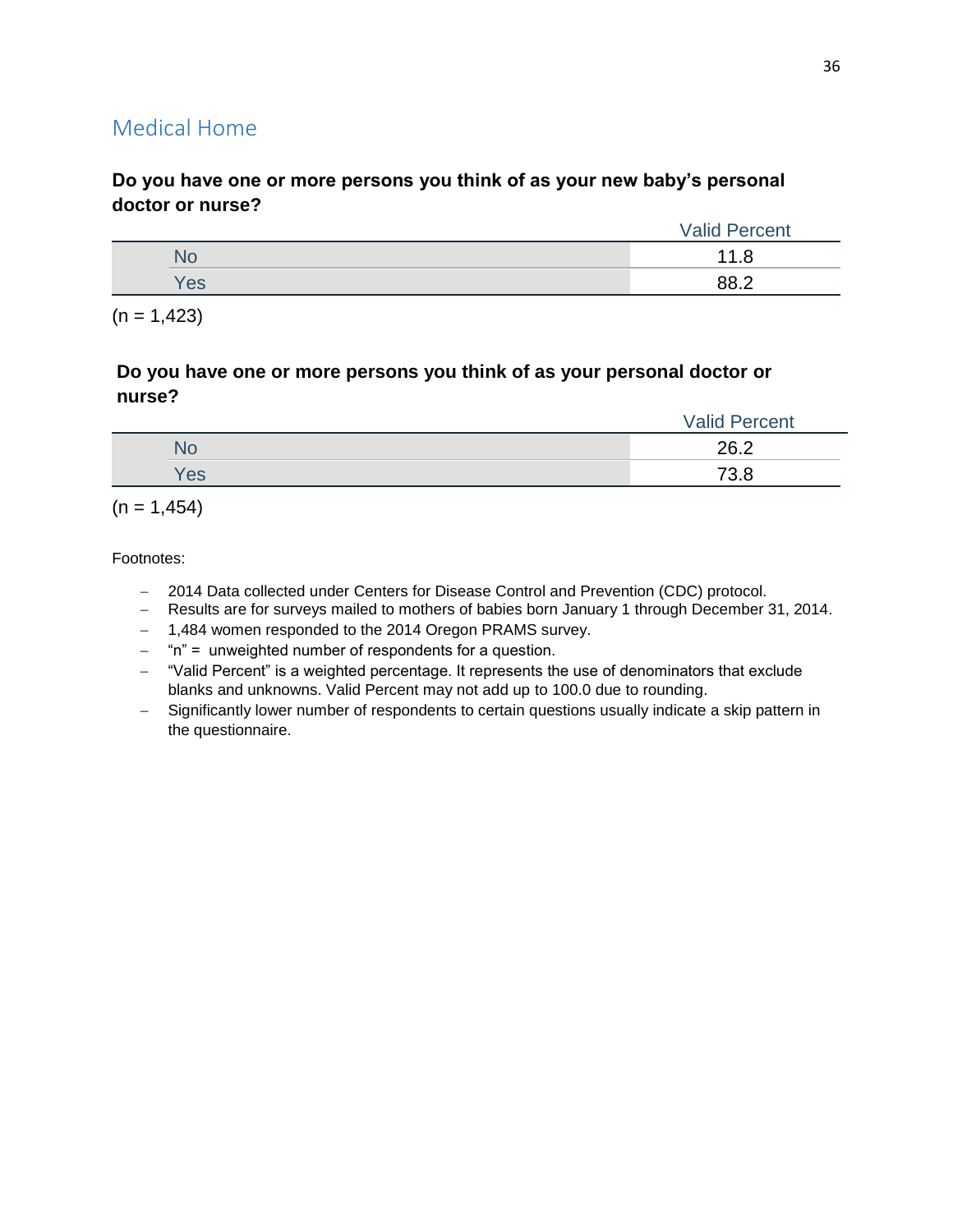**This question is about the care of your teeth during your most recent pregnancy.**

**a. I knew it was important to care for my teeth and gums during my pregnancy**

|           | <b>Valid Percent</b> |
|-----------|----------------------|
| <b>NU</b> |                      |
| /es       | 91.9                 |

 $(n = 1,464)$ 

**This question is about the care of your teeth during your most recent pregnancy.**

**b. A dental or other health care worker talked with me about how to care for my teeth and gums**

|     | <b>Valid Percent</b> |
|-----|----------------------|
| ЧU  | 45                   |
| Yes | 54.9                 |
|     |                      |

 $(n = 1,458)$ 

**This question is about the care of your teeth during your most recent pregnancy.**

## **c. I had my teeth cleaned by a dentist or dental hygienist**

|     | <b>Valid Percent</b> |
|-----|----------------------|
|     | 49.5                 |
| Yes | 50.5                 |
|     |                      |

 $(n = 1,460)$ 

**This question is about the care of your teeth during your most recent pregnancy.**

## **d. I had insurance to cover dental care during my pregnancy**

|     | <b>Valid Percent</b> |
|-----|----------------------|
| NO  | 13.8                 |
| Yes | 86.2                 |
|     |                      |

 $(n = 1, 451)$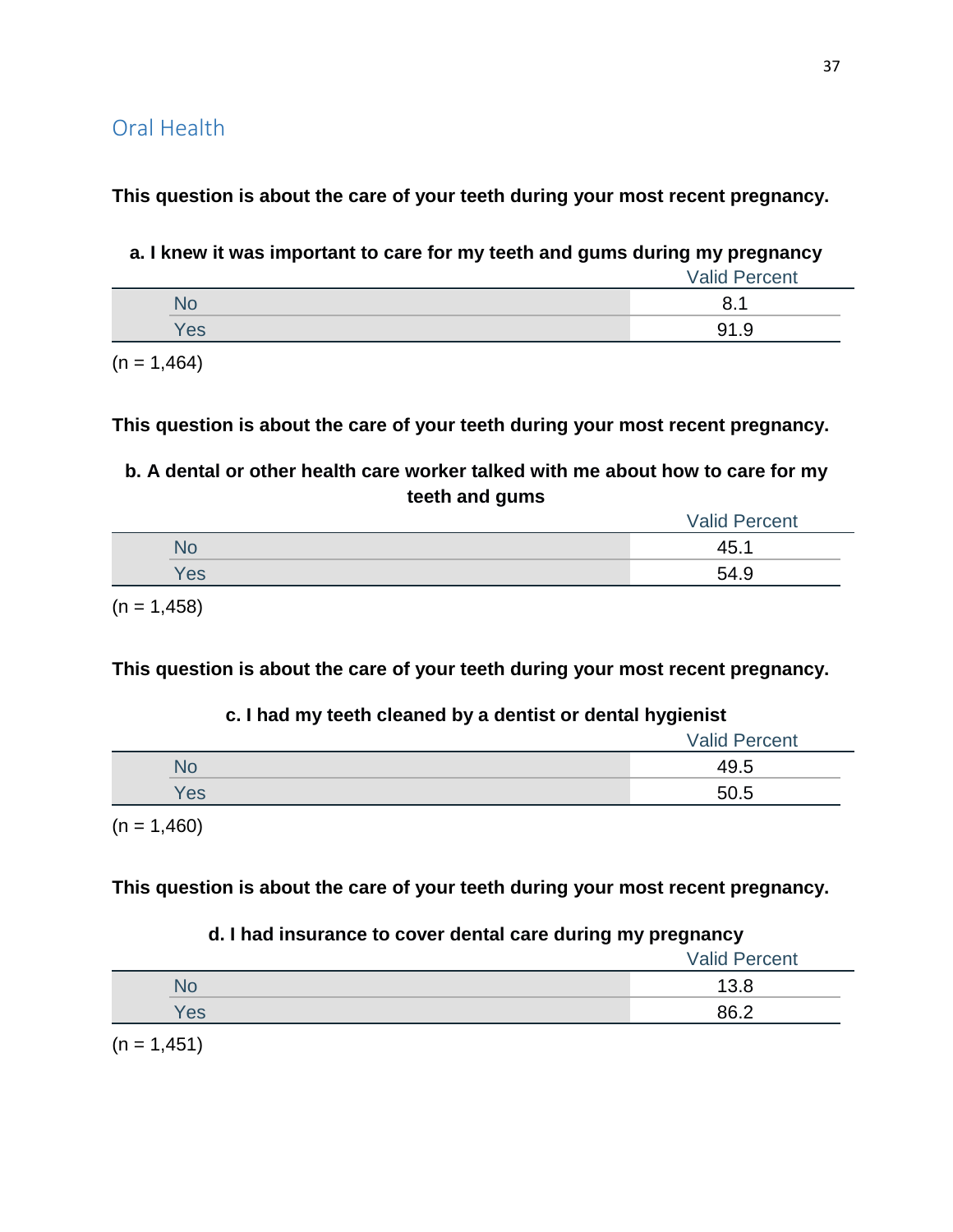## Oral Health

**This question is about the care of your teeth during your most recent pregnancy.**

#### **e. I needed to see a dentist for a problem about a problem**

|     | <b>Valid Percent</b> |
|-----|----------------------|
| No  | 77.5                 |
| Yes | 22.5                 |

 $(n = 1, 454)$ 

#### **This question is about the care of your teeth during your most recent pregnancy.**

#### **f. I went to a dentist or dental clinic about a problem**

|     | <b>Valid Percent</b> |
|-----|----------------------|
| NO  | 04                   |
| Yes | 18.9                 |

 $(n = 1,458)$ 

## **Since your new baby was born, did a doctor, nurse, or other health care worker talk with you about how to prevent your baby from getting tooth decay?**

|           | <b>Valid Percent</b> |
|-----------|----------------------|
| <b>NU</b> | 69.4                 |
| Yes       | 30.6                 |

 $(n = 1,428)$ 

- 2014 Data collected under Centers for Disease Control and Prevention (CDC) protocol.
- Results are for surveys mailed to mothers of babies born January 1 through December 31, 2014.
- 1,484 women responded to the 2014 Oregon PRAMS survey.
- $-$  "n" = unweighted number of respondents for a question.
- "Valid Percent" is a weighted percentage. It represents the use of denominators that exclude blanks and unknowns. Valid Percent may not add up to 100.0 due to rounding.
- Significantly lower number of respondents to certain questions usually indicate a skip pattern in the questionnaire.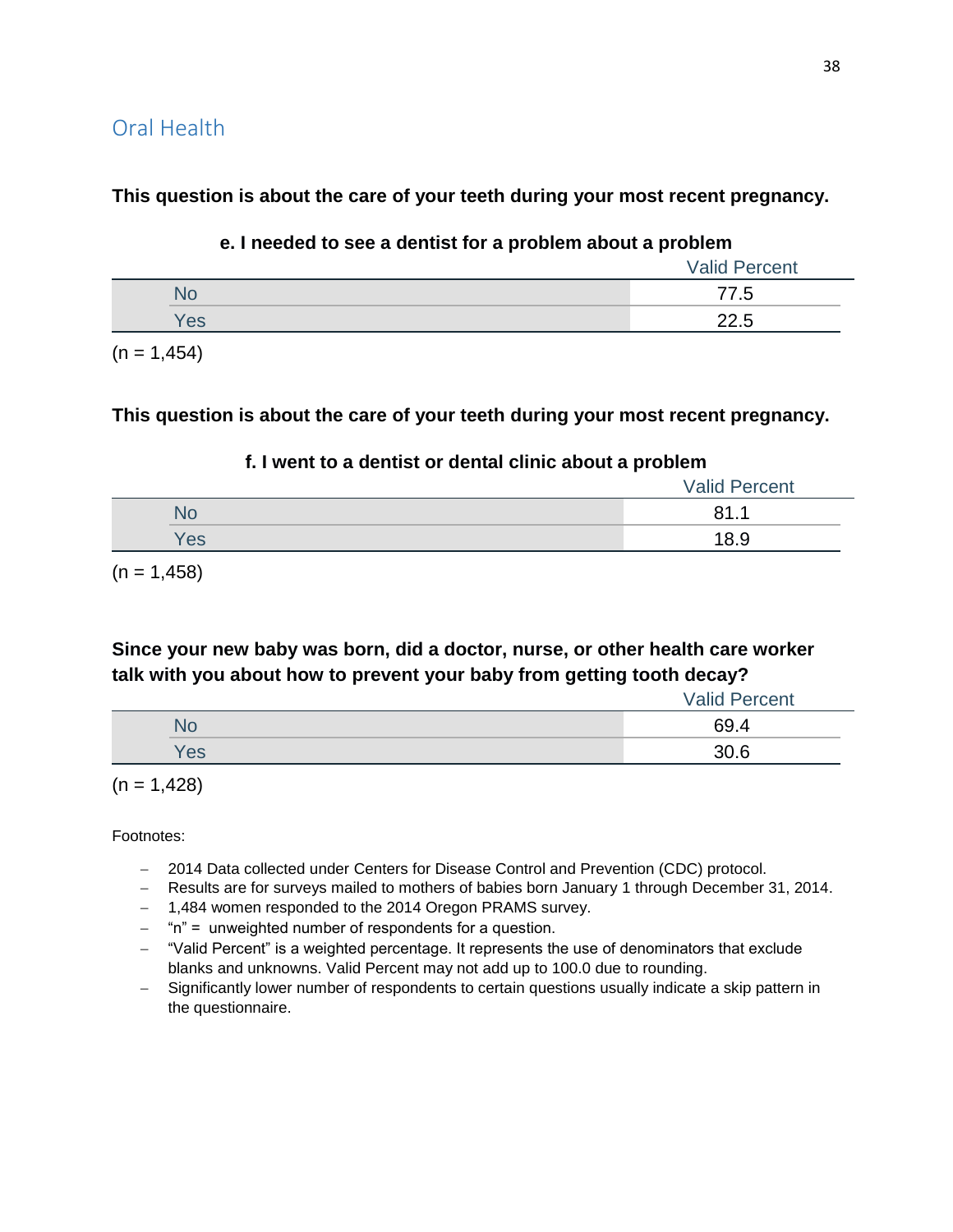## Physical Activity

**During the 3 months before you got pregnant with your new baby, how many times did you exercise or play sports in an average week? (For example, walking briskly for** 

|                          | <b>Valid Percent</b> |
|--------------------------|----------------------|
| 0 times per week         | 18.2                 |
| 1 time per week          | 11.1                 |
| 2 times per week         | 15.5                 |
| 3 times per week         | 25.6                 |
| 4 times per week         | 9.7                  |
| 5 or more times per week | 19.9                 |

**½ hour or more, jogging, aerobics, swimming, etc.)**

 $(n = 1,435)$ 

**During your most recent pregnancy, how many times did you exercise or play sports in an average week? (For example, walking briskly for ½ hour or more, jogging, aerobics, swimming, etc.)**

|                          | <b>Valid Percent</b> |
|--------------------------|----------------------|
| 0 times per week         | 19.9                 |
| 1 time per week          | 16.4                 |
| 2 times per week         | 21.7                 |
| 3 times per week         | 19.6                 |
| 4 times per week         | 8.6                  |
| 5 or more times per week | 13.9                 |

 $(n = 1,441)$ 

- 2014 Data collected under Centers for Disease Control and Prevention (CDC) protocol.
- Results are for surveys mailed to mothers of babies born January 1 through December 31, 2014.
- 1,484 women responded to the 2014 Oregon PRAMS survey.
- $-$  "n" = unweighted number of respondents for a question.
- "Valid Percent" is a weighted percentage. It represents the use of denominators that exclude blanks and unknowns. Valid Percent may not add up to 100.0 due to rounding.
- Significantly lower number of respondents to certain questions usually indicate a skip pattern in the questionnaire.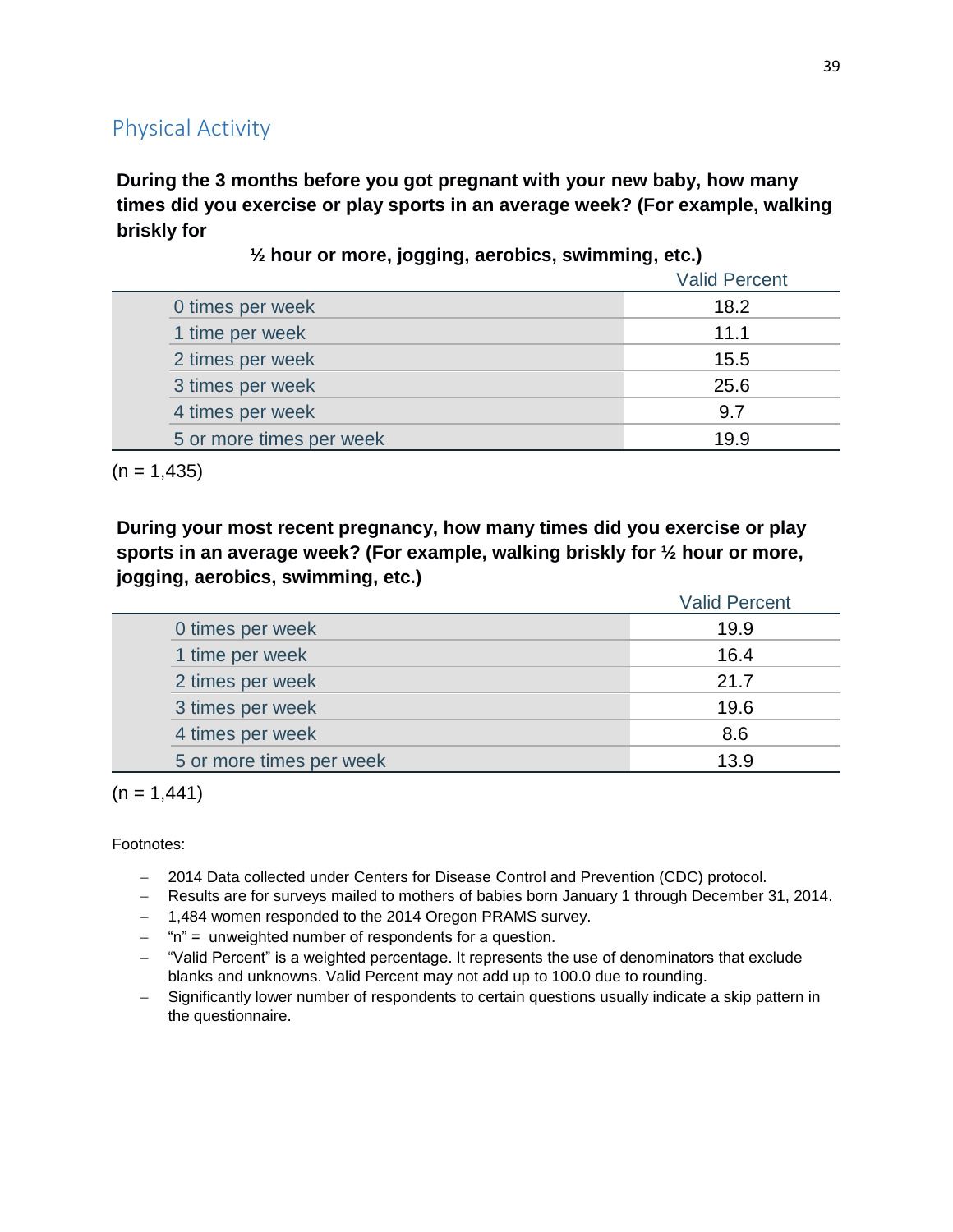# Post-partum Check-up

**Since your new baby was born, have you had a postpartum checkup for yourself? A postpartum checkup is the regular checkup a woman has about 4-6 weeks after she gives birth.**

|     | <b>Valid Percent</b> |
|-----|----------------------|
| NO  | ィヘ へ<br>.            |
| Yes | 89 R                 |

 $(n = 1,448)$ 

- 2014 Data collected under Centers for Disease Control and Prevention (CDC) protocol.
- Results are for surveys mailed to mothers of babies born January 1 through December 31, 2014.
- 1,484 women responded to the 2014 Oregon PRAMS survey.
- $-$  "n" = unweighted number of respondents for a question.
- "Valid Percent" is a weighted percentage. It represents the use of denominators that exclude blanks and unknowns. Valid Percent may not add up to 100.0 due to rounding.
- Significantly lower number of respondents to certain questions usually indicate a skip pattern in the questionnaire.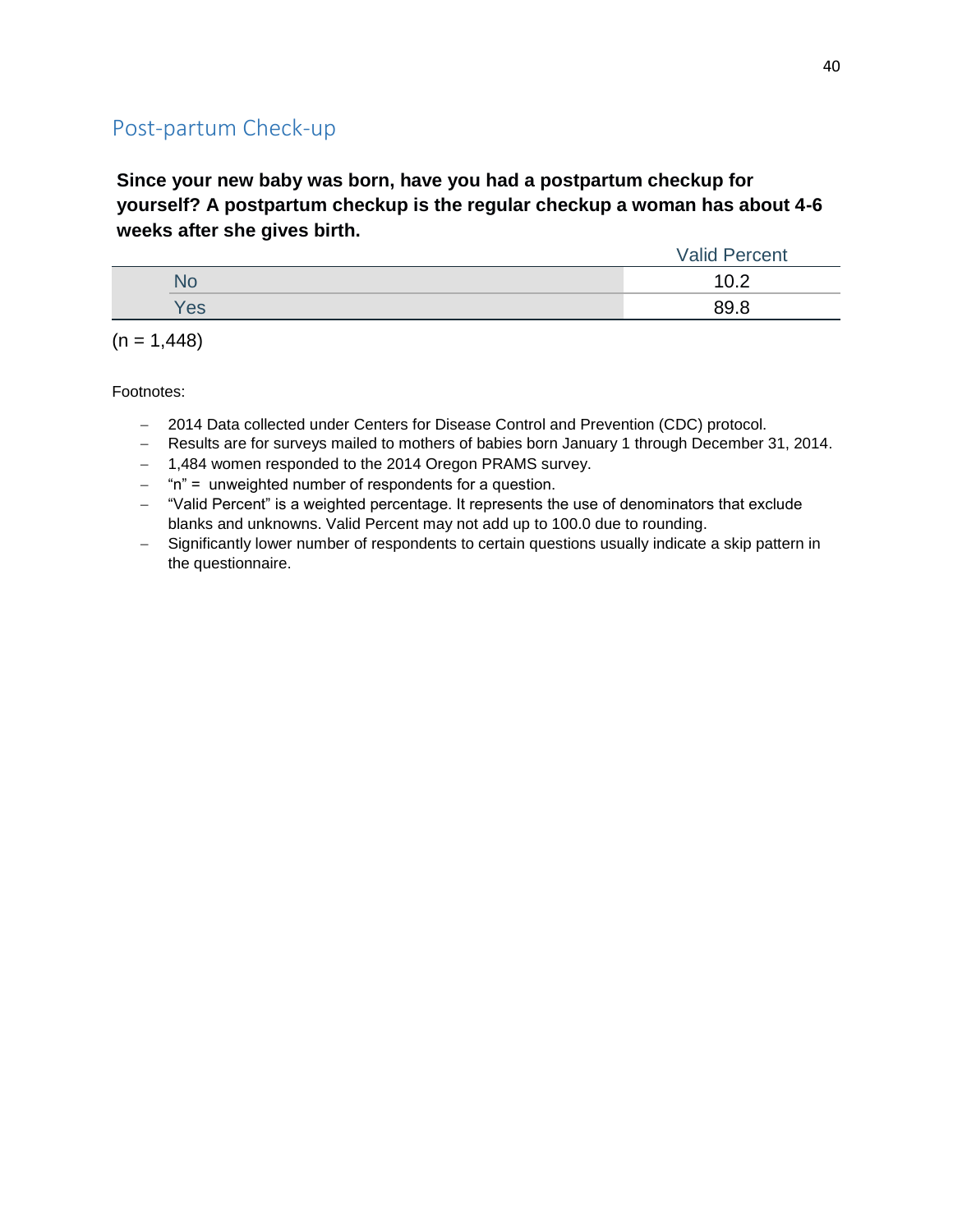**At any time during the** *12 months before* **you got pregnant with your new baby, did you do any of the following things?**

### **a. I was dieting (changing my eating habits) to lose weight**

|     | <b>Valid Percent</b> |
|-----|----------------------|
|     | 70.4                 |
| Yes | 29.6                 |

 $(n = 1,477)$ 

#### **At any time during the** *12 months before* **you got pregnant with your new baby, did you do any of the following things?**

### **b. I was exercising 3 or more days of the week**

|     | <b>Valid Percent</b> |
|-----|----------------------|
| NO  | 43.5                 |
| /es | 56.5                 |

 $(n = 1,475)$ 

**At any time during the** *12 months before* **you got pregnant with your new baby, did you do any of the following things?**

## **c. I was regularly taking prescription medicines other than birth control**

|     | <b>Valid Percent</b> |
|-----|----------------------|
| No  | 80.0                 |
| Yes | 20.0                 |

 $(n = 1,479)$ 

**At any time during the** *12 months before* **you got pregnant with your new baby, did you do any of the following things?**

## **d. I visited a health care worker and was checked for diabetes**

|     | <b>Valid Percent</b> |
|-----|----------------------|
| No  | 79.6                 |
| Yes | 20.4                 |

 $(n = 1,477)$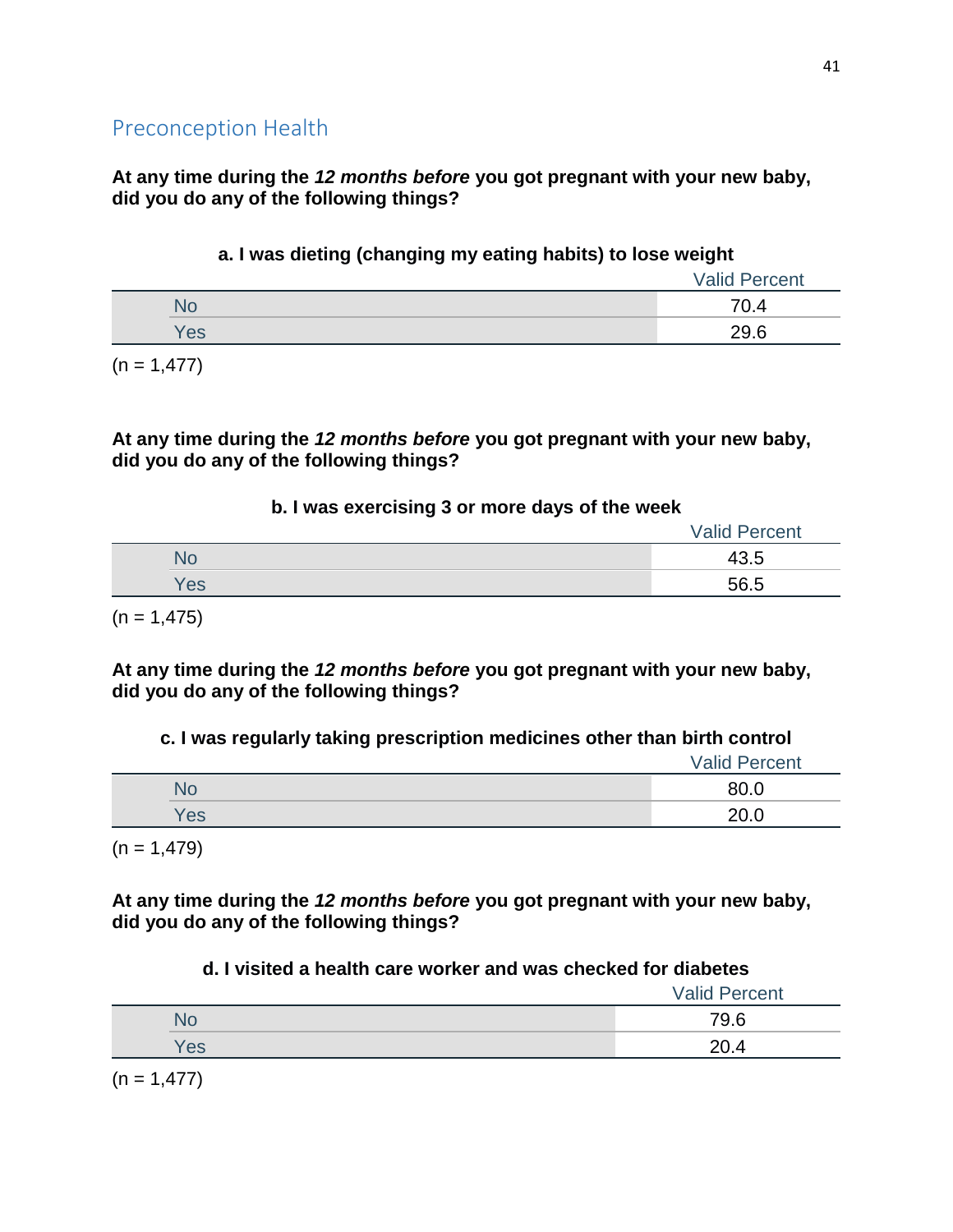**At any time during the** *12 months before* **you got pregnant with your new baby, did you do any of the following things?**

**e. I visited a health care worker and was checked for high blood pressure**

|     | <b>Valid Percent</b> |
|-----|----------------------|
|     | 73.1                 |
| Yes | 26.9                 |

 $(n = 1,480)$ 

**At any time during the** *12 months before* **you got pregnant with your new baby, did you do any of the following things?**

**f. I visited a health care worker and was checked for depression or anxiety**

|     | <b>Valid Percent</b> |
|-----|----------------------|
| NО  | 79.1                 |
| Yes | 20.9                 |

 $(n = 1,481)$ 

**At any time during the** *12 months before* **you got pregnant with your new baby, did you do any of the following things?**

## **g. I talked to a health care worker about my family medical history**

|     | <b>Valid Percent</b> |
|-----|----------------------|
| No  | 64.3                 |
| Yes | 35.7                 |

 $(n = 1,479)$ 

**At any time during the** *12 months before* **you got pregnant with your new baby, did you do any of the following things?**

## **h. I had my teeth cleaned by a dentist or dental hygienist**

|     | <b>Valid Percent</b> |
|-----|----------------------|
|     | $\Delta$ ?           |
| Yes | 56.9                 |

 $(n = 1,477)$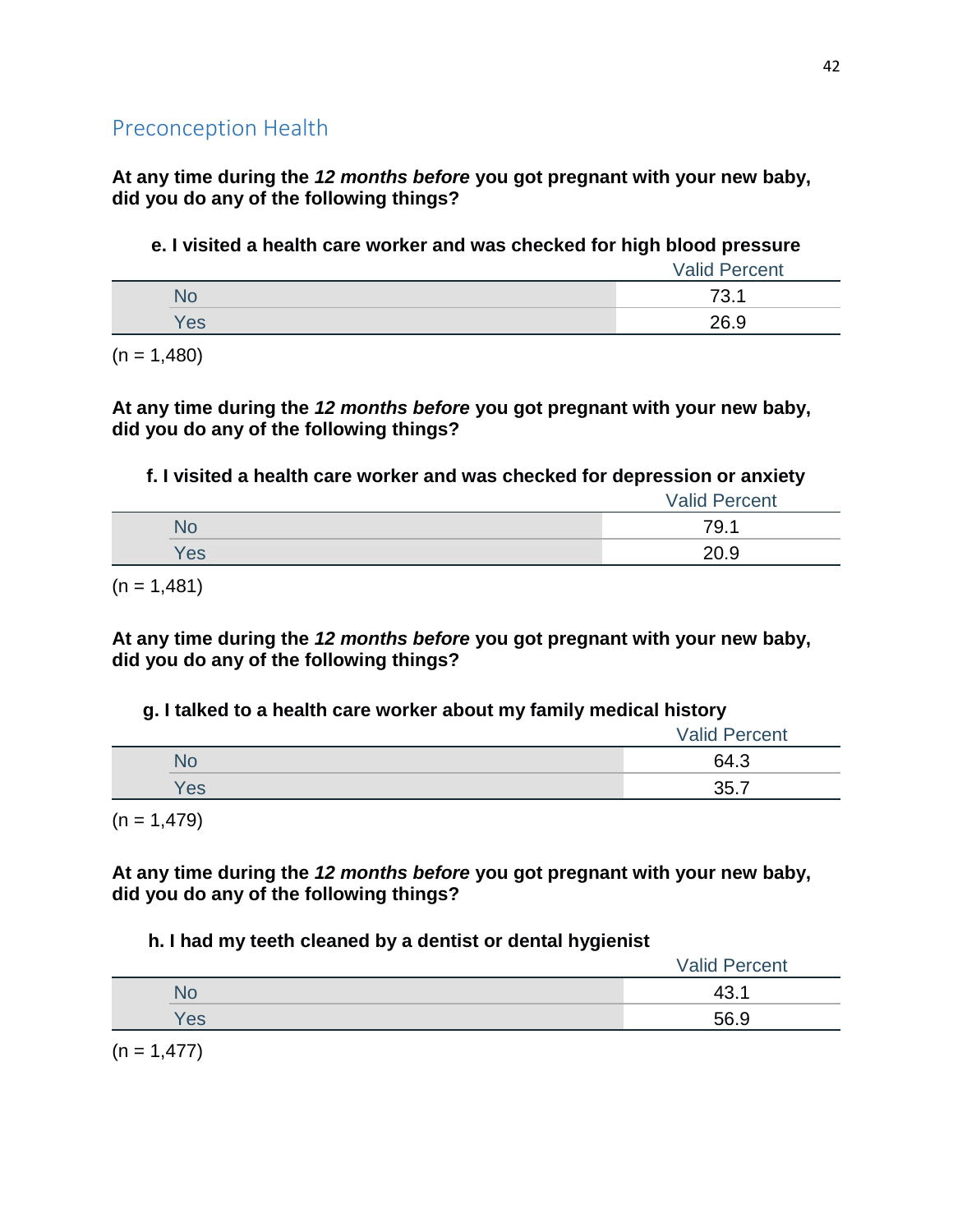## **During the month before you got pregnant with your new baby, how many times a week did you take a multivitamin, a prenatal vitamin, or a folic acid vitamin?**

|                                                                                                             | <b>Valid Percent</b> |
|-------------------------------------------------------------------------------------------------------------|----------------------|
| I didn't take a multivitamin, prenatal vitamin, or folic<br>acid vitamin in the month before I got pregnant | 47.5                 |
| 1 to 3 times a week                                                                                         | 6.3                  |
| 4 to 6 times a week                                                                                         | 8.7                  |
| Every day of the week                                                                                       | 37.5                 |
|                                                                                                             |                      |

 $(n = 1,458)$ 

## **Before you got pregnant with your new baby, did a doctor, nurse, or other health care worker talk to you about how to improve your health before pregnancy?**

|     | <b>Valid Percent</b> |
|-----|----------------------|
|     | 81.3                 |
| Yes | $10 -$               |

 $(n = 1,462)$ 

## **Mother's Body Mass Index (BMI)**

|                          | <b>Valid Percent</b> |
|--------------------------|----------------------|
| Underweight (<18.5)      | 4.3                  |
| Normal (18.5 - 24.9)     | 45.9                 |
| Overweight (25.0 - 29.5) | 25.0                 |
| Obese $(30.0 +)$         | 24.8                 |

 $(n = 1,423)$ 

*Before* **you got pregnant with your new baby, did a doctor, nurse, or other health care worker tell you that you had any of the following health conditions?**

## **a. Type 1 or Type 2 diabetes (NOT the same as gestational diabetes or diabetes that starts during pregnancy)**

|     | <b>Valid Percent</b> |
|-----|----------------------|
| ÑŌ  | 98.2                 |
| Yes | o<br>. . O           |

 $(n = 1,452)$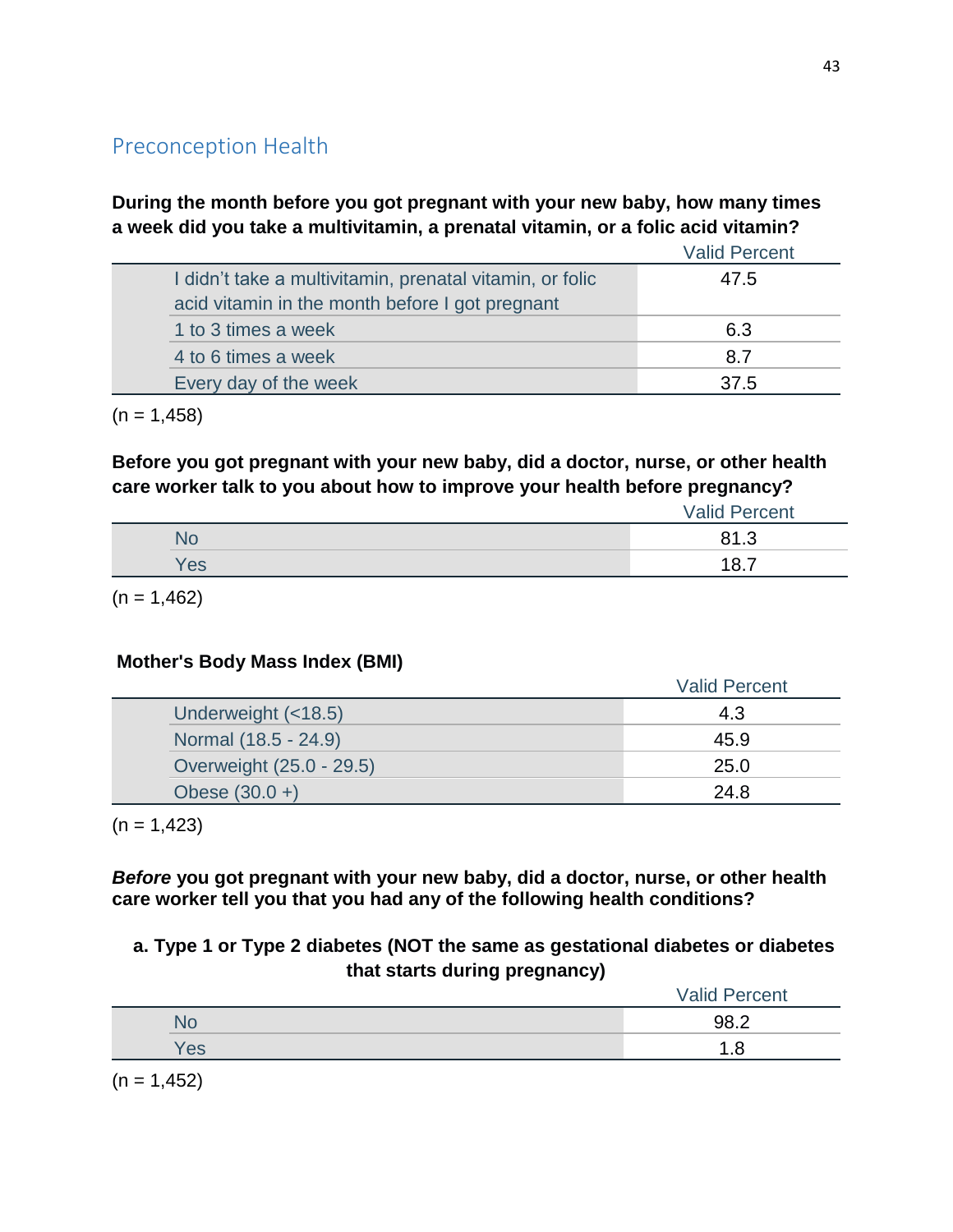*Before* **you got pregnant with your new baby, did a doctor, nurse, or other health care worker tell you that you had any of the following health conditions?**

|  |     | Valid<br>Percent |  |
|--|-----|------------------|--|
|  |     | 96.3             |  |
|  | Yes | າ<br>–           |  |
|  |     |                  |  |

#### **b. High blood pressure or hypertension**

 $(n = 1,449)$ 

#### *Before* **you got pregnant with your new baby, did a doctor, nurse, or other health care worker tell you that you had any of the following health conditions?**

#### **c. Depression**

|  |     | <b>Valid Percent</b> |
|--|-----|----------------------|
|  | No  | 07<br>ں.             |
|  | Yes | 12 O                 |
|  |     |                      |

 $(n = 1,448)$ 

- 2014 Data collected under Centers for Disease Control and Prevention (CDC) protocol.
- Results are for surveys mailed to mothers of babies born January 1 through December 31, 2014.
- 1,484 women responded to the 2014 Oregon PRAMS survey.
- $-$  "n" = unweighted number of respondents for a question.
- "Valid Percent" is a weighted percentage. It represents the use of denominators that exclude blanks and unknowns. Valid Percent may not add up to 100.0 due to rounding.
- Significantly lower number of respondents to certain questions usually indicate a skip pattern in the questionnaire.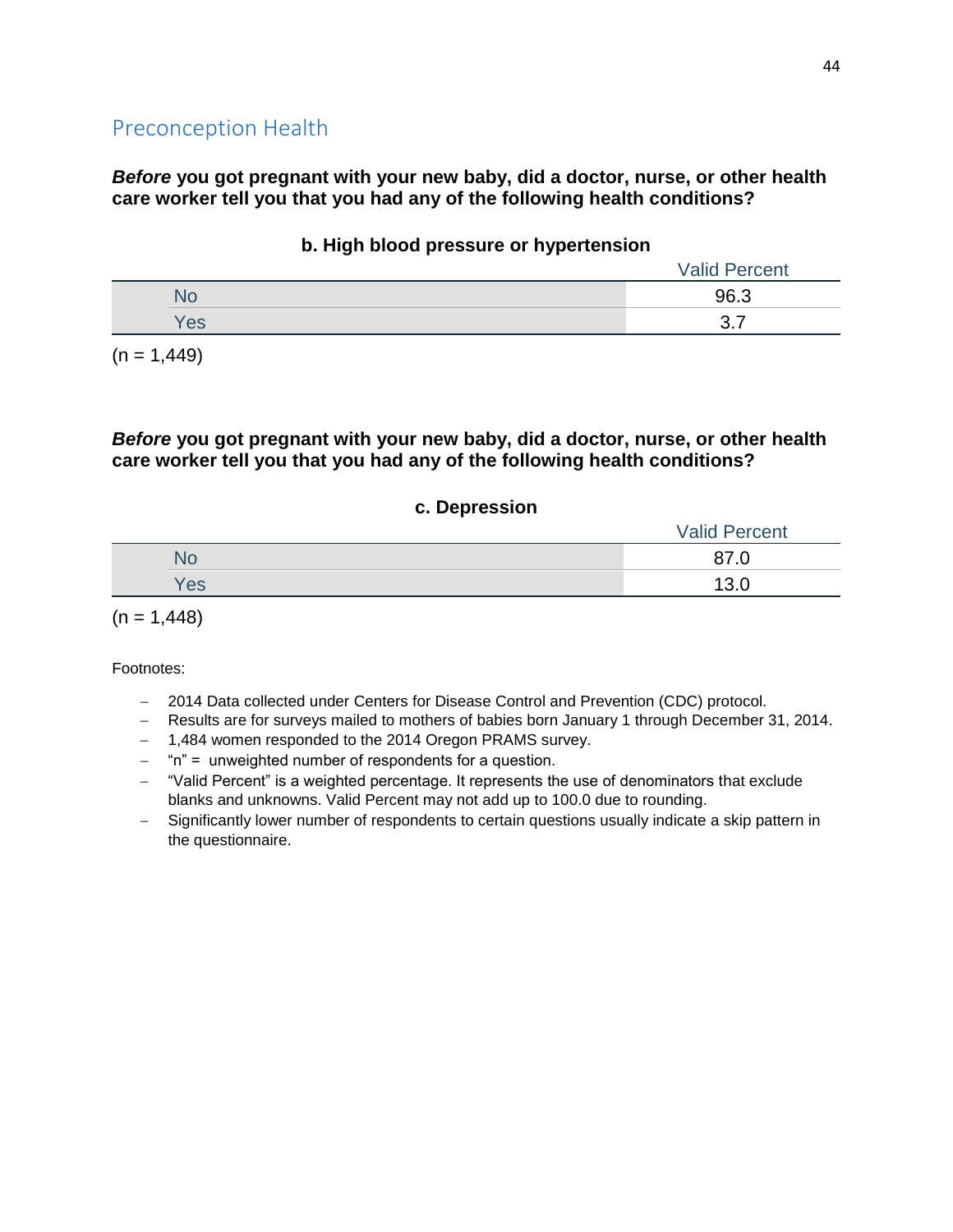## Pregnancy History

**Before you got pregnant with your new baby, did you ever have any other babies who were born alive?**

|     | Percent<br>Valid. |
|-----|-------------------|
| чC  | 38.5              |
| Yes | 61.5              |
|     |                   |

 $(n = 1,470)$ 

#### **Did the baby born just before your new one weigh 5 pounds, 8 ounces (2.5 kilos) or less at birth?**

|     | <b>Valid Percent</b>        |
|-----|-----------------------------|
|     | 90 R                        |
| Yes | ר ח<br>$\cup$ . $\sqsubset$ |

 $(n = 868)$ 

### **Was the baby just before your new one born earlier than 3 weeks before his or her due date?**

|     | <b>Valid Percent</b> |
|-----|----------------------|
| No  | 89.6                 |
| Yes | 10.4                 |

 $(n = 881)$ 

- 2014 Data collected under Centers for Disease Control and Prevention (CDC) protocol.
- Results are for surveys mailed to mothers of babies born January 1 through December 31, 2014.
- 1,484 women responded to the 2014 Oregon PRAMS survey.
- "n" = unweighted number of respondents for a question.
- "Valid Percent" is a weighted percentage. It represents the use of denominators that exclude blanks and unknowns. Valid Percent may not add up to 100.0 due to rounding.
- Significantly lower number of respondents to certain questions usually indicate a skip pattern in the questionnaire.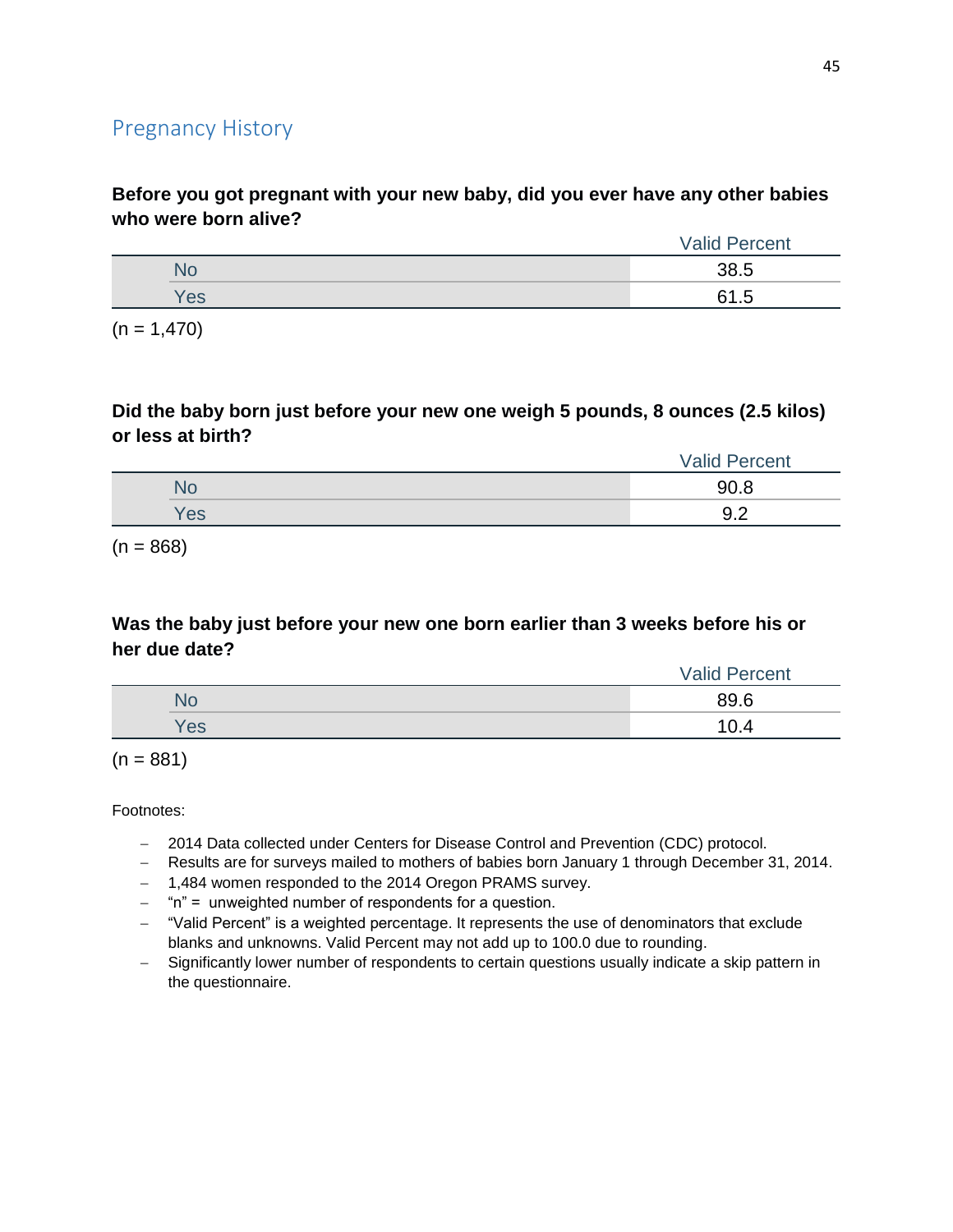# Pregnancy Intendedness

## **Thinking back to just before you got pregnant with your new baby, how did you feel about becoming pregnant?**

|                                                         | <b>Valid Percent</b> |
|---------------------------------------------------------|----------------------|
| I wanted to be pregnant later                           | 20.9                 |
| I wanted to be pregnant sooner                          | 15.4                 |
| I wanted to be pregnant then                            | 43.8                 |
| I didn't want to be pregnant then or at any time in the | 4.3                  |
| future                                                  |                      |
| I wasn't sure what I wanted                             | 15.6                 |

 $(n = 1,443)$ 

#### **How much longer did you want to wait to become pregnant?**

|                              | <b>Valid Percent</b> |
|------------------------------|----------------------|
| Less than 1 year             | 21.8                 |
| 1 year to less than 2 years  | 26.9                 |
| 2 years to less than 3 years | 22.4                 |
| 3 years to 5 years           | 22.3                 |
| More than 5 years            | 67                   |

 $(n = 331)$ 

### **When you got pregnant with your new baby, were you trying to get pregnant?**

|     | <b>Valid Percent</b> |
|-----|----------------------|
|     |                      |
| Yes | 57 5                 |

 $(n = 1,456)$ 

## **When you got pregnant with your new baby, were you or your husband or partner doing anything to keep from getting pregnant?**

|     | <b>Valid Percent</b>                         |
|-----|----------------------------------------------|
| NO  | F7<br>$\sqrt{2}$<br>$\overline{\phantom{a}}$ |
| Yes | O                                            |

 $(n = 656)$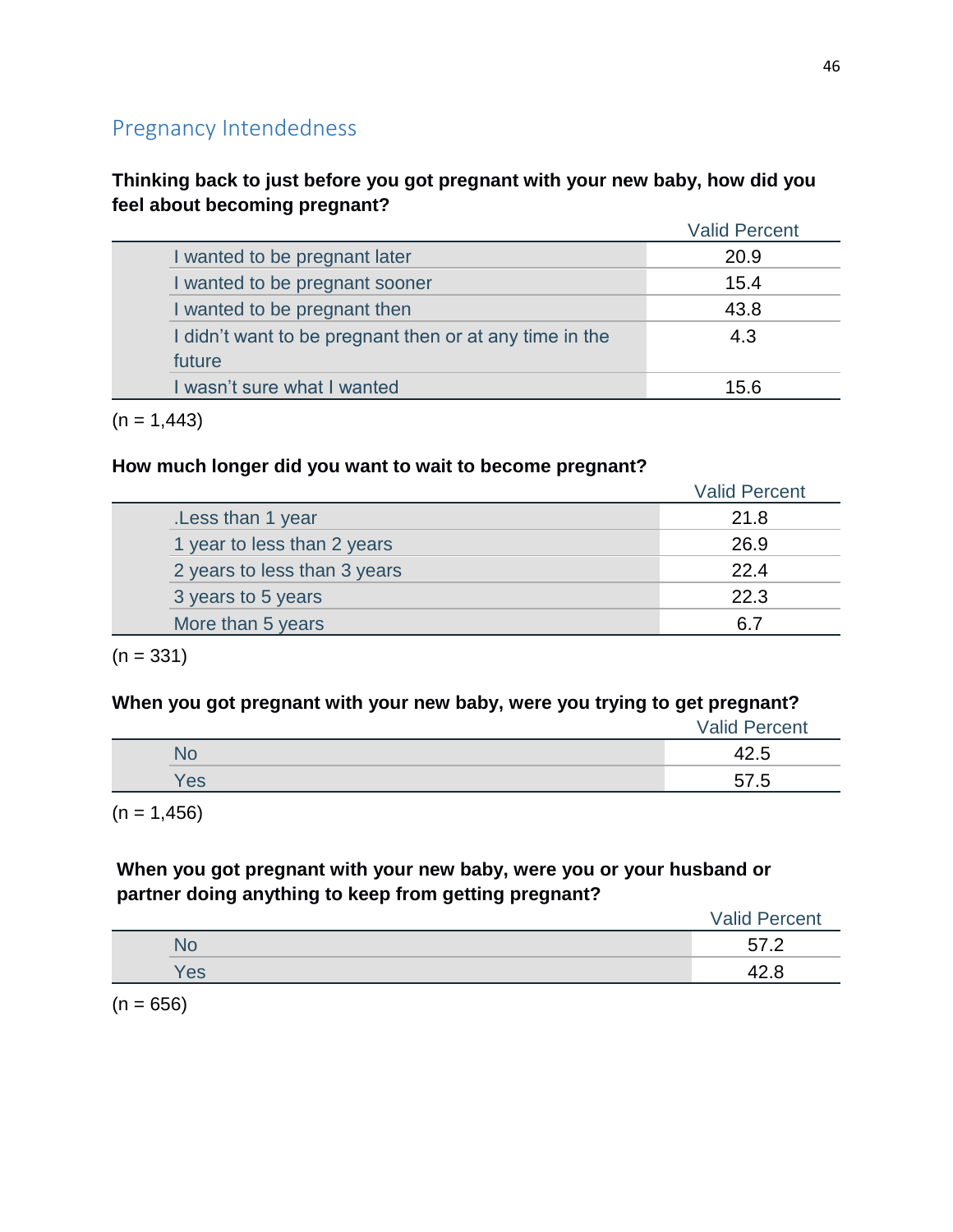# Pregnancy Intendedness

### **What were your reasons or your husband's or partner's reasons for not doing anything to keep from getting pregnant?**

|                                                                                     | Percent of Cases * |
|-------------------------------------------------------------------------------------|--------------------|
| I didn't mind if I got pregnant                                                     | 51.4%              |
| I thought I could not get pregnant at that time                                     | 22.4%              |
| I had side effects from the birth control method I<br>was using                     | 14.2%              |
| I had problems getting birth control when I<br>needed it                            | 6.1%               |
| I thought my husband or partner or I was sterile<br>(could not get pregnant at all) | 12.2%              |
| My husband or partner didn't want to use<br>anything                                | 18.1%              |
| I forgot to use a birth control method                                              | 11.2%              |
| <b>Other</b>                                                                        | 20.9%              |

 $(n = 342)$ 

\* "Percent of Cases" appears when the question instructs respondents to "Check all [answers] that apply." There can be multiple responses from each person; therefore, the total percent will  $be = 100.0\%$ 

- 2014 Data collected under Centers for Disease Control and Prevention (CDC) protocol.
- Results are for surveys mailed to mothers of babies born January 1 through December 31, 2014.
- 1,484 women responded to the 2014 Oregon PRAMS survey.
- $-$  "n" = unweighted number of respondents for a question.
- "Valid Percent" is a weighted percentage. It represents the use of denominators that exclude blanks and unknowns. Valid Percent may not add up to 100.0 due to rounding.
- Significantly lower number of respondents to certain questions usually indicate a skip pattern in the questionnaire.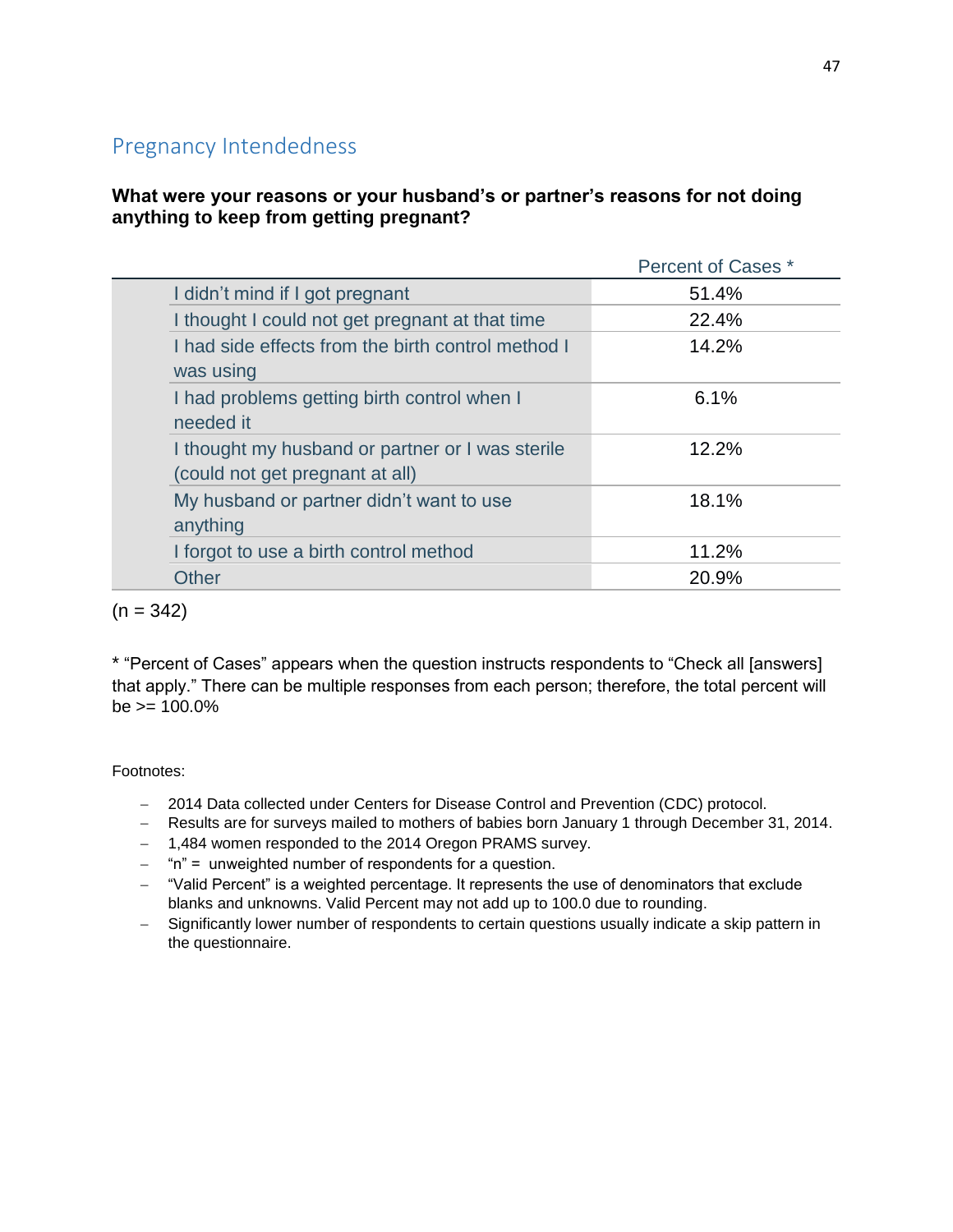# Pregnancy Weight

#### **Post-survey calculated variable: Pregnancy weight gain/loss**

|                                              | <b>Valid Percent</b> |
|----------------------------------------------|----------------------|
| Gained less than the IOM recommended amount  | 14.5                 |
| Gained the IOM recommended amount            | 36.8                 |
| Gained more than the IOM recommended amount  | 47.3                 |
| My weight did not change during my pregnancy | 14                   |

 $(n = 1,346)$ 

- 2014 Data collected under Centers for Disease Control and Prevention (CDC) protocol.
- Results are for surveys mailed to mothers of babies born January 1 through December 31, 2014.
- 1,484 women responded to the 2014 Oregon PRAMS survey.
- $-$  "n" = unweighted number of respondents for a question.
- "Valid Percent" is a weighted percentage. It represents the use of denominators that exclude blanks and unknowns. Valid Percent may not add up to 100.0 due to rounding.
- Significantly lower number of respondents to certain questions usually indicate a skip pattern in the questionnaire.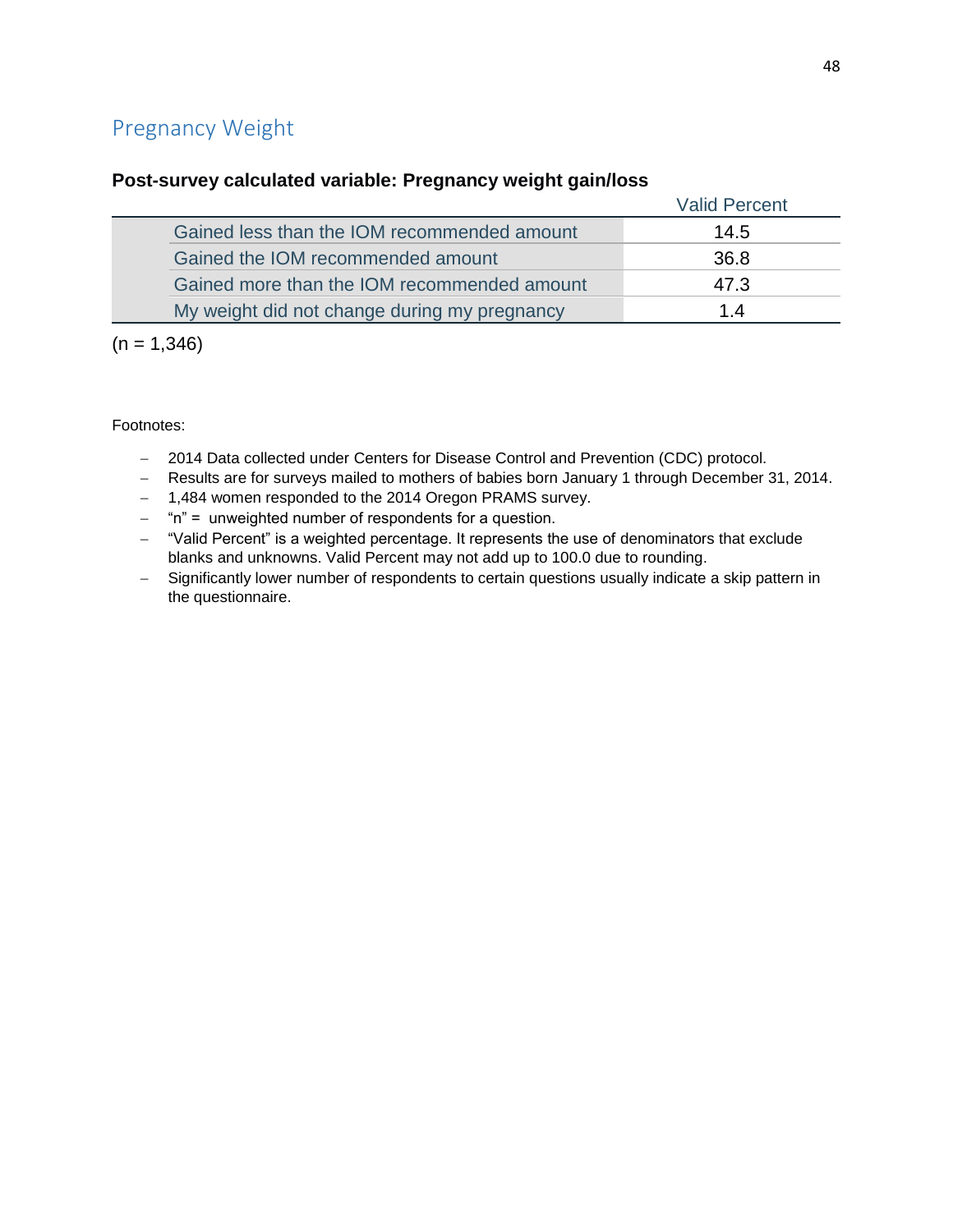# Valid Percent I did not go for prenatal care. **3** and  $\overline{3}$ less than 3 months **86.1** 3 or more months 13.6

### **How many months pregnant were you when you had your first prenatal care?**

 $(n = 1,444)$ 

#### **Did you get prenatal care as early in your pregnancy as you wanted?**

|     | <b>Valid Percent</b> |
|-----|----------------------|
| NO  | 16.1                 |
| Yes | 83.9                 |

 $(n = 1,445)$ 

**Did any of these things keep you from getting prenatal care when you wanted it?** For each item, check **No** if it did not keep you from getting prenatal care or **Yes** if it did.

#### **a. I couldn't get an appointment when I wanted one**

|     | <b>Valid Percent</b> |
|-----|----------------------|
| NС  | 68.3                 |
| Yes | ़ २1<br>—<br>ັ       |
|     |                      |

 $(n = 282)$ 

#### **Did any of these things keep you from getting prenatal care when you wanted it?** For each item, check **No** if it did not keep you from getting prenatal care or **Yes** if it did.

## **b. I didn't have enough money or insurance to pay for my visits**

|     | <b>Valid Percent</b> |
|-----|----------------------|
|     | 61.1                 |
| Yes | 38.9                 |

 $(n = 283)$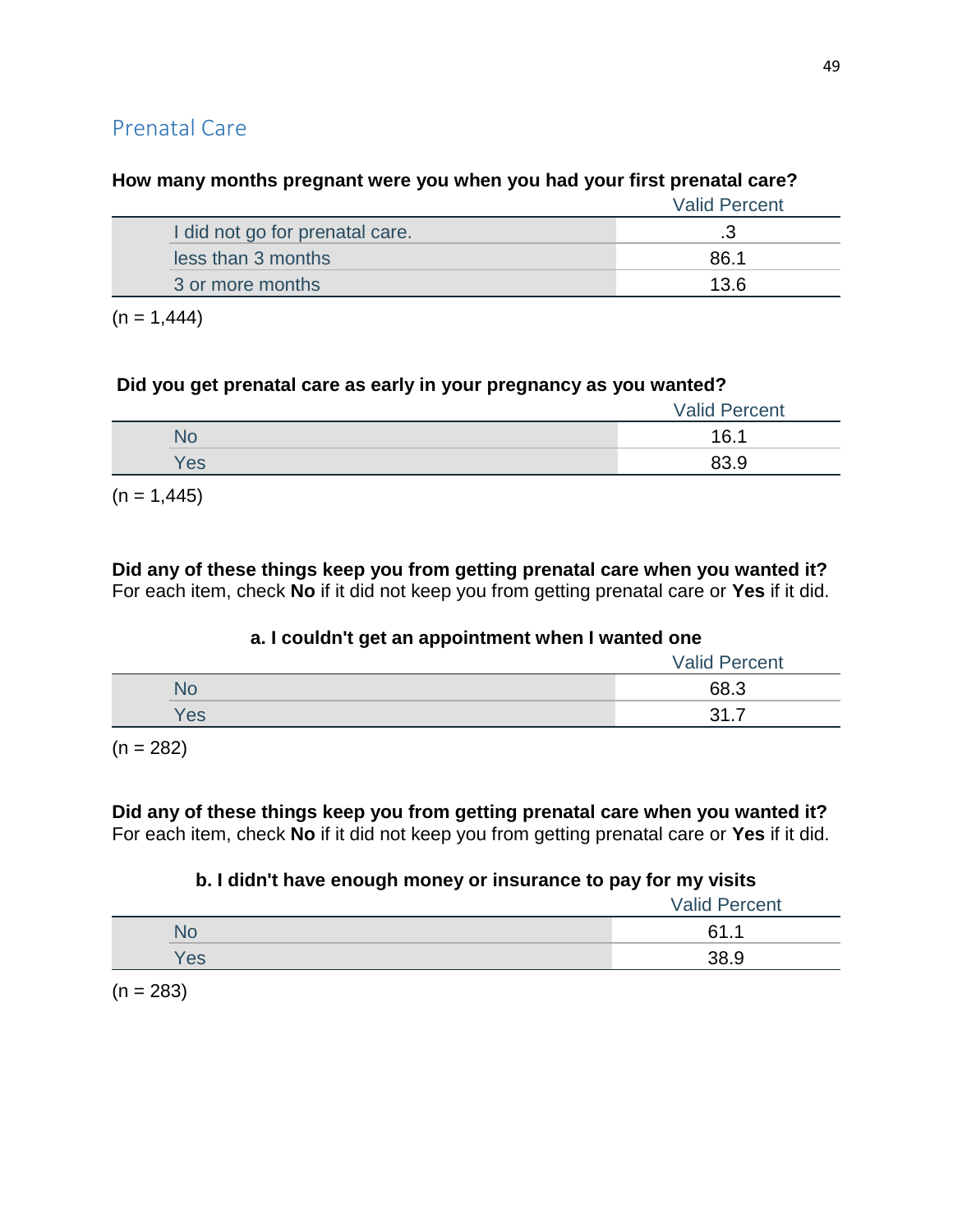**Did any of these things keep you from getting prenatal care when you wanted it?** For each item, check **No** if it did not keep you from getting prenatal care or **Yes** if it did.

### **c. I didn't have any transportation to get to the clinic or doctor's office**

| 88.1<br>NC |     | <b>Valid Percent</b> |
|------------|-----|----------------------|
|            |     |                      |
|            | Yes | 11.9                 |

 $(n = 276)$ 

**Did any of these things keep you from getting prenatal care when you wanted it?** For each item, check **No** if it did not keep you from getting prenatal care or **Yes** if it did.

#### **d. The doctor or my health plan would not start care as early as I wanted**

|     | <b>Valid Percent</b> |
|-----|----------------------|
|     | 65.3                 |
| es/ | 34.                  |

 $(n = 279)$ 

**Did any of these things keep you from getting prenatal care when you wanted it?** For each item, check **No** if it did not keep you from getting prenatal care or **Yes** if it did.

#### **e. I had too many other things going on**

|     | <b>Valid Percent</b>    |
|-----|-------------------------|
| N٥  | O 4<br>—<br><b>JI.I</b> |
| Yes | 18.3                    |

 $(n = 276)$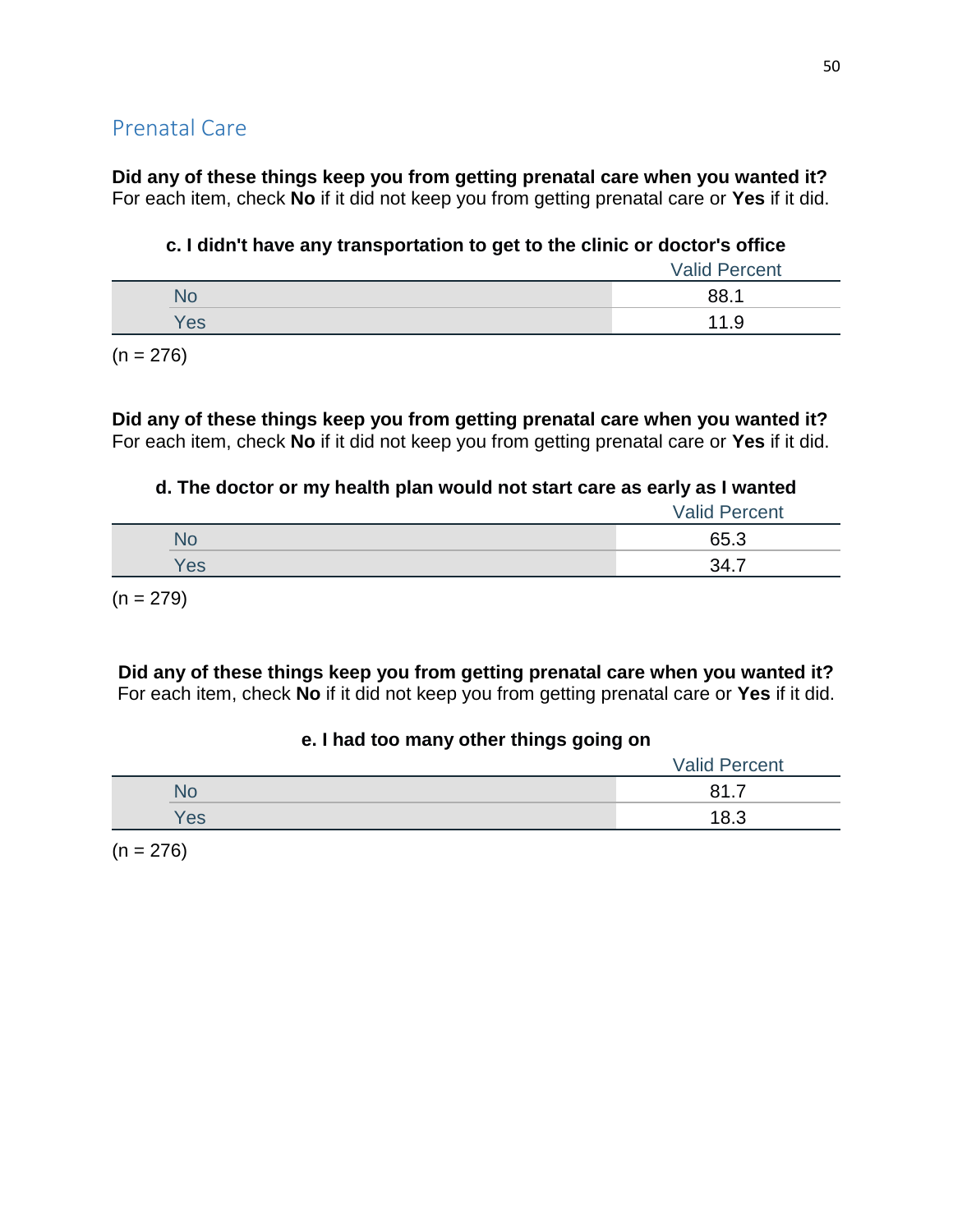**Did any of these things keep you from getting prenatal care when you wanted it?** For each item, check **No** if it did not keep you from getting prenatal care or **Yes** if it did.

### **f. I couldn't take time off from work or school**

|     | <b>Valid Percent</b> |  |
|-----|----------------------|--|
|     | 90.5                 |  |
| Yes | 9.5                  |  |
|     |                      |  |

 $(n = 269)$ 

**Did any of these things keep you from getting prenatal care when you wanted it?** For each item, check **No** if it did not keep you from getting prenatal care or **Yes** if it did.

## **g. I didn't have my Oregon Health Plan or Medicaid card**

|     | <b>Valid Percent</b>    |
|-----|-------------------------|
| NO  | 67.9                    |
| Yes | 32 <sub>1</sub><br>. ےں |

 $(n = 275)$ 

**Did any of these things keep you from getting prenatal care when you wanted it?** For each item, check **No** if it did not keep you from getting prenatal care or **Yes** if it did.

## **h. I didn't have anyone to take care of my children**

|     | <b>Valid Percent</b> |  |
|-----|----------------------|--|
|     | 96.2                 |  |
| Yes | v.u                  |  |
|     |                      |  |

 $(n = 272)$ 

**Did any of these things keep you from getting prenatal care when you wanted it?** For each item, check **No** if it did not keep you from getting prenatal care or **Yes** if it did.

#### **i. I didn't know that I was pregnant**

|     | <b>Valid Percent</b> |
|-----|----------------------|
|     | 69.0                 |
| Yes | າາ ດ                 |

 $(n = 277)$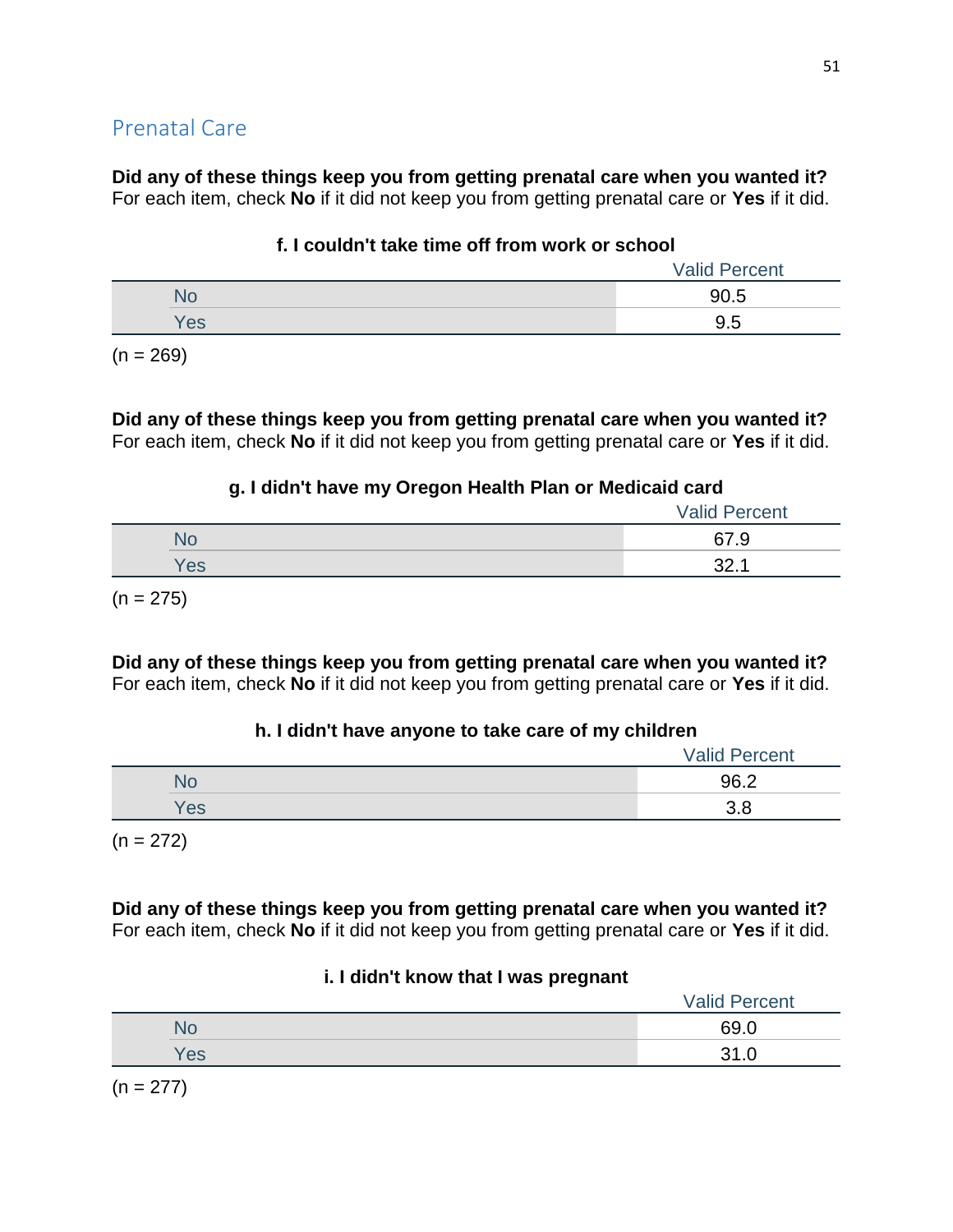**Did any of these things keep you from getting prenatal care when you wanted it?** For each item, check **No** if it did not keep you from getting prenatal care or **Yes** if it did.

#### **j. I didn't want anyone else to know I was pregnant**

|        | <b>Valid Percent</b> |
|--------|----------------------|
|        | . .                  |
| $'e$ s | c o<br>ง.ง           |

 $(n = 272)$ 

**Did any of these things keep you from getting prenatal care when you wanted it?** For each item, check **No** if it did not keep you from getting prenatal care or **Yes** if it did.

#### **k. I didn't want prenatal care**

|     | 96.7          |
|-----|---------------|
| Yes | $\sim$<br>o.u |

 $(n = 268)$ 

**During your most recent pregnancy, were you told by a doctor, nurse, or other health care worker that you had gestational diabetes (diabetes that started during this pregnancy)?**

|     | <b>Valid Percent</b> |
|-----|----------------------|
| N٥  | 89.0                 |
| Yes |                      |

 $(n = 1,456)$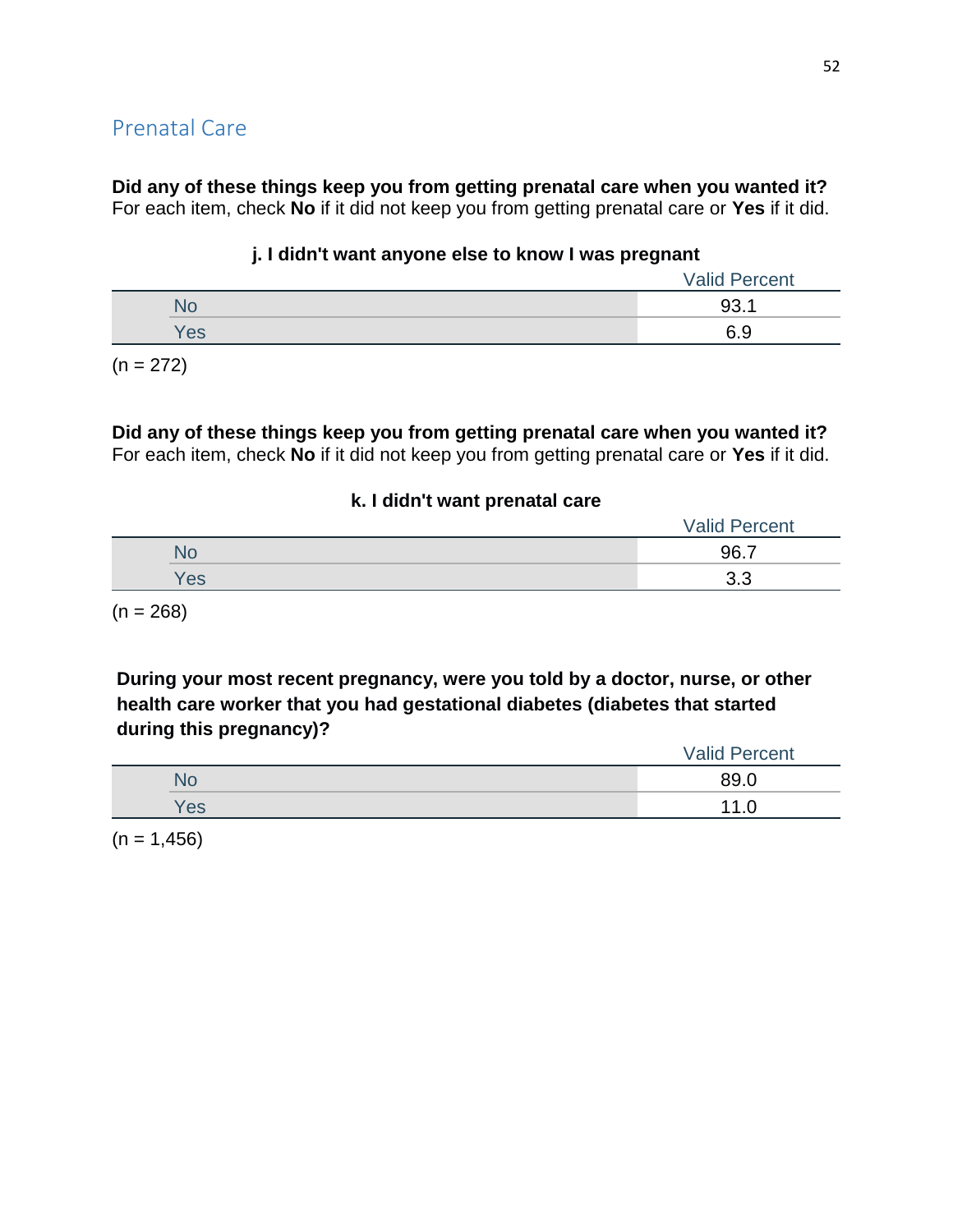#### **During your most recent pregnancy, what kind of health insurance did you have to pay for your prenatal care? Check all that apply.**

|                                                       | Percent of Cases* |
|-------------------------------------------------------|-------------------|
| Private health insurance from my job or the job of my | 51.0%             |
| husband, partner, or parents                          |                   |
| Private health insurance purchased directly from an   | 5.5%              |
| insurance company                                     |                   |
| Oregon Health Plan or Medicaid                        | 49.6%             |
| Some other kind of health insurance                   | 3.4%              |
| I did not have any health insurance to pay for my     | 1.8%              |
| prenatal care                                         |                   |
| <b>TRICARE</b> or other military health care          | 1.7%              |
| <b>Indian Health Service</b>                          | 0.9%              |

 $(n = 1,447)$ 

\* "Percent of Cases" appears when the question instructs respondents to "Check all [answers] that apply." There can be multiple responses from each person; therefore, the total percent will  $be \ge 100.0\%$ 

### *During any of your prenatal care visits***, did a doctor, nurse, or other health care worker talk with you about any of the things listed below?**

## **a. How much weight I should gain during my pregnancy**

|     | Valid<br>Percent |
|-----|------------------|
| ЧU  | 22.6             |
| Yes | 4                |

 $(n = 1,452)$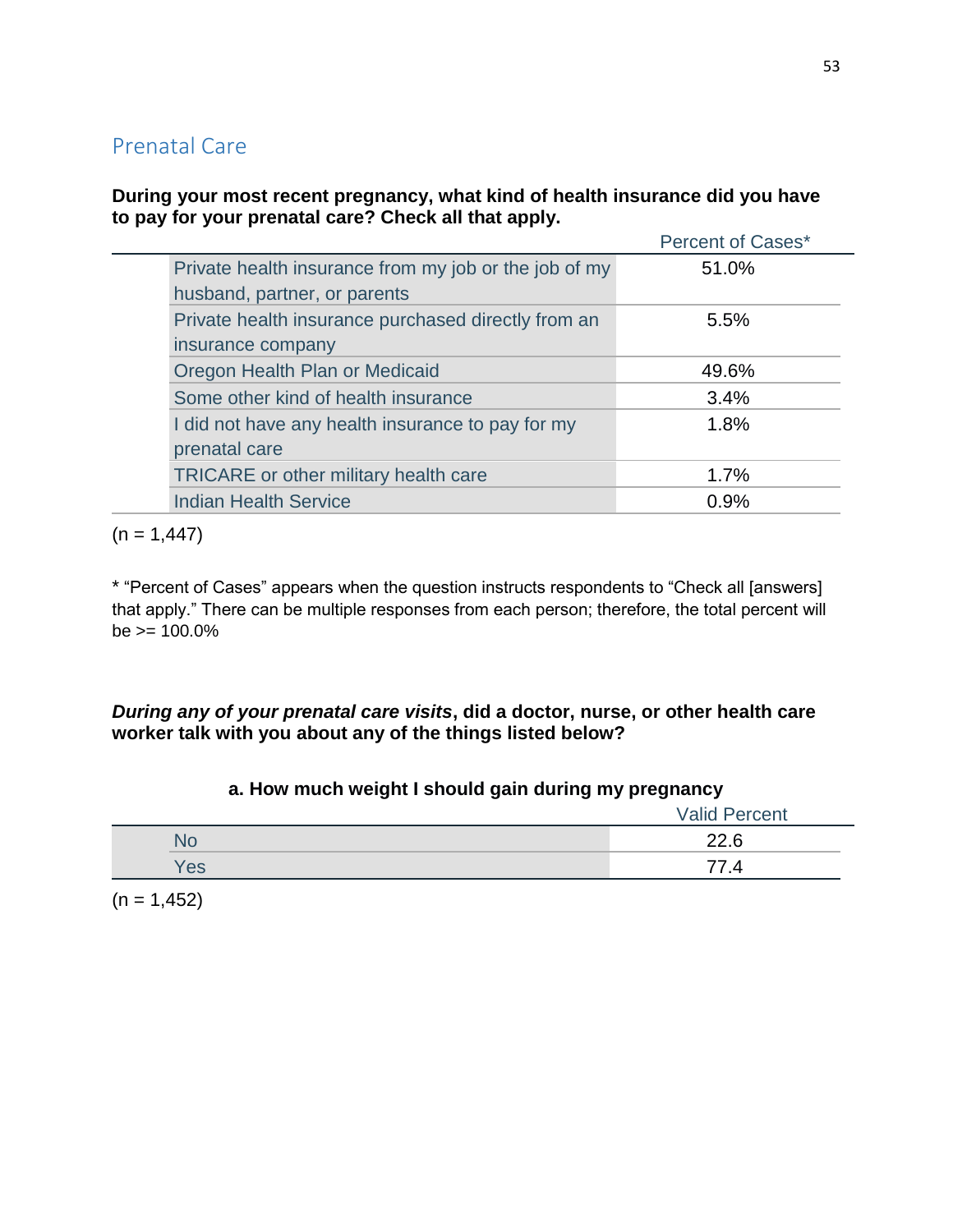*During any of your prenatal care visits***, did a doctor, nurse, or other health care worker talk with you about any of the things listed below?**

#### **b. How smoking during pregnancy could affect my baby**

|     | <b>Valid Percent</b> |
|-----|----------------------|
|     | 34.7                 |
| Yes | 65.3                 |

 $(n = 1,448)$ 

*During any of your prenatal care visits***, did a doctor, nurse, or other health care worker talk with you about any of the things listed below?**

#### **c. Breastfeeding my baby**

|     | <b>Valid Percent</b> |
|-----|----------------------|
| ١U  | 14.                  |
| Yes | 85.9                 |

 $(n = 1,452)$ 

*During any of your prenatal care visits***, did a doctor, nurse, or other health care worker talk with you about any of the things listed below?**

#### **d. How drinking alcohol during pregnancy could affect my baby**

|            | <b>Valid Percent</b> |
|------------|----------------------|
| No         | 32.9                 |
| <b>Yes</b> | 67. .                |

 $(n = 1,450)$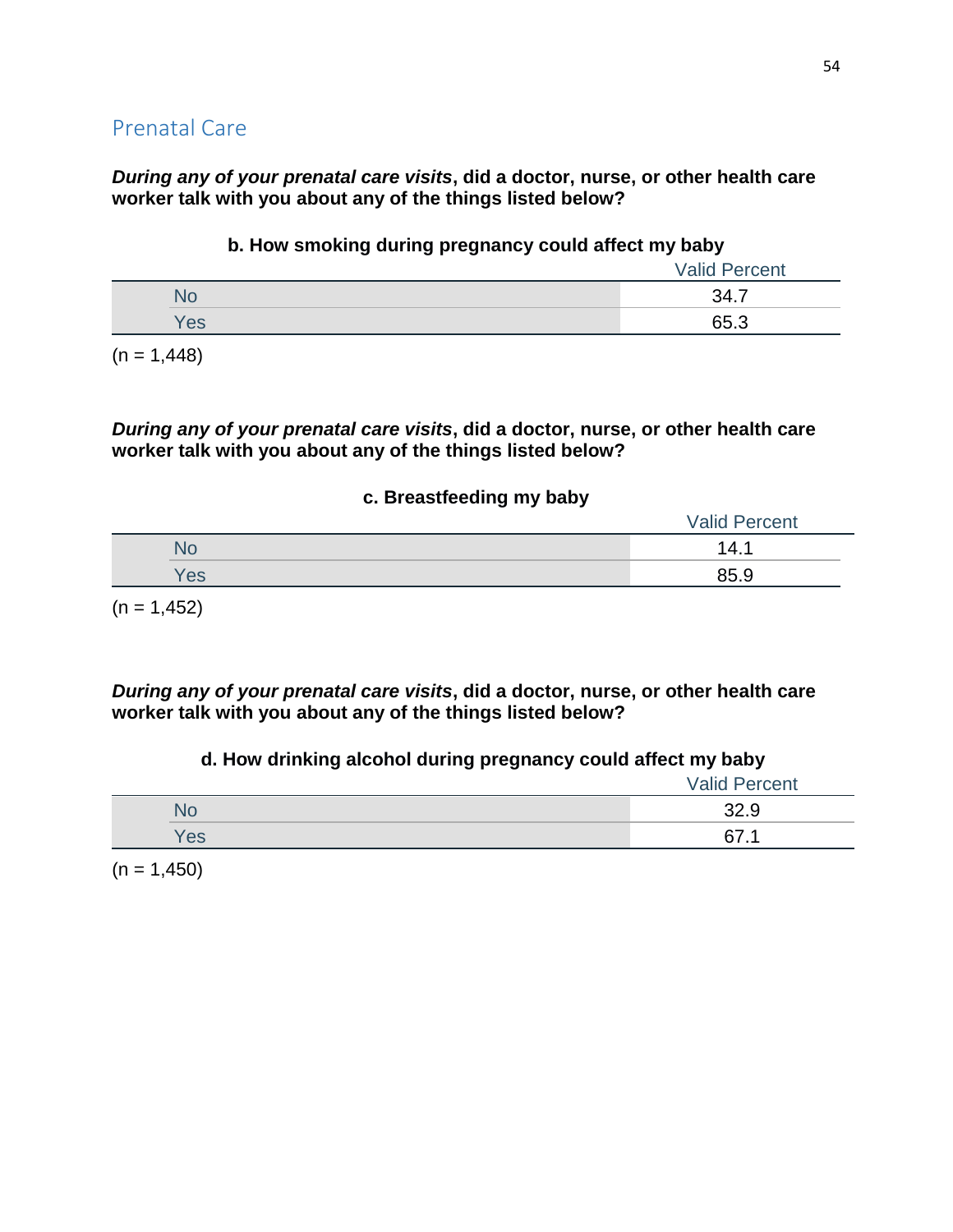*During any of your prenatal care visits***, did a doctor, nurse, or other health care worker talk with you about any of the things listed below?**

|     | <b>Valid Percent</b> |
|-----|----------------------|
| No  | ドク                   |
| Yes |                      |
|     |                      |

#### **e. Using a seat belt during my pregnancy**

 $(n = 1,449)$ 

*During any of your prenatal care visits***, did a doctor, nurse, or other health care worker talk with you about any of the things listed below?**

#### **f. Medicines that are safe to take during my pregnancy**

|     | <b>Valid Percent</b> |
|-----|----------------------|
| NС  | 100                  |
| Yes | 07<br>o r<br>. .     |

 $(n = 1,454)$ 

*During any of your prenatal care visits***, did a doctor, nurse, or other health care worker talk with you about any of the things listed below?**

#### **g. How using illegal drugs could affect my baby**

|     | <b>Valid Percent</b> |
|-----|----------------------|
| NU  |                      |
| 'es | 57                   |

 $(n = 1,444)$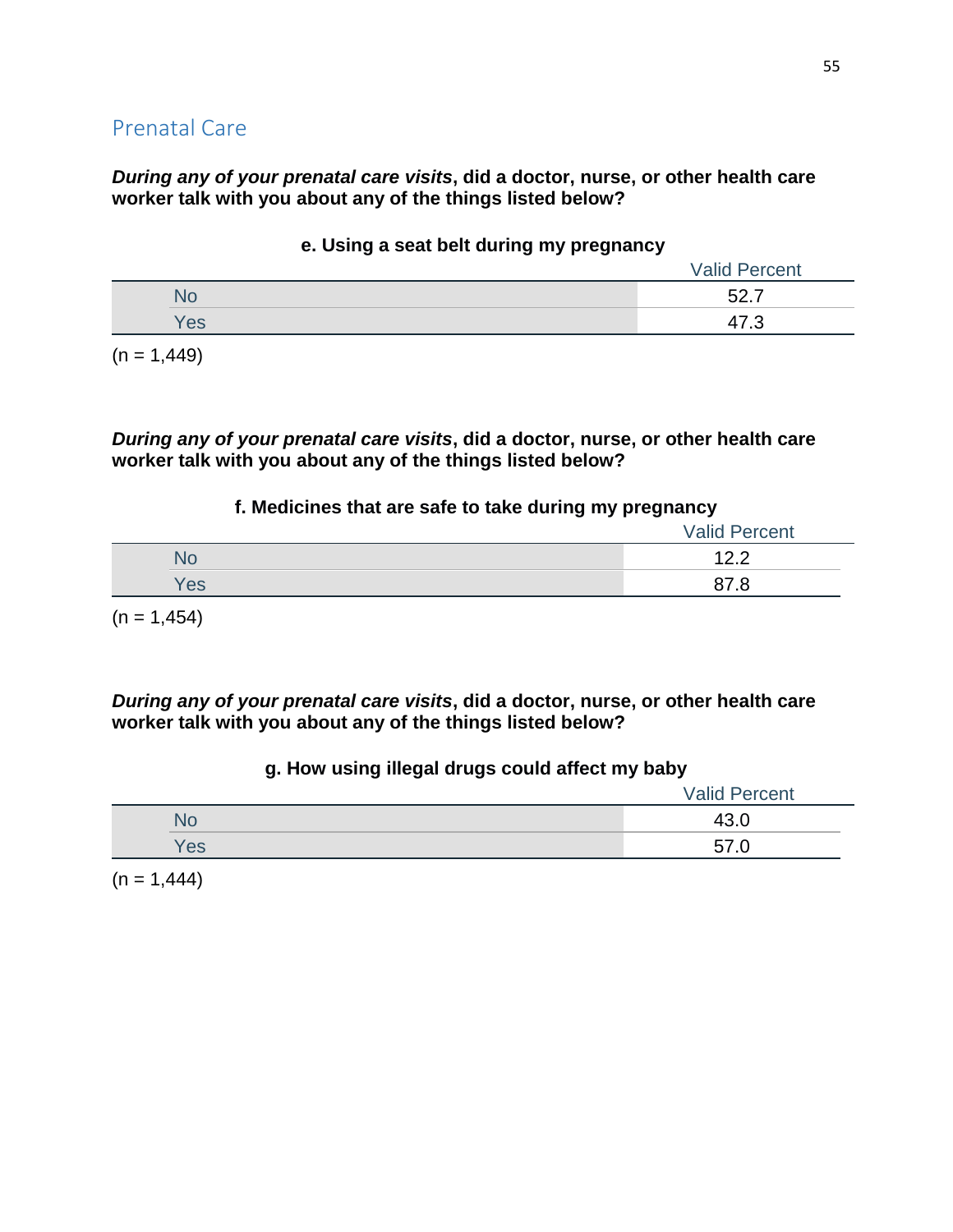*During any of your prenatal care visits***, did a doctor, nurse, or other health care worker talk with you about any of the things listed below?**

**h. Doing tests to screen for birth defects or diseases that run in my family**

|     | <b>Valid Percent</b> |
|-----|----------------------|
|     | 9.7                  |
| Yes | 90.3                 |

 $(n = 1,454)$ 

*During any of your prenatal care visits***, did a doctor, nurse, or other health care worker talk with you about any of the things listed below?**

**i. The signs and symptoms of preterm labor (labor more than 3 weeks before the baby is due)**

|     | <b>Valid Percent</b> |
|-----|----------------------|
| No  | 19.3                 |
| Yes | 80.7                 |

 $(n = 1,446)$ 

*During any of your prenatal care visits***, did a doctor, nurse, or other health care worker talk with you about any of the things listed below?**

#### **j. Getting tested for HIV (the virus that causes AIDS)**

|           | <b>Valid Percent</b> |
|-----------|----------------------|
| <b>NG</b> | 39.3                 |
| Yes       | 60.7                 |

 $(n = 1,441)$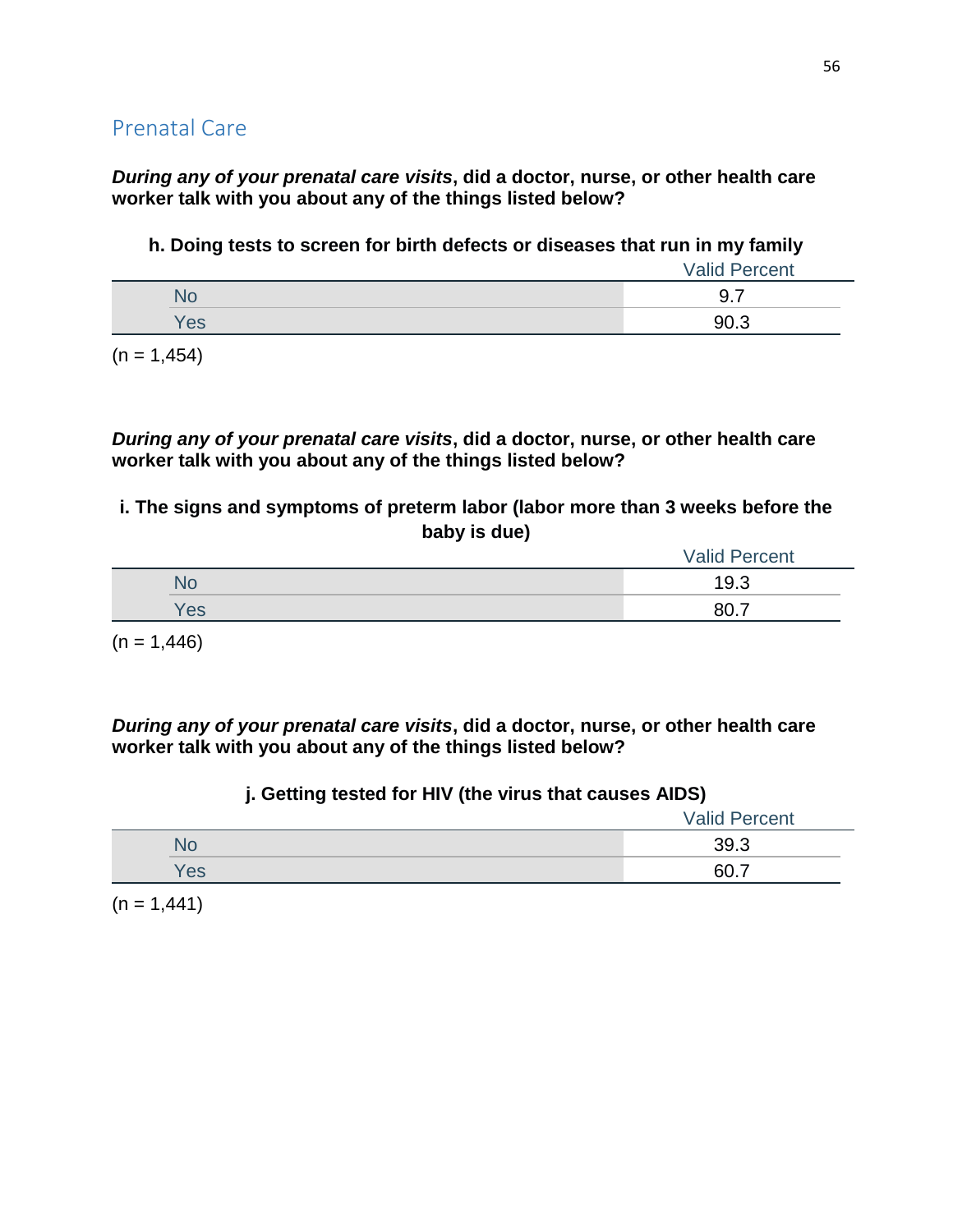*During any of your prenatal care visits***, did a doctor, nurse, or other health care worker talk with you about any of the things listed below?**

**k. What to do if I feel depressed during my pregnancy or after my baby is born**

|     | <b>Valid Percent</b> |
|-----|----------------------|
| NО  | 20.1                 |
| Yes | 79.9                 |

 $(n = 1,450)$ 

*During any of your prenatal care visits***, did a doctor, nurse, or other health care worker talk with you about any of the things listed below?**

#### **l. Physical abuse to women by their husbands or partners**

|     | <b>Valid Percent</b> |
|-----|----------------------|
|     | 4<br>┱               |
| Yes | よつ つ                 |

 $(n = 1,446)$ 

**During your most recent pregnancy, did you take a class or classes to prepare for childbirth and learn what to expect during labor and delivery?**

|     | <b>Valid Percent</b> |
|-----|----------------------|
| NO  | 71.6                 |
| Yes | 28.4                 |

 $(n = 1, 454)$ 

- 2014 Data collected under Centers for Disease Control and Prevention (CDC) protocol.
- Results are for surveys mailed to mothers of babies born January 1 through December 31, 2014.
- 1,484 women responded to the 2014 Oregon PRAMS survey.
- $-$  "n" = unweighted number of respondents for a question.
- "Valid Percent" is a weighted percentage. It represents the use of denominators that exclude blanks and unknowns. Valid Percent may not add up to 100.0 due to rounding.
- Significantly lower number of respondents to certain questions usually indicate a skip pattern in the questionnaire.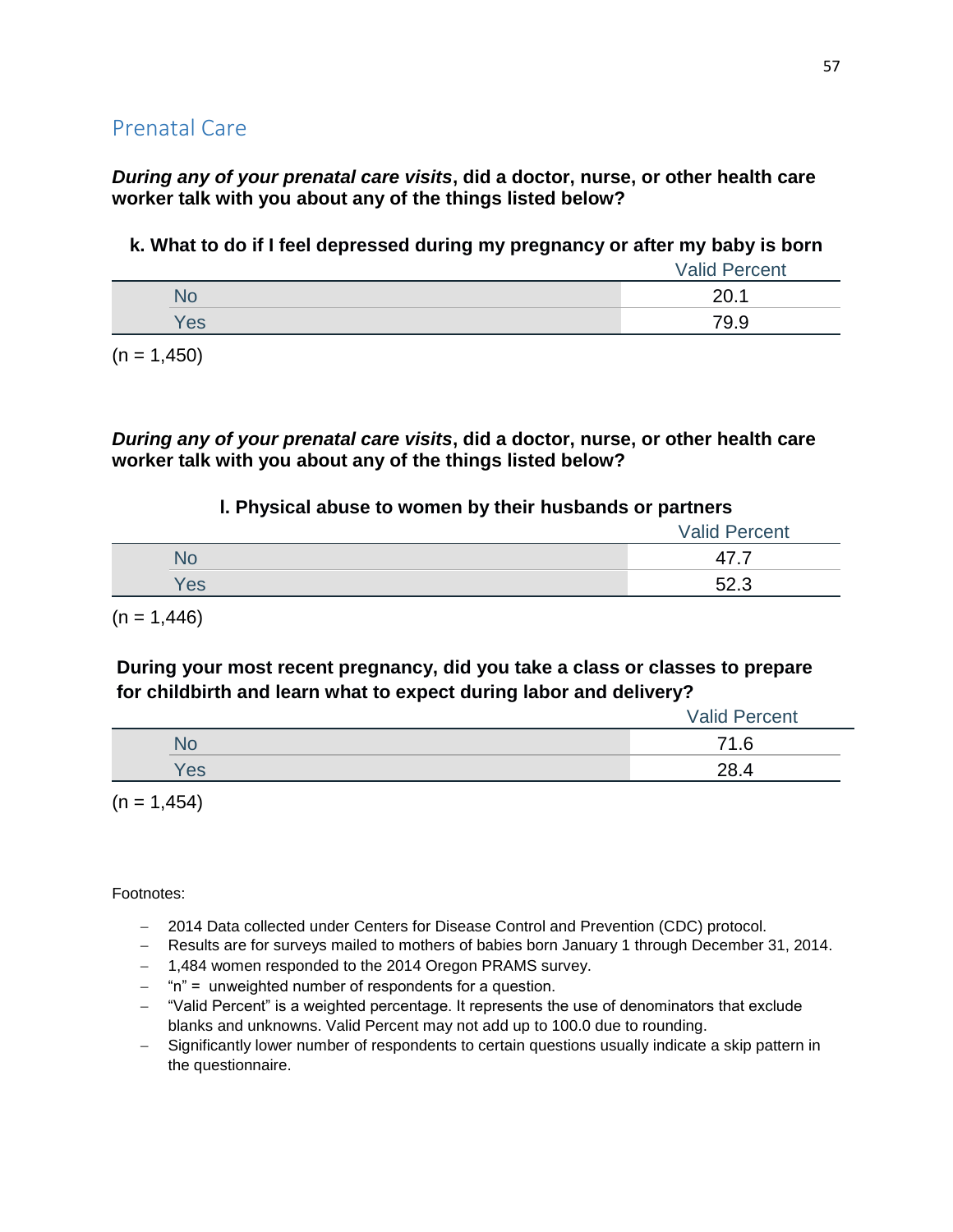**This question is about things that may have happened during the 12 months before your new baby was born.**

**a. A close family member was very sick and had to go into the hospital**

|     | <b>Valid Percent</b> |
|-----|----------------------|
| ٩O  | 78.1                 |
| Yes | 21.9                 |

 $(n = 1,452)$ 

**This question is about things that may have happened during the 12 months before your new baby was born.**

#### **b. I got separated or divorced from my husband or partner**

|           | <b>Valid Percent</b> |
|-----------|----------------------|
| <b>No</b> | 92.9                 |
| Yes       | –                    |

 $(n = 1,450)$ 

**This question is about things that may have happened during the 12 months before your new baby was born.**

#### **c. I moved to a new address**

|            | <b>Valid Percent</b> |
|------------|----------------------|
| UP.        | 61.3<br>. . ٻ        |
| <b>Ves</b> | <b>22</b><br>-       |

 $(n = 1,449)$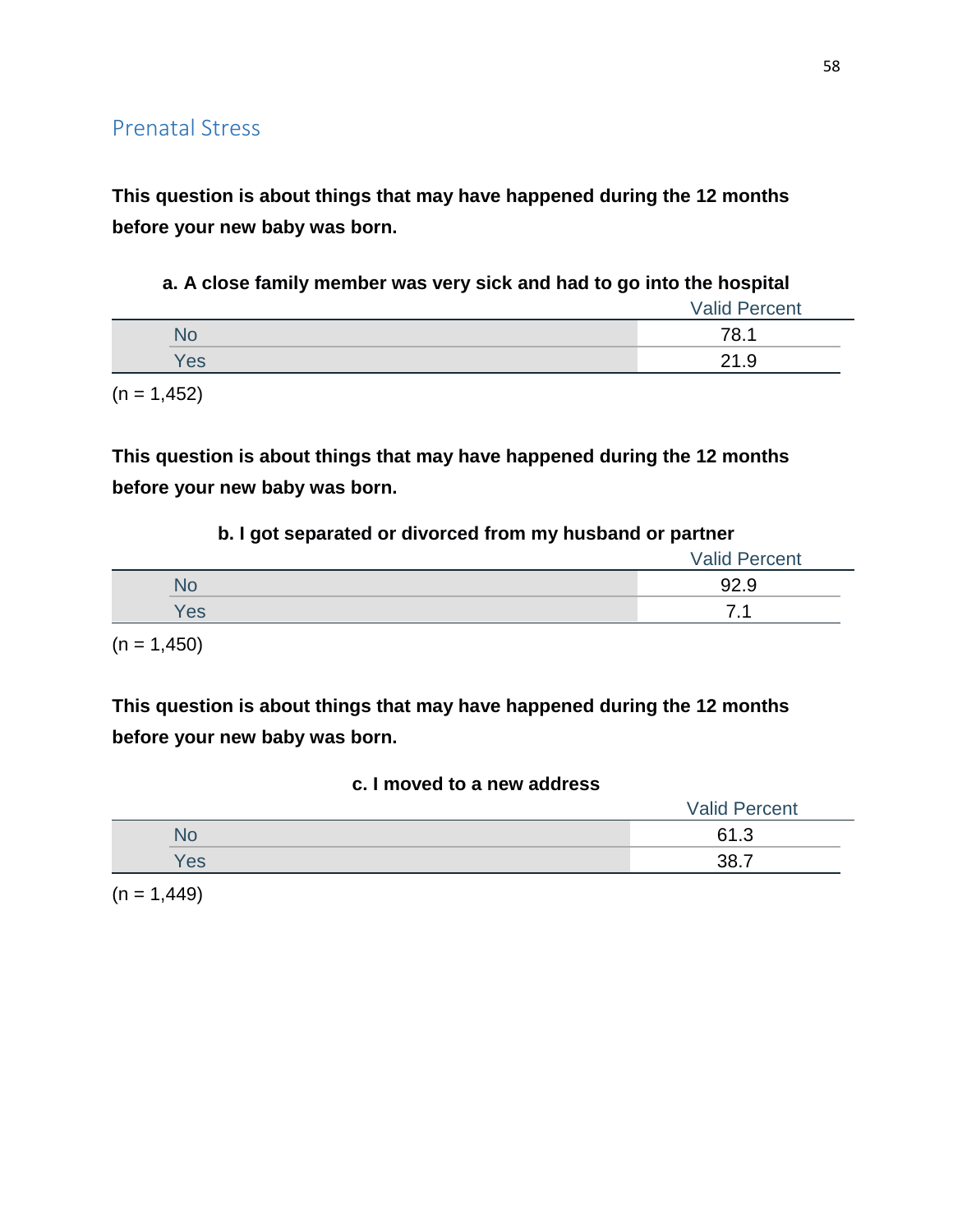**This question is about things that may have happened during the 12 months before your new baby was born.**

### **d. I was homeless or had to sleep outside, in a car, or in a shelter**

|     | <b>Valid Percent</b> |
|-----|----------------------|
|     | 96.8                 |
| Yes | <u>ດ ດ</u><br>v.L    |

 $(n = 1,449)$ 

**This question is about things that may have happened during the 12 months before your new baby was born.**

| e. My husband or partner lost his job |  |  |  |  |  |
|---------------------------------------|--|--|--|--|--|
|---------------------------------------|--|--|--|--|--|

|     | <b>Valid Percent</b> |
|-----|----------------------|
|     | 88.3                 |
| Yes | 11                   |
|     |                      |

 $(n = 1,445)$ 

**This question is about things that may have happened during the 12 months before your new baby was born.**

| ___<br>$\overline{\phantom{0}}$ | $\overline{\phantom{0}}$<br>$\overline{\phantom{0}}$<br><b>Valid Percent</b> |
|---------------------------------|------------------------------------------------------------------------------|
|                                 | റാ വ<br>ອ∠.ອ                                                                 |
| Yes                             | $\overline{ }$ $\overline{ }$                                                |

 $(n = 1,450)$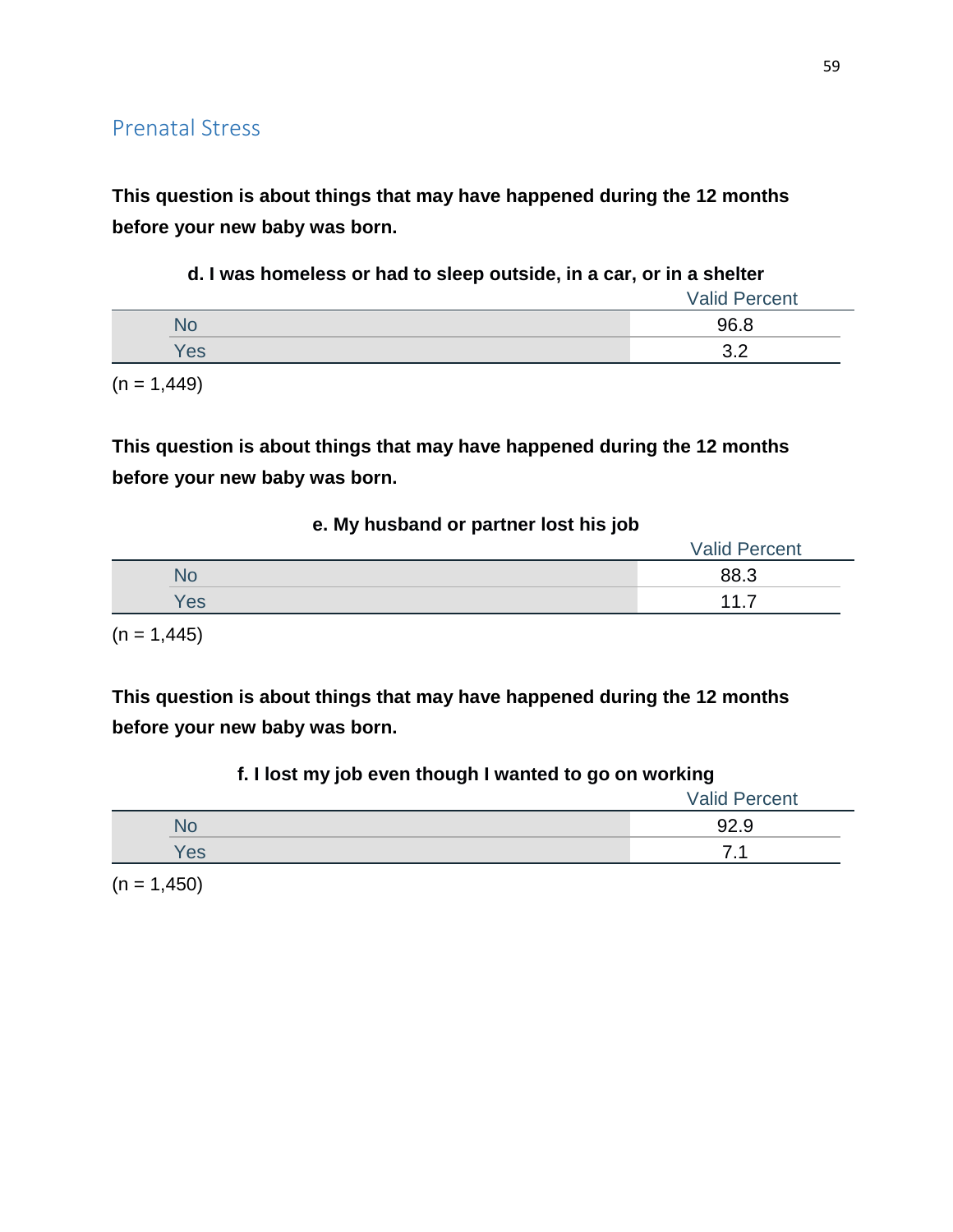**This question is about things that may have happened during the 12 months before your new baby was born.**

|  | g. My husband, partner, or I had a cut in work hours or pay |  |  |  |  |  |
|--|-------------------------------------------------------------|--|--|--|--|--|
|--|-------------------------------------------------------------|--|--|--|--|--|

|     | <b>Valid Percent</b> |
|-----|----------------------|
|     | ററ                   |
| Yes | C                    |

 $(n = 1,450)$ 

**This question is about things that may have happened during the 12 months before your new baby was born.**

**h. I was apart from my husband or partner due to military deployment or extended work-related travel**

|     | <b>Valid Percent</b> |  |
|-----|----------------------|--|
| NC. | 96.9                 |  |
| Yes | ⌒<br>ັ               |  |

 $(n = 1,450)$ 

**This question is about things that may have happened during the 12 months before your new baby was born.**

#### **i. I argued with my husband or partner more than usual**

|     | <b>Valid Percent</b> |
|-----|----------------------|
| N٥  | 80.9                 |
| Yes | 19.1                 |

 $(n = 1,447)$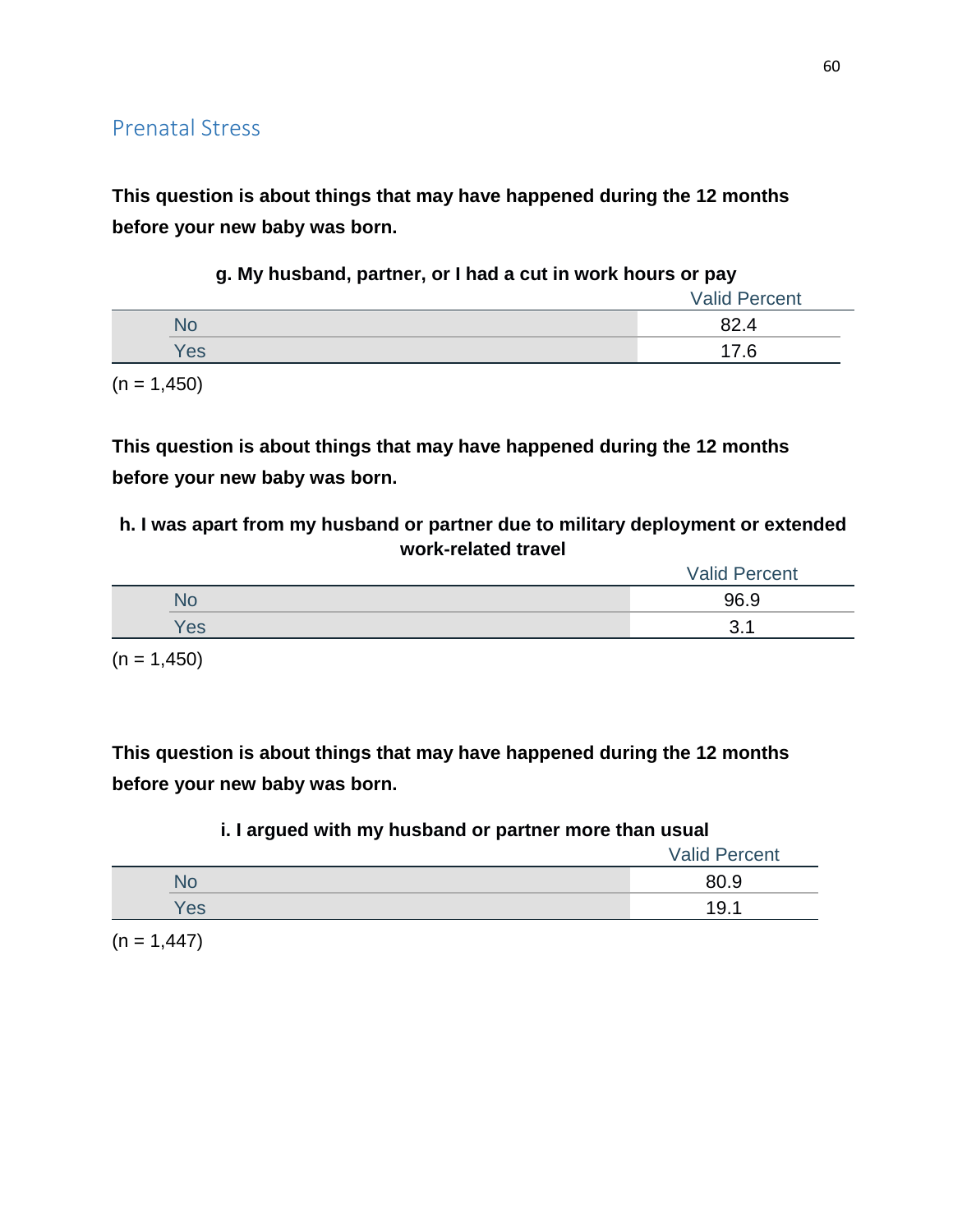**This question is about things that may have happened during the 12 months before your new baby was born.**

|     | <b>Valid Percent</b> |
|-----|----------------------|
| NG. | 94.4                 |
| Yes | 5.6                  |

 $(n = 1,449)$ 

**This question is about things that may have happened during the 12 months before your new baby was born.**

### **k. I had problems paying the rent, mortgage, or other bills**

|     | <b>Valid Percent</b> |
|-----|----------------------|
| No  | 80.6                 |
| Yes | 19.4                 |
|     |                      |

 $(n = 1,450)$ 

**This question is about things that may have happened during the 12 months before your new baby was born.**

| I. My husband, partner, or I went to jail |  |  |  |
|-------------------------------------------|--|--|--|
|-------------------------------------------|--|--|--|

|     | <b>Valid Percent</b> |
|-----|----------------------|
| NU. | 95.8                 |
| Yes |                      |

 $(n = 1, 452)$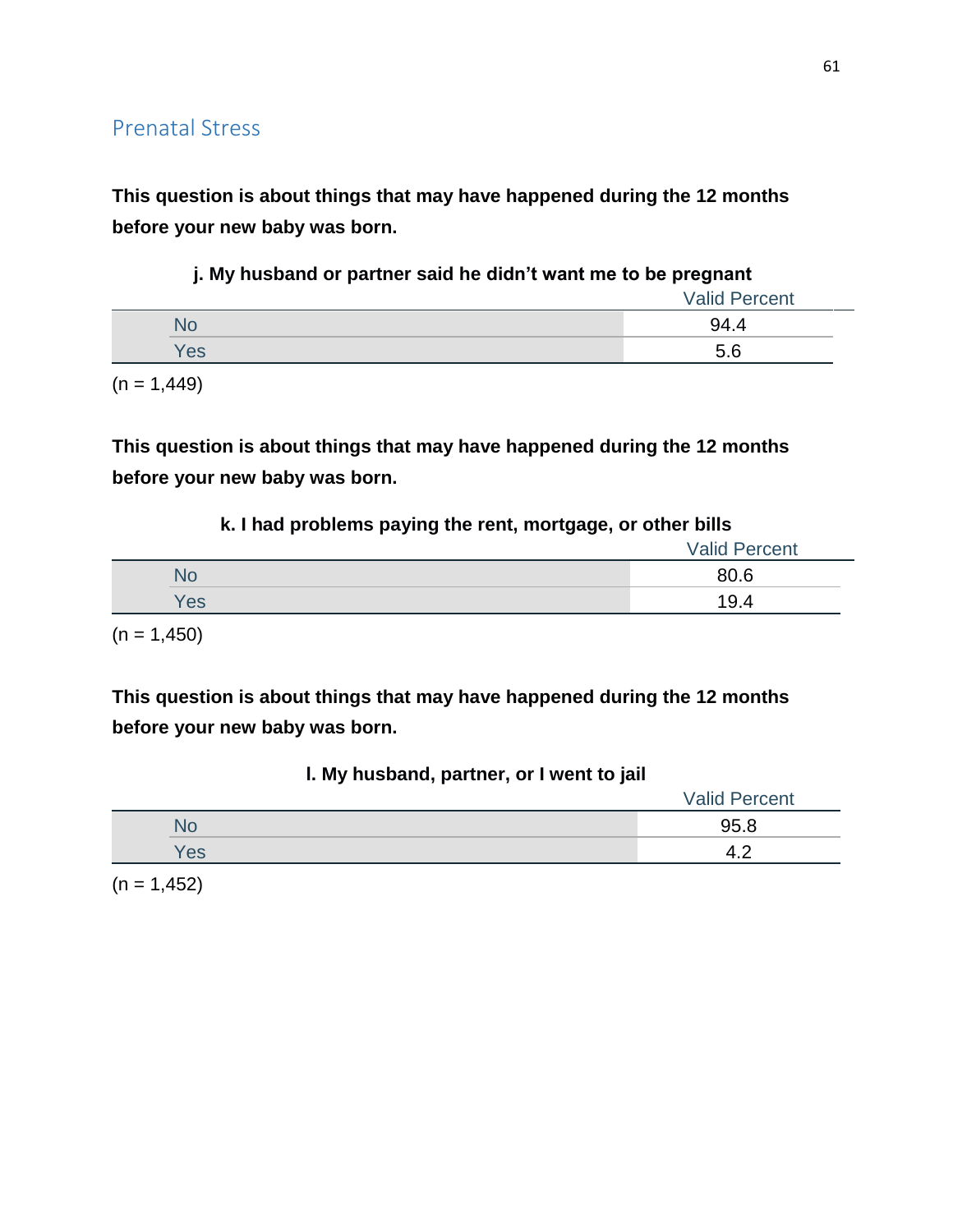**This question is about things that may have happened during the 12 months before your new baby was born.**

#### **m. Someone very close to me had a problem with drinking or drugs**

|     | <b>Valid Percent</b> |
|-----|----------------------|
| No  | 86.7                 |
| Yes | 13.3                 |

 $(n = 1, 451)$ 

# **This question is about things that may have happened during the 12 months before your new baby was born.**

#### **n. Someone very close to me died**

|           | <b>Valid Percent</b> |
|-----------|----------------------|
| <b>No</b> | 84.2                 |
| Yes       | 15.8                 |

 $(n = 1,451)$ 

- 2014 Data collected under Centers for Disease Control and Prevention (CDC) protocol.
- Results are for surveys mailed to mothers of babies born January 1 through December 31, 2014.
- 1,484 women responded to the 2014 Oregon PRAMS survey.
- "n" = unweighted number of respondents for a question.
- "Valid Percent" is a weighted percentage. It represents the use of denominators that exclude blanks and unknowns. Valid Percent may not add up to 100.0 due to rounding.
- Significantly lower number of respondents to certain questions usually indicate a skip pattern in the questionnaire.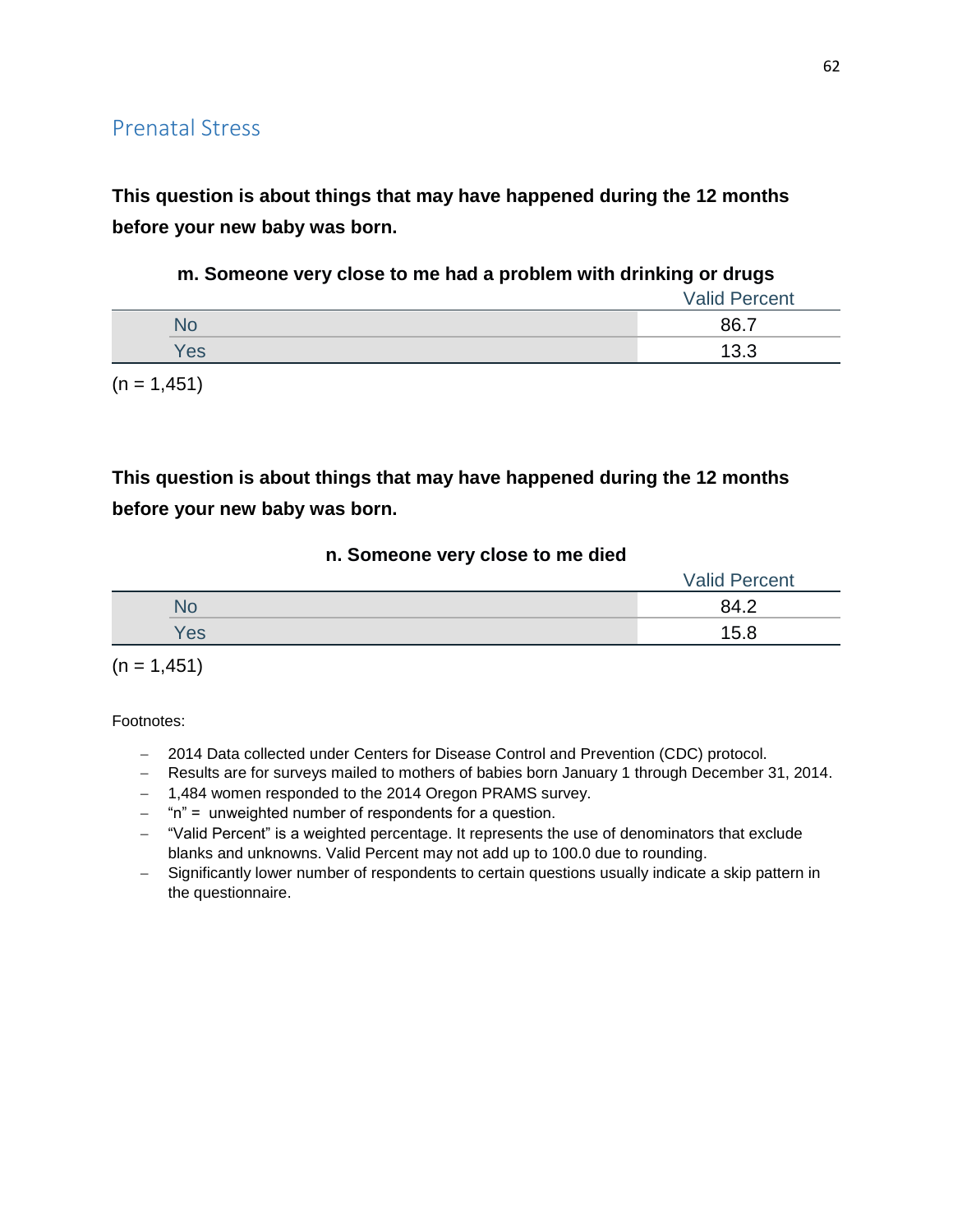# Social Services

### **In the** *past 12 months***, have you needed or received any of the following?**

|                            | <b>Valid Percent</b> |
|----------------------------|----------------------|
| Didn't need it             | 50.9                 |
| Needed, but did not get it | 9.3                  |
| Needed, and did get it     | 39.8                 |

#### **a. Food Stamps or money to buy food**

 $(n = 1,436)$ 

## **In the** *past 12 months***, have you needed or received any of the following?**

## **b. Other financial assistance (for example, AFDC, TANF, subsidized rent, etc.)**

|                            | <b>Valid Percent</b> |
|----------------------------|----------------------|
| Didn't need it             | 74.0                 |
| Needed, but did not get it | 10.9                 |
| Needed, and did get it     | 15.1                 |

 $(n = 1,424)$ 

## **In the** *past 12 months***, have you needed or received any of the following?**

# Valid Percent Didn't need it 97.6 Needed, but did not get it .7 and  $\overline{7}$ Needed, and did get it 1.7

### **c. Help with an alcohol or drug problem**

 $(n = 1,436)$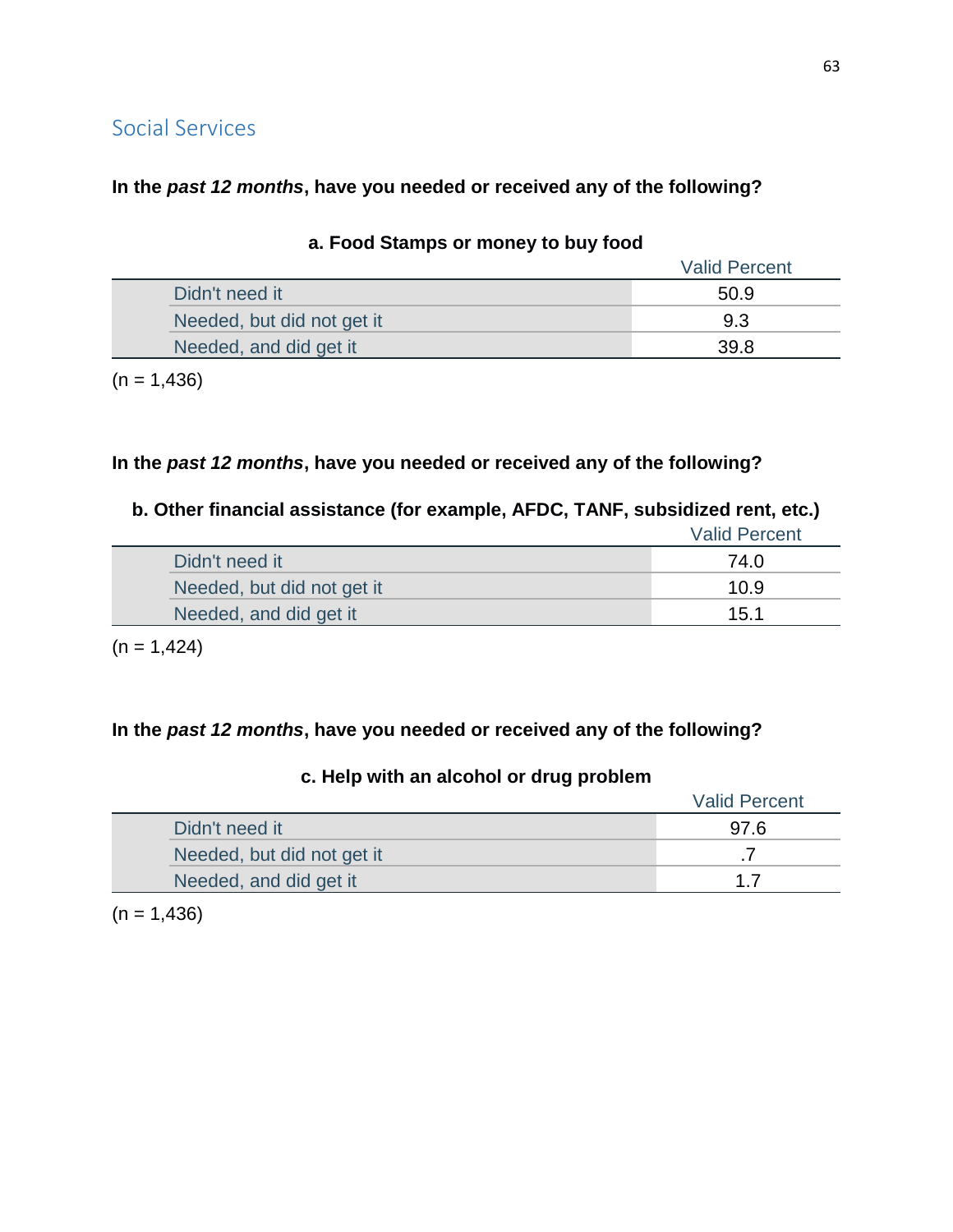## Social Services

## **In the** *past 12 months***, have you needed or received any of the following?**

|                            | <b>Valid Percent</b> |
|----------------------------|----------------------|
| Didn't need it             | 95.2                 |
| Needed, but did not get it | 3.7                  |
| Needed, and did get it     | 11                   |

#### **d. Help to stop smoking**

 $(n = 1,436)$ 

### **In the** *past 12 months***, have you needed or received any of the following?**

#### **e. Help with transportation**

|                            | <b>Valid Percent</b> |
|----------------------------|----------------------|
| Didn't need it             | 89.5                 |
| Needed, but did not get it | 5.5                  |
| Needed, and did get it     | 5.0                  |

 $(n = 1,436)$ 

## **In the** *past 12 months***, have you needed or received any of the following?**

## **f. Help paying for education or job training**

|                            | <b>Valid Percent</b> |
|----------------------------|----------------------|
| Didn't need it             | 87.2                 |
| Needed, but did not get it | 8.0                  |
| Needed, and did get it     | 4.8                  |

 $(n = 1,437)$ 

## **In the** *past 12 months***, have you needed or received any of the following?**

#### **g. Help with a family violence problem**

|                            | <b>Valid Percent</b> |
|----------------------------|----------------------|
| Didn't need it             | 97.1                 |
| Needed, but did not get it | 2.0                  |
| Needed, and did get it     |                      |

 $(n = 1,440)$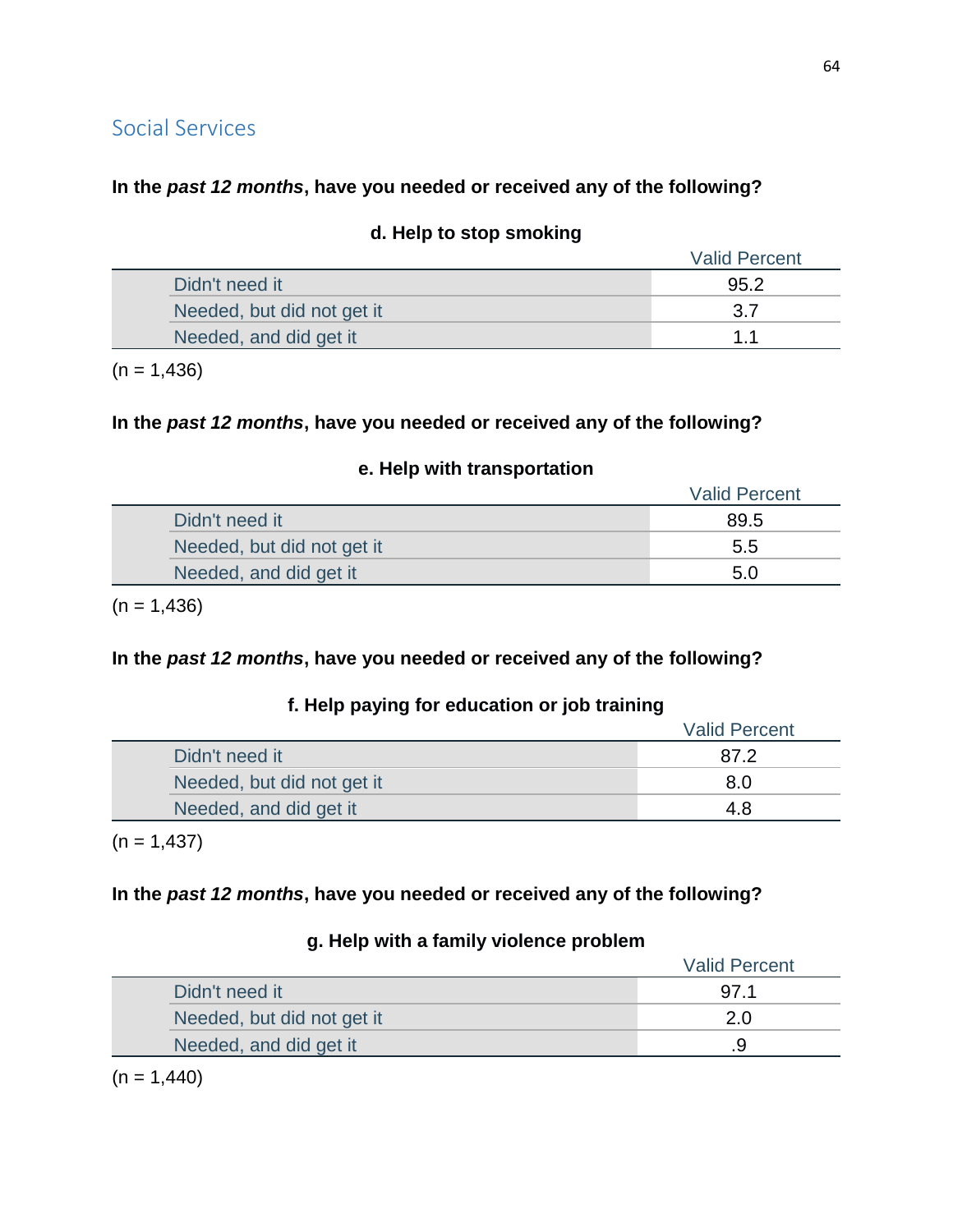## Social Services

## **In the** *past 12 months***, have you needed or received any of the following?**

## **h. Help or counseling for other family or personal problems**

|                            | <b>Valid Percent</b> |
|----------------------------|----------------------|
| Didn't need it             | 86.3                 |
| Needed, but did not get it | 6.0                  |
| Needed, and did get it     |                      |

 $(n = 1,436)$ 

- 2014 Data collected under Centers for Disease Control and Prevention (CDC) protocol.
- Results are for surveys mailed to mothers of babies born January 1 through December 31, 2014.
- 1,484 women responded to the 2014 Oregon PRAMS survey.
- "n" = unweighted number of respondents for a question.
- "Valid Percent" is a weighted percentage. It represents the use of denominators that exclude blanks and unknowns. Valid Percent may not add up to 100.0 due to rounding.
- Significantly lower number of respondents to certain questions usually indicate a skip pattern in the questionnaire.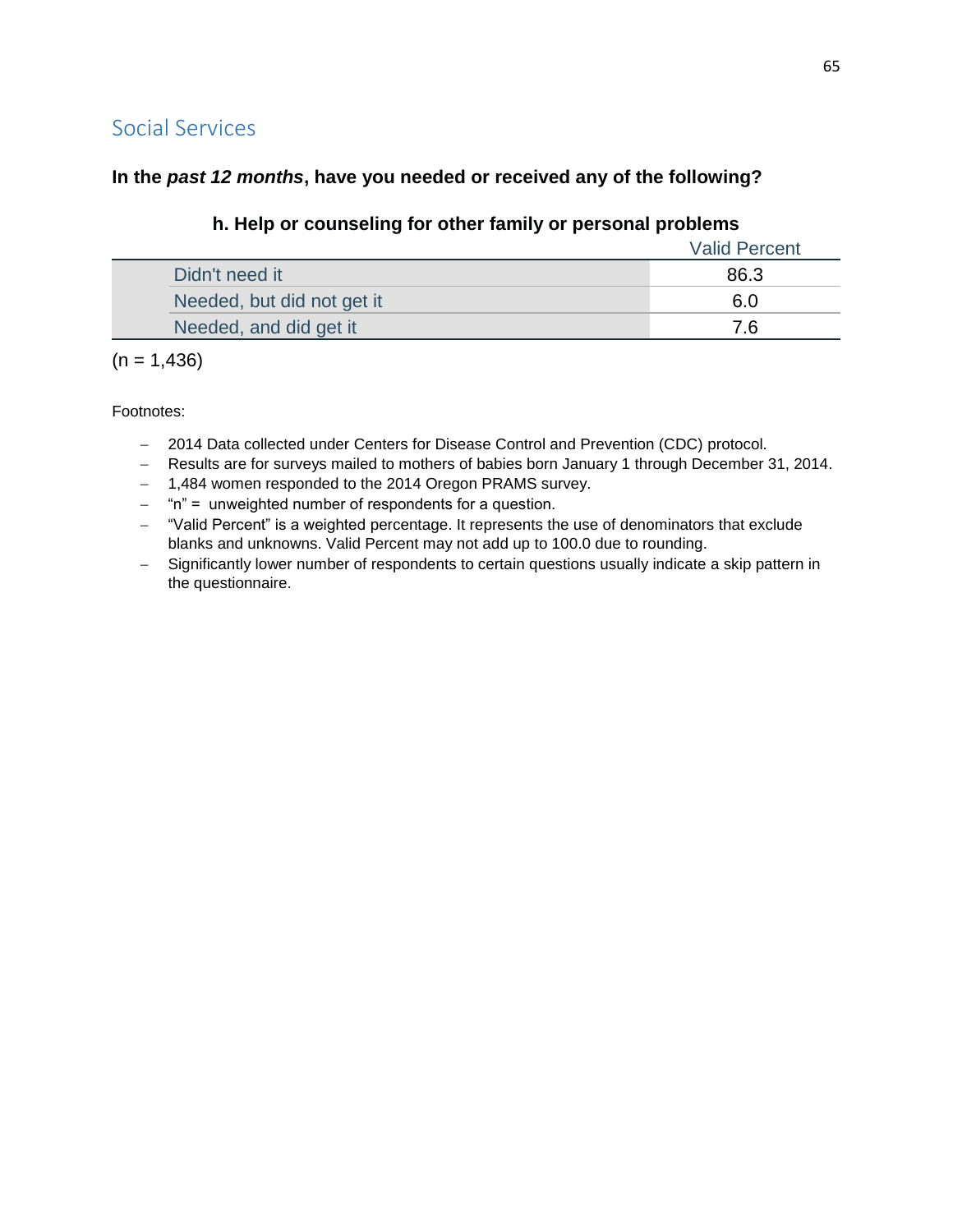## **Would you have the kinds of help listed below if you needed them?**

| a. Someone to loan me money for food or bills if I needed it |                      |
|--------------------------------------------------------------|----------------------|
|                                                              | <b>Valid Percent</b> |
| No                                                           | 24.2                 |
| Yes                                                          | 75.8                 |

 $(n = 1,441)$ 

## **Would you have the kinds of help listed below if you needed them?**

## **b. Someone who would help me if I were sick and needed to be in bed**

|     | <b>Valid Percent</b> |
|-----|----------------------|
|     | 15.0                 |
| Yes | 85.0                 |

 $(n = 1,447)$ 

## **Would you have the kinds of help listed below if you needed them?**

## **c. Someone who would take me to the clinic or doctor's office if I needed a ride**

|     | <b>Valid Percent</b> |
|-----|----------------------|
| NC  | . <u>.</u>           |
| Yes |                      |

 $(n = 1,446)$ 

## **Would you have the kinds of help listed below if you needed them?**

## **d. Someone I can count on to listen to me when I need to talk**

|    | <b>Valid Percent</b> |
|----|----------------------|
| NU | 11<br>1.U            |
| es | 89.C                 |

 $(n = 1,445)$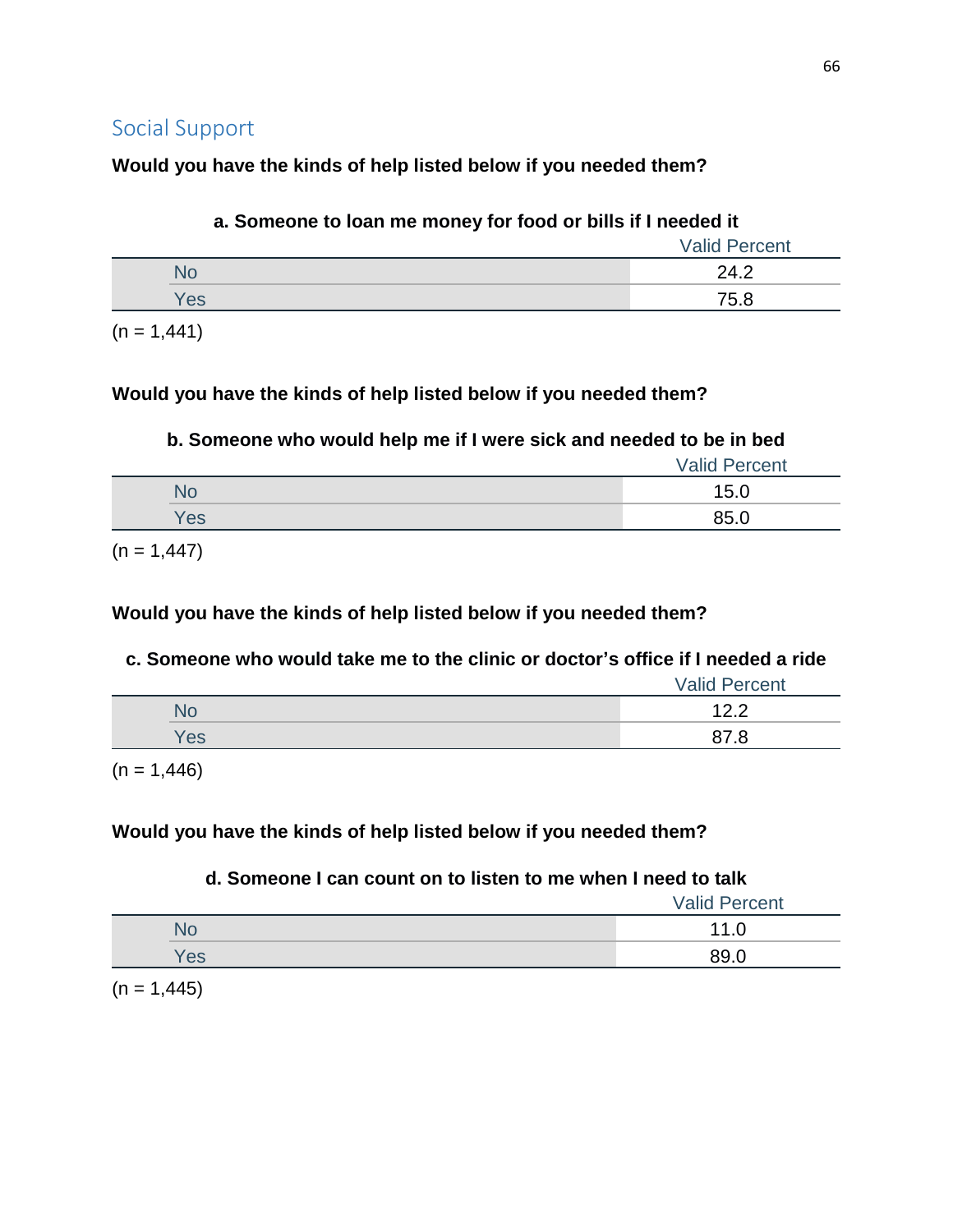### **Would you have the kinds of help listed below if you needed them?**

### **e. Someone who shows me love and affection other than my child**

|     | <b>Valid Percent</b> |
|-----|----------------------|
|     | 9.8                  |
| Yes | ר חם                 |

 $(n = 1,442)$ 

**Below is a list of items neighbors sometimes do for each other. How often do your neighbors—**

## **a. Do favors for each other?**

|                     | <b>Valid Percent</b> |
|---------------------|----------------------|
| <b>Never</b>        | 38.4                 |
| Almost never        | 9.6                  |
| <b>Sometimes</b>    | 30.1                 |
| <b>Fairly often</b> | 11.0                 |
| Very often          | 10.8                 |

 $(n = 1,438)$ 

**Below is a list of items neighbors sometimes do for each other. How often do your neighbors—**

## **b. Ask each other advice about personal things such as child rearing or job openings?**

|                     | <b>Valid Percent</b> |
|---------------------|----------------------|
| <b>Never</b>        | 55.5                 |
| Almost never        | 12.3                 |
| <b>Sometimes</b>    | 18.9                 |
| <b>Fairly often</b> | 7.5                  |
| Very often          | 5.8                  |

 $(n = 1,438)$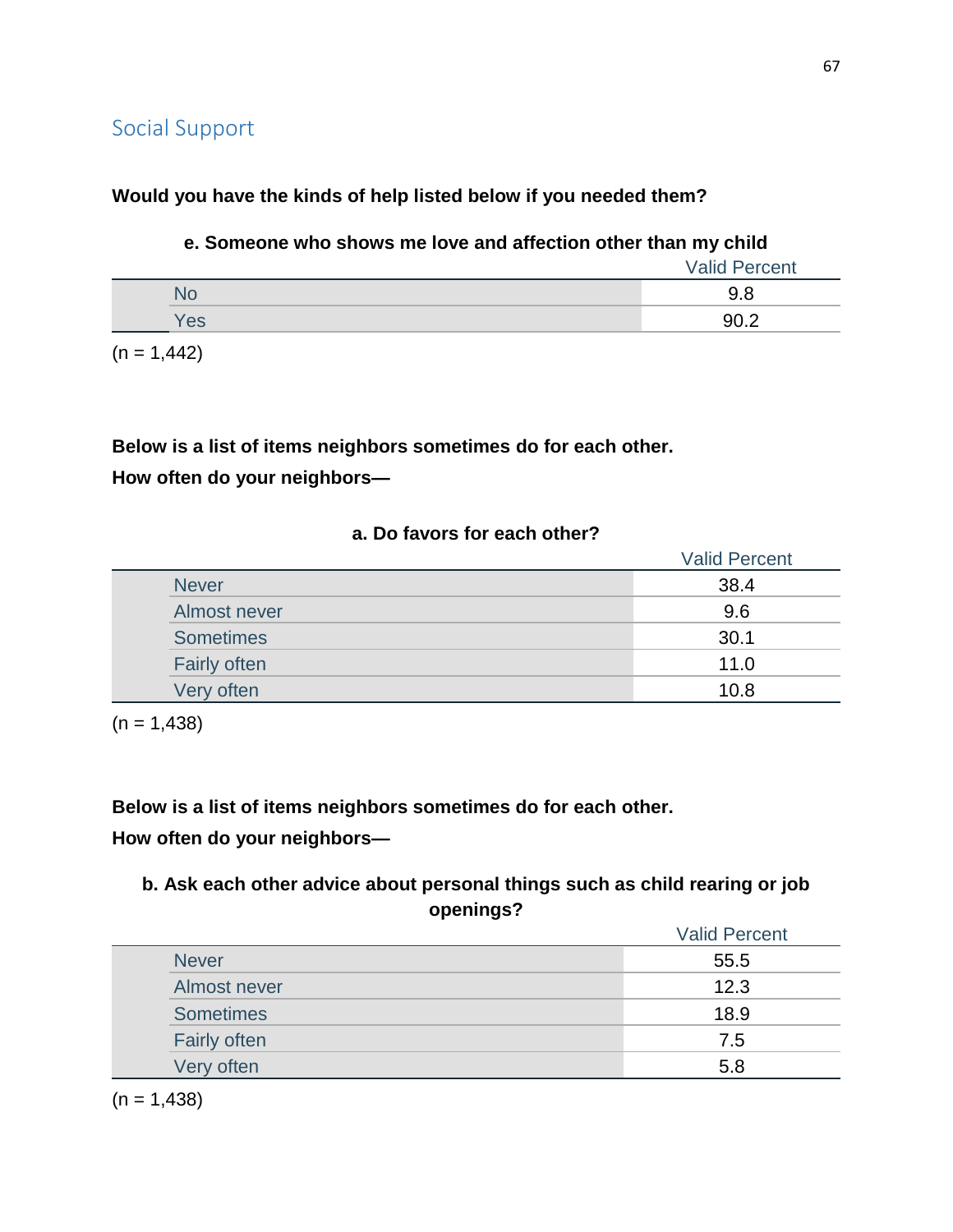**Below is a list of items neighbors sometimes do for each other.**

**How often do your neighbors—**

**c. Have parties or other get-togethers where other people in the neighborhood are invited?**

|                     | <b>Valid Percent</b> |
|---------------------|----------------------|
| <b>Never</b>        | 54.6                 |
| Almost never        | 13.1                 |
| <b>Sometimes</b>    | 20.7                 |
| <b>Fairly often</b> | 7.1                  |
| Very often          | 4.5                  |

 $(n = 1,440)$ 

**Below is a list of items neighbors sometimes do for each other.**

**How often do your neighbors—**

|                     | <b>Valid Percent</b> |
|---------------------|----------------------|
| <b>Never</b>        | 38.3                 |
| Almost never        | 9.1                  |
| <b>Sometimes</b>    | 30.3                 |
| <b>Fairly often</b> | 11.1                 |
| Very often          | 11.2                 |

### **d. Visit in each other's homes or on the street?**

 $(n = 1,442)$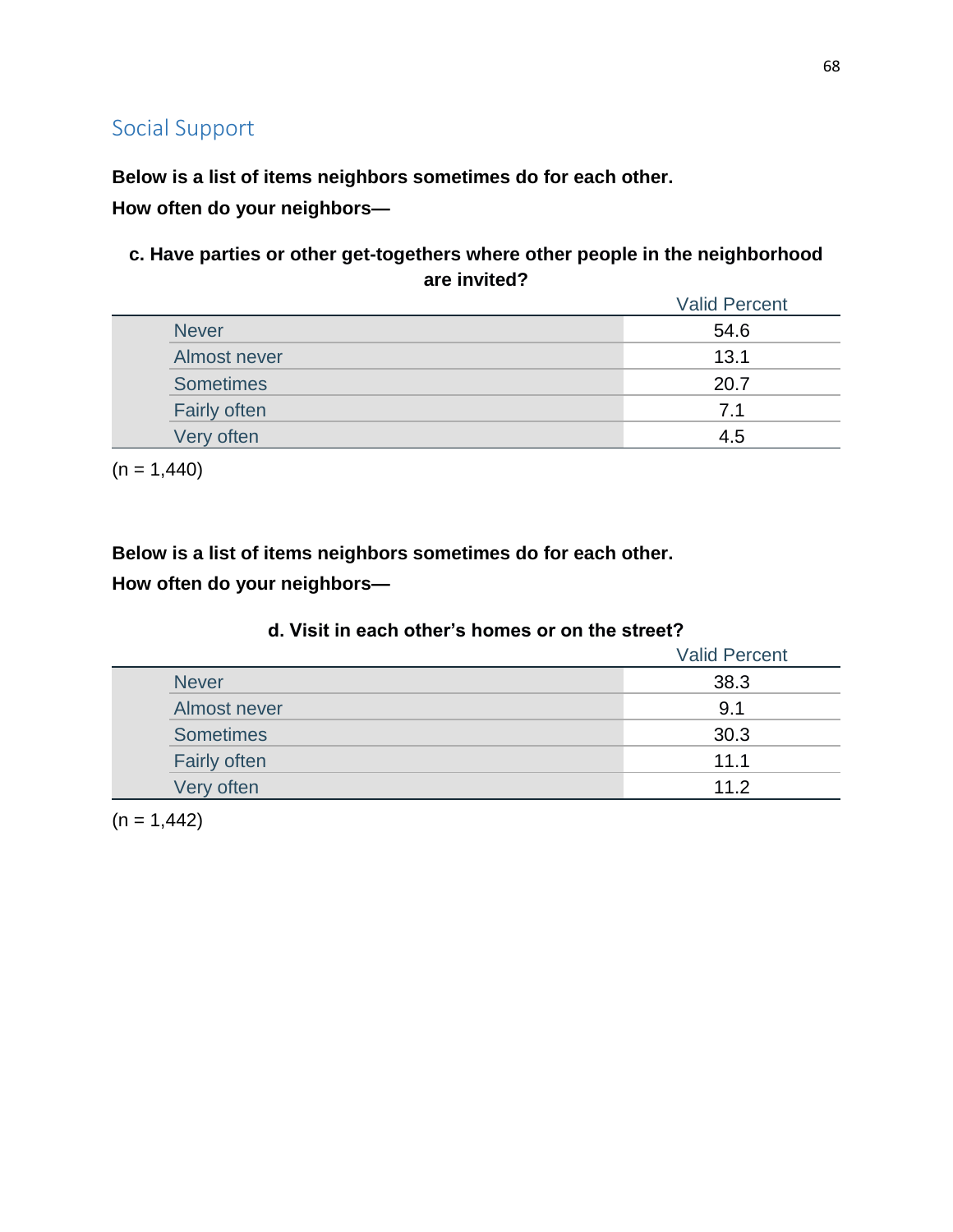**Below is a list of items neighbors sometimes do for each other.**

**How often do your neighbors—**

|                     | <b>Valid Percent</b> |
|---------------------|----------------------|
| <b>Never</b>        | 33.8                 |
| Almost never        | 5.8                  |
| <b>Sometimes</b>    | 25.9                 |
| <b>Fairly often</b> | 15.2                 |
| Very often          | 19.2                 |

#### **e. Watch over each other's property?**

 $(n = 1,433)$ 

- 2014 Data collected under Centers for Disease Control and Prevention (CDC) protocol.
- Results are for surveys mailed to mothers of babies born January 1 through December 31, 2014.
- 1,484 women responded to the 2014 Oregon PRAMS survey.
- $-$  "n" = unweighted number of respondents for a question.
- "Valid Percent" is a weighted percentage. It represents the use of denominators that exclude blanks and unknowns. Valid Percent may not add up to 100.0 due to rounding.
- Significantly lower number of respondents to certain questions usually indicate a skip pattern in the questionnaire.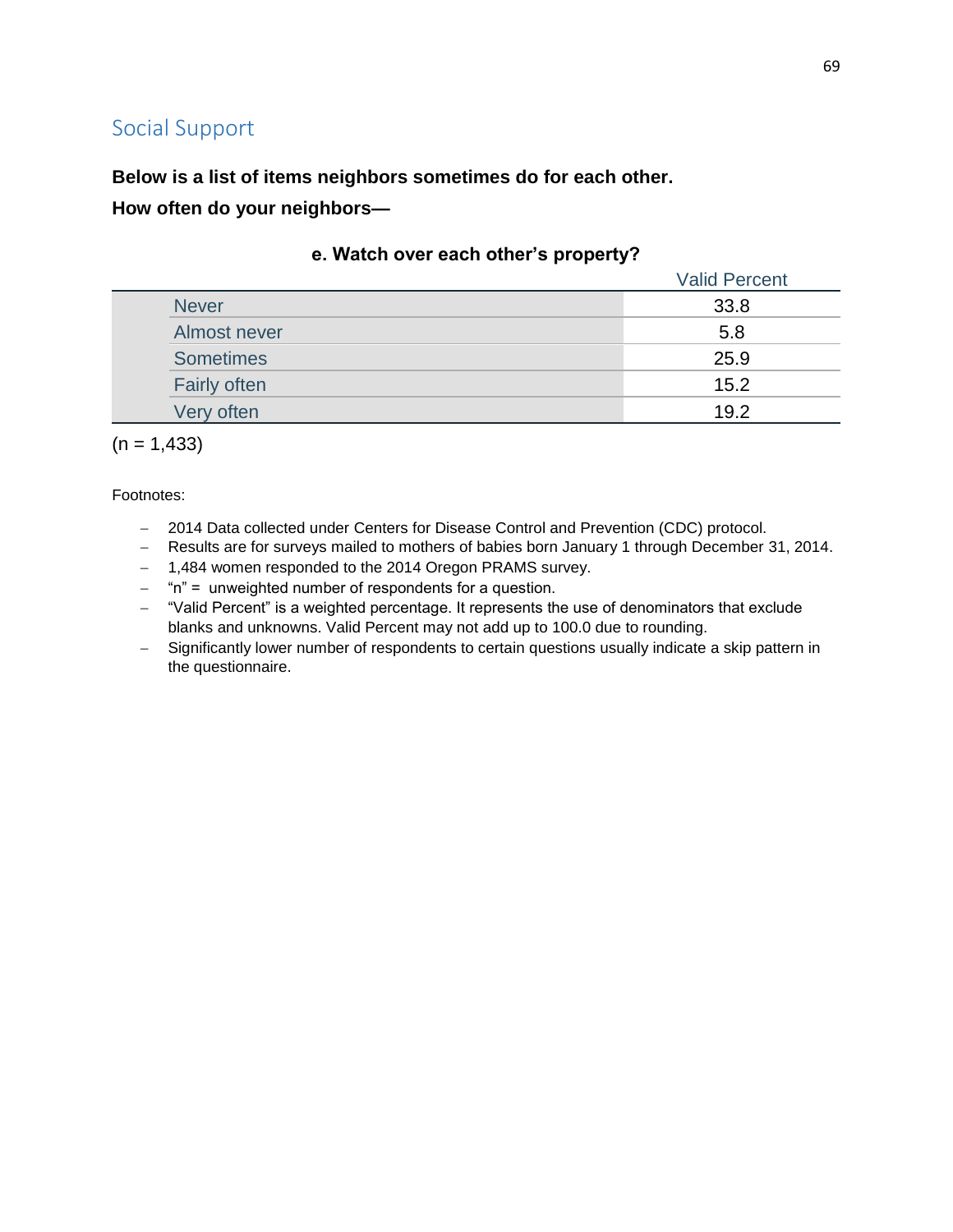## Tobacco Use

|     |  | <b>Valid Percent</b> |
|-----|--|----------------------|
| NC  |  | 76.2                 |
| Yes |  | 23.8                 |

**Have you smoked any cigarettes in the past 2 years?**

 $(n = 1,456)$ 

**In the 3 months before you got pregnant, how many cigarettes did you smoke on an average day? A pack has 20 cigarettes.**

|                       | <b>Valid Percent</b> |
|-----------------------|----------------------|
| 41 cigarettes or more | .3                   |
| 1 to 40 cigarettes    |                      |
| 11 to 20 cigarettes   | 5.6                  |
| 6 to 10 cigarettes    | 6.4                  |
| 1 to 5 cigarettes     | 5.4                  |
| Less than 1 cigarette | 2.5                  |
| I didn't smoke then   | 79.1                 |
|                       |                      |

 $(n = 1, 455)$ 

**In the last 3 months of your pregnancy, how many cigarettes did you smoke on an average day? A pack has 20 cigarettes**

|                       | <b>Valid Percent</b> |
|-----------------------|----------------------|
| 41 cigarettes or more | .0                   |
| 21 to 40 cigarettes   | .3                   |
| 11 to 20 cigarettes   | 1.1                  |
| 6 to 10 cigarettes    | 2.6                  |
| 1 to 5 cigarettes     | 6.1                  |
| Less than 1 cigarette | 1.6                  |
| I didn't smoke then   | 88.3                 |

 $(n = 1, 455)$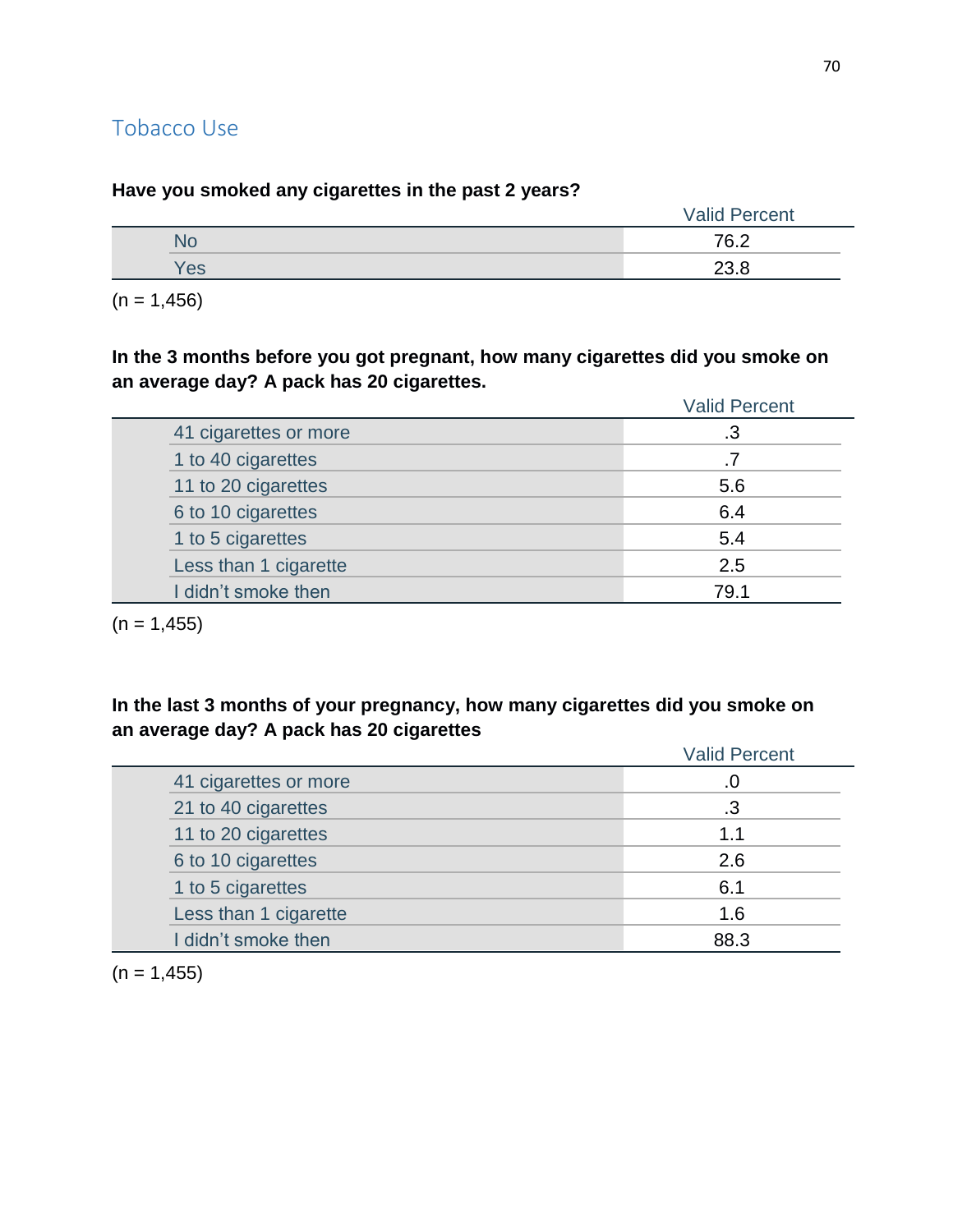## Tobacco Use

### **How many cigarettes do you smoke on an average day now? A pack has 20 cigarettes.**

|                       | <b>Valid Percent</b> |
|-----------------------|----------------------|
| 41 cigarettes or more |                      |
| 21 to 40 cigarettes   |                      |
| 11 to 20 cigarettes   | 21                   |
| 6 to 10 cigarettes    | 3.2                  |
| 1 to 5 cigarettes     | 5.8                  |
| Less than 1 cigarette | 1.3                  |
| I didn't smoke then   | 87.5                 |

 $(n = 1,456)$ 

## **Not including yourself, is there anyone in your household who smokes cigarettes, cigars, or pipes?**

|    |     | <b>Valid Percent</b> |
|----|-----|----------------------|
| No |     | 85.1                 |
|    | Yes | 14.9                 |

 $(n = 1,454)$ 

- 2014 Data collected under Centers for Disease Control and Prevention (CDC) protocol.
- Results are for surveys mailed to mothers of babies born January 1 through December 31, 2014.
- 1,484 women responded to the 2014 Oregon PRAMS survey.
- $-$  "n" = unweighted number of respondents for a question.
- "Valid Percent" is a weighted percentage. It represents the use of denominators that exclude blanks and unknowns. Valid Percent may not add up to 100.0 due to rounding.
- Significantly lower number of respondents to certain questions usually indicate a skip pattern in the questionnaire.